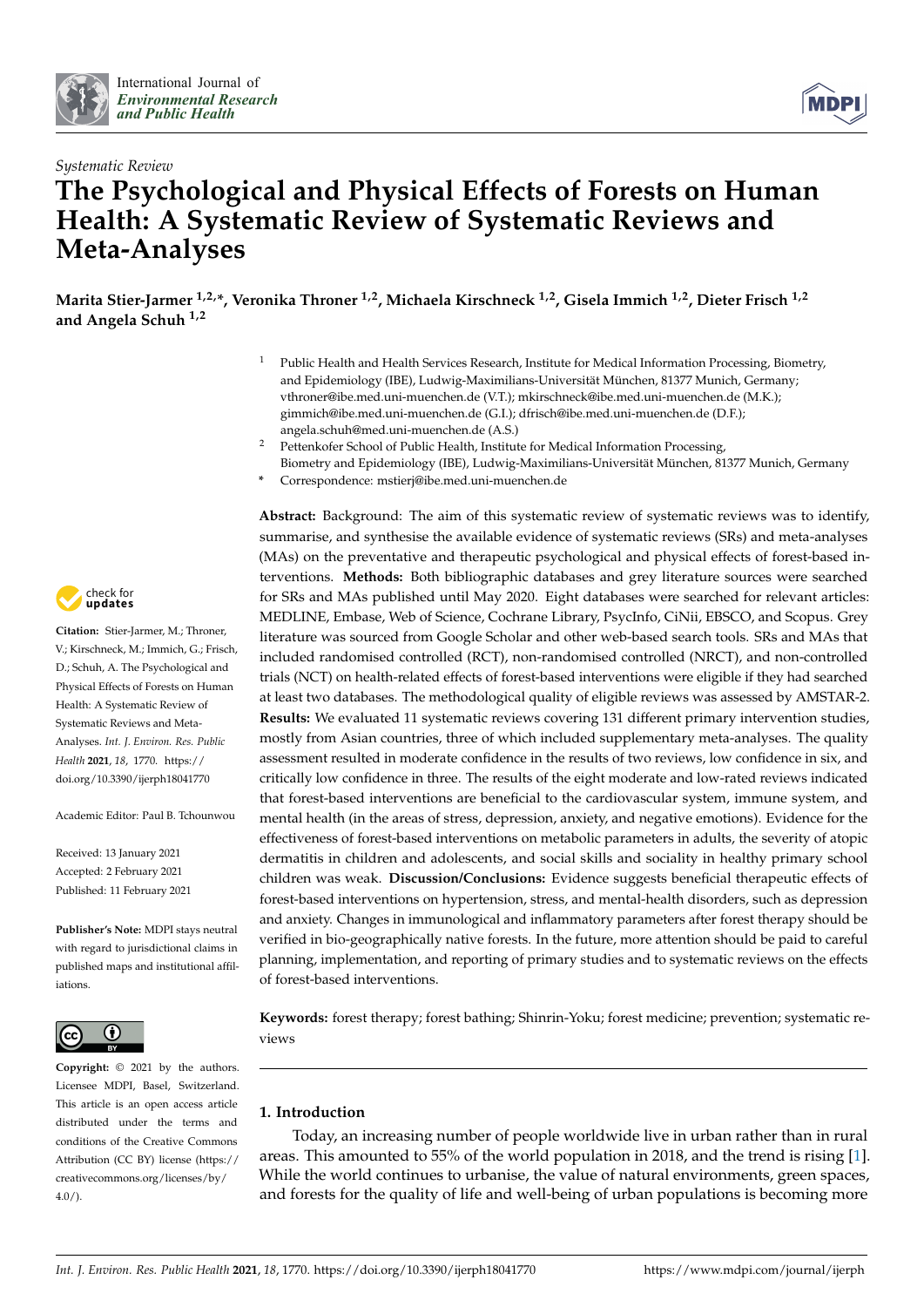and more evident. Exposure to nature and green environments is increasingly recognised as an important resource for stress recovery and general health [\[2](#page-35-1)[–5\]](#page-35-2).

The Greater Tokyo Area is one of the world's largest metropolitan regions with about 37 million inhabitants [\[1\]](#page-35-0). It is, therefore, not surprising that the idea of forest bathing originated in Japan. The Japanese Ministry of Agriculture, Forestry and Fisheries introduced forest bathing (Japanese: "Shinrin-Yoku") in the early 1980s and funded a large research program to prove its medical and therapeutic effects [\[6\]](#page-35-3). The first centre for "forest therapy" was later opened, and Japanese universities are now offering a medical specialisation in "forest medicine". In other Far Eastern countries, such as South Korea and China, forest bathing is also a recognised form of both therapy and disease prevention with a decades-long tradition. The concept of forest bathing has also arrived in the Western world. The Scandinavian countries were among the first European countries to implement projects on the healing effects of forests such as "Green Steps" in Sweden, "Power Trail at Ikaalinen Spa" in Finland, and "Nacadia Therapy Forest Garden" in Denmark [\[7\]](#page-35-4). Healthy people and those with pre-existing conditions participate in forest therapy programs of various kinds for preventive and therapeutic purposes in the both the USA and Europe. Forest bathing has become a global trend as a reaction to the current flood of stimuli and the hectic daily life in our modern society [\[8,](#page-35-5)[9\]](#page-35-6).

The methods applied in forest therapy and prevention programs vary considerably. A key component is the perception of the forest environment with all five senses ("five-sense experience", including vision, smell, hearing, touch, and taste), which can be combined with meditation and walking or hiking in the forest, as well as various recreational activities and cognitive behavioural therapy [\[10\]](#page-35-7). In Germany, forest therapy and forest bathing have been successfully combined with classical naturopathic elements, such as water immersion (e.g., Kneipp therapy) and climatotherapy (climatic terrain cure, heliotherapy, fresh-air rest cure) to enhance the health benefits of forest therapy programs [\[11\]](#page-35-8). In 2017, the first European "cure and healing forest" was established in Northern Germany in the seaside resort of Heringsdorf on the Baltic Sea island of Usedom. The cure and healing forest can be used both by patients from rehabilitation clinics and by the general population to promote their own health and personal well-being, as well as for therapeutic interventions in respiratory, cardiovascular, orthopaedic, and psychosomatic diseases [\[12\]](#page-36-0). Scientists in German-speaking countries are also researching whether the native forest can be used for preventive or medical purposes [\[13\]](#page-36-1). In 2017, the Forestry Faculty at the University of Belgrade investigated a 30-hectare area at the Goč Mountain in Serbia and proclaimed the forest to be an appropriate "cure and healing forest". This offers a new approach to health tourism in Serbia [\[14\]](#page-36-2).

Forest therapy and its presumed preventive effects have recently received growing attention in the international scientific world. Many international studies have reported the health-promoting effects of exposure to the forest environment on both body and mind [\[9,](#page-35-6)[11\]](#page-35-8). Primary studies, systematic reviews (SRs) and meta-analyses (MAs) have been conducted to determine the preventive and therapeutic effects of forest bathing, forest therapy, and forest medicine for various indications. Special attention has been paid to the benefits of forest therapy on mental health, as especially people living in urban areas are at increased risk of being exposed to stressful situations and developing chronic mental health disorders [\[15](#page-36-3)[–17\]](#page-36-4). As a result of sedentary and/or hectic lifestyles, chronic stress combined with little physical activity plays an important role in the development of so-called diseases of civilisation [\[18\]](#page-36-5), such as chronic cardiovascular and respiratory diseases, diabetes, skin diseases, and a weakened immune system [\[3](#page-35-9)[,19\]](#page-36-6). Patients suffering from these types of diseases are among the target groups of interventional studies in the forest environment. Forest bathing is indicated not only for patients, but also for healthy individuals due to its mainly preventive character. Improving the quality of life and increasing well-being are particularly important goals.

The term "forest bathing" is derived from the Japanese "Shinrin-Yoku", which literally means "diving into the atmosphere of the forest". Other terms frequently used in inter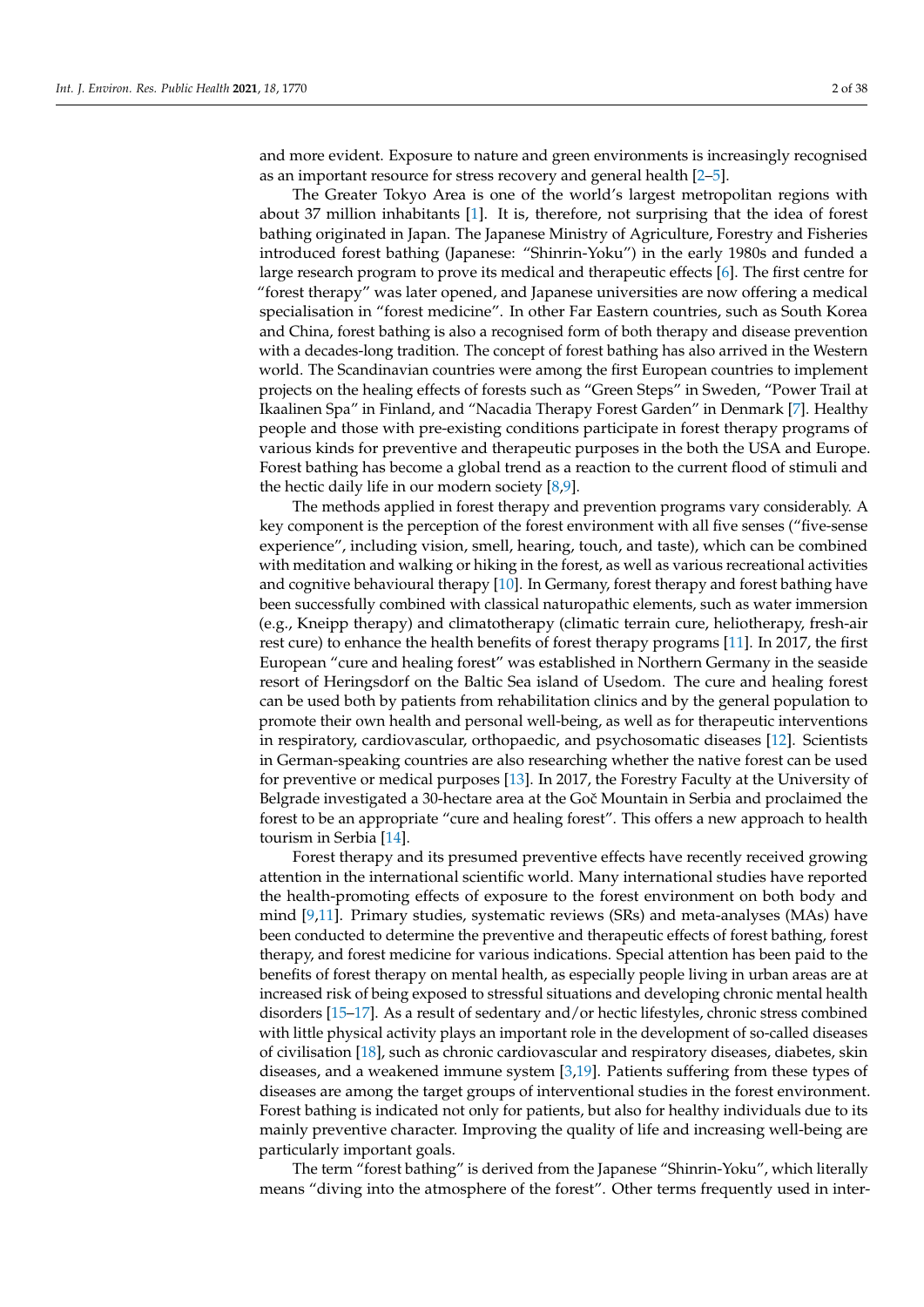national studies for interventions in forest environments are "forest therapy" and "forest medicine". Forest interventions are sometimes also called "forest (healing) programs". Schuh and Immich [\[11\]](#page-35-8) proposed separate definitions for the two concepts "forest bathing" and "forest therapy". "Forest bathing" should be used for preventive purposes in healthy people, while the term "forest therapy" should be used when interventions in the forest are intended to achieve therapeutic goals in people with existing conditions. The authors acknowledged that the two terms are not clearly separable in current usage. The term "forest bathing" (Shinrin-Yoku) is common in the literature. In this paper, we generally use "forest-based interventions" as a generic term for health interventions carried out in forests.

Nature therapy, nature-based rehabilitation, nature-based treatment programs, and similar terms are also frequently used in the scientific literature when studying nature-based therapeutic interventions [\[2,](#page-35-1)[3,](#page-35-9)[20\]](#page-36-7). As it is possible, but not mandatory, for nature-based therapeutic interventions to include forest areas, we have only considered papers in our systematic review on SRs and MAs that explicitly refer to forest-based interventions.

Our preliminary literature searches identified a large number of studies that could be deemed suitable for inclusion in a systematic review on SRs and MAs. The literature research by Meyer and Bürger-Arndt in 2014 [\[21\]](#page-36-8) and the update which followed a few years later [\[22\]](#page-36-9) are among the most comprehensive literature surveys in this regard. Their work, however, is a narrative review. Following a very comprehensive literature search, the authors provided a narrative summary of the study results published up to that point. Neither the effectiveness of the interventions nor the methodological quality of the reviews was examined in greater detail.

We aimed to gain a comprehensive, up-to-date overview and an in-depth understanding of which forest-based preventive and therapeutic interventions are effective for which health conditions. The objective of our review was to synthesise evidence from SRs and MAs that evaluated the effectiveness of forest-based interventions and to assess the quality of the systematic reviews based on such studies.

#### **2. Materials and Methods**

A study protocol of this systematic review was registered with the International Prospective Register of Systematic Reviews (PROSPERO), registration number CRD42020190649 [\[23\]](#page-36-10).

#### *2.1. Literature Search*

One author (V.T.) conducted a systematic literature search of 8 bibliographic databases (MEDLINE, Embase, Web of Science, Cochrane Library, PsycInfo, CiNii, EBSCO, and Scopus) from inception to the end of May 2020. A second author (M.K.) used Google Scholar, PROSPERO, and the references of relevant reviews to search for related literature that may have been overlooked. All search terms are listed in Appendix [A.](#page-30-0) There were no restrictions regarding the publication language.

#### *2.2. Inclusion and Exclusion Criteria*

We generally aimed to identify all systematic reviews with or without meta-analyses that systematically searched for the effects of forest bathing (Shinrin-Yoku), forest therapy, or forest medicine of any kind, and summarised and reported them. The inclusion and exclusion criteria were based on the PICOS (Population, Intervention, Comparator, Outcome, Study design) elements [\[24\]](#page-36-11) (Figure [1\)](#page-3-0).

SRs and MAs on randomised (RCT) or non-randomised controlled trials (NRCT) and non-controlled trials (NCT) were eligible if they had used at least 2 databases for their literature search and at least 80% of the studies included had investigated forest-based interventions.

We excluded reviews (1) with a different study design than defined in inclusion criteria (e.g., narrative review), (2) where more than 20% of the primary studies contained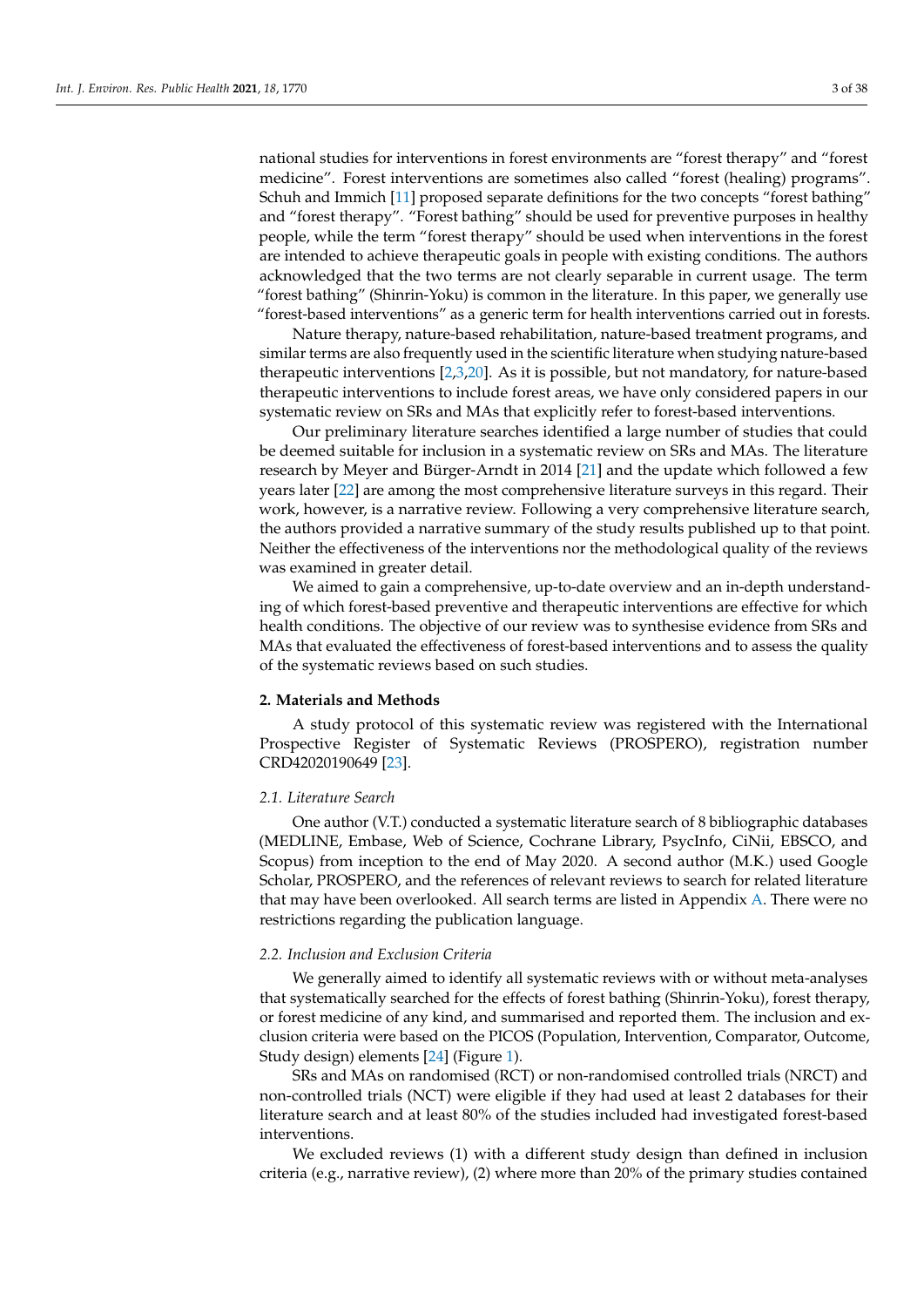interventions that were not carried out in forests (e.g., nature, park, field), and (3) that included theoretical studies or published opinions as their primary sources of evidence. process. (2) According to the protocol, only reviews containing exclusively forest-based  $\sum_{i=1}^{\infty}$  interventions that were not carried out in forests (e.g., flattile, park, fleid), and (3) that

exclude reviews where the study selection and/or data extraction had not been performed

<span id="page-3-0"></span>

| Population          | humans of all ages, sexes, and states of health                                                                                         |
|---------------------|-----------------------------------------------------------------------------------------------------------------------------------------|
| Intervention        | all health-related interventions described as forest therapy, forest<br>bathing, Shinrin-Yoku, or forest medicine                       |
| Comparison          | any comparative therapy as well as treatment as usual or no<br>treatment                                                                |
| Outcome             | any health-related outcome, focusing on patient-relevant outcomes<br>(e.g., pain, health-related quality of life, or diseases)          |
| <b>Study Design</b> | Systematic reviews and Meta-Analyses on randomised (RCT) or non-<br>randomised controlled trials (NRCT) and non-controlled trials (NCT) |



#### 2.3. Deviation from the Study Protocol

There were two changes made to the study protocol: (1) We originally planned to exclude reviews where the study selection and/or data extraction had not been performed independently by two reviewers. This criterion was not applied in the review-selection process. (2) According to the protocol, only reviews containing exclusively forest-based studies were to be included. Instead, reviews were included if at least 80% of the primary studies included were forest-based.

#### $\alpha$  and  $\alpha$  discrepancies with the involvement of  $\alpha$  involvement of the involvement of the involvement of the involvement of the involvement of the involvement of the involvement of the involvement of the involvement  $t_{\text{max}}$  and  $t_{\text{max}}$  assessment, the interrational using  $\sigma$  interrates using  $\sigma$ *2.4. Selection of Studies*

After an initial selection based on the eligibility criteria and the removal of duplicates, *2.5. Quality Assessment*  information in the title and abstract was insufficient, the full text was analysed (for informaselection process, data extraction, and quality assessment were carried out independently by 3 authors (V.T., M.K., M.S.J.). Each reference was reviewed by 2 of the 3 authors. Dis- $\epsilon_j$  is additive (111) through the signified through discussion with the involvement of the third author. In crepancies were clarified through discussion with the involvement of the third author. In  $\mu$ <sub>instrument (AMSTAR-2)</sub> comprises 10 of the original 11  $\mu$  original 11  $\mu$  excess 10 of the original 11  $\mu$  excess 10 of the original 11  $\mu$  excess 10 of the original 11  $\mu$  excess 10 or  $\mu$  excess 10  $\mu$  exce the quality assessment, the interrater reliability was calculated using Cohen's kappa. we examined the titles and abstracts of the identified studies for their relevance. If the tion on excluded references in this step, see Appendix [B\)](#page-32-0). Abstract and full-text screening,

### 2.5. Quality Assessment

The methodological quality of included SRs and MAs was assessed using AMSTAR-2 (A Measurement Tool to Assess Systematic Reviews) explicitly critically appraising systematic reviews of randomised and non-randomised controlled clinical trials. The revised instrument (AMSTAR-2) comprises 10 of the original 11 existing dimensions and consists of a total of 16 questions with simpler answer options ("Yes", "No", "partial Yes"). A comprehensive guide is available for users [\[25\]](#page-36-12).

On the basis of 7 so-called critical domains (items 2, 4, 7, 9, 11, 13, and 15) which can decisively influence the validity of a review and its conclusions, we made an assessment for each included review as to whether the confidence in the results of the review could be rated "high", "moderate", "low", or even "critically low"  $[25,26]$  $[25,26]$ . The authors of the Guidance Document explicitly offer AMSTAR-2 users the option to deviate from the Guideline, if necessary. Appendix  $C$  gives a detailed description of the adjustments for the quality assessment of the current SRs and MAs.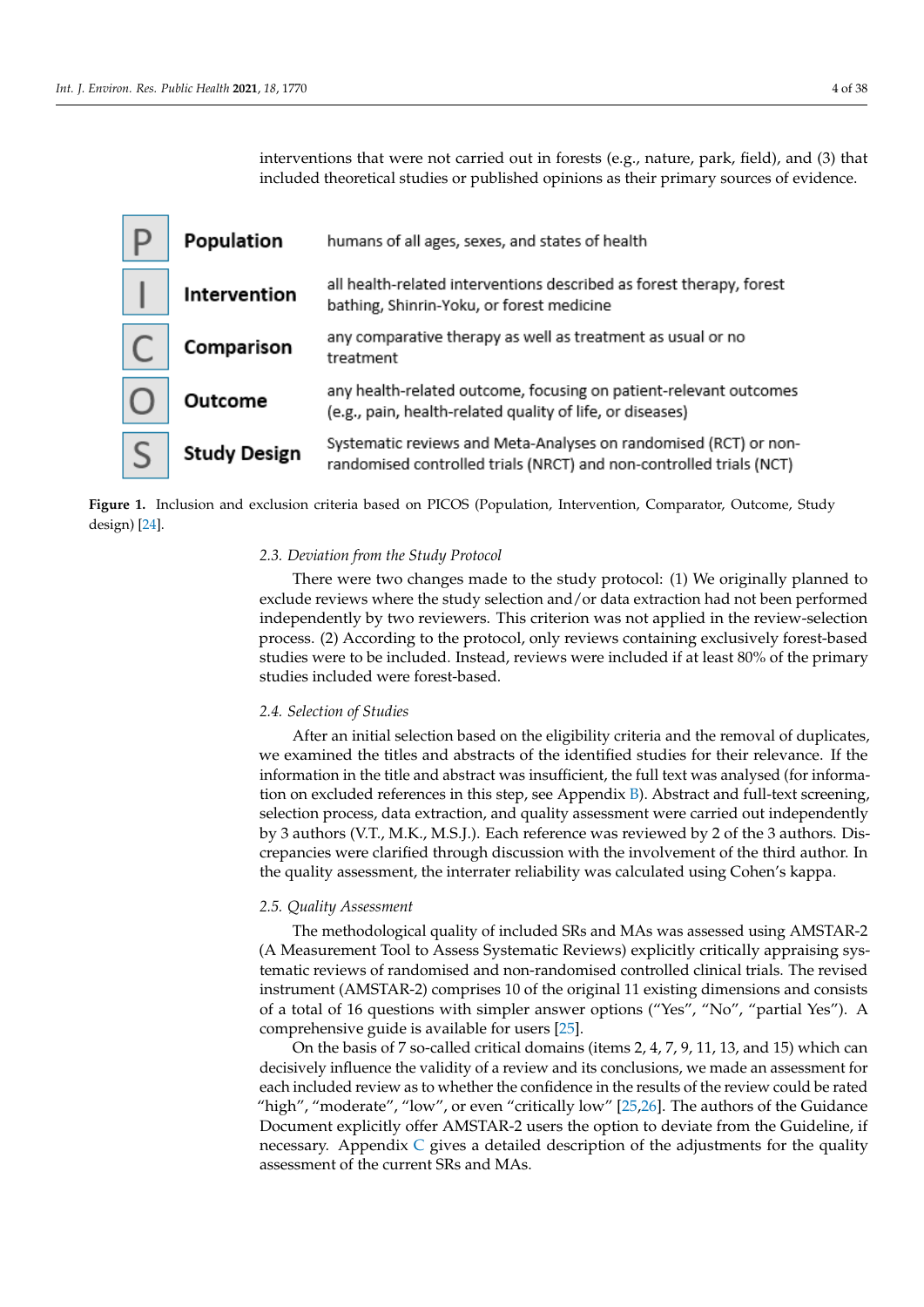#### *2.6. Data Extraction*

The following information on the SRs and MAs was extracted from the full texts of the relevant publications: reference, study objective/question, type of review, number of included primary studies, number and names of databases searched, search period, quality assessment tool(s) for included studies, results of the quality assessment (internal validity, quality of evidence), conflicts of interest, method of synthesis/analysis, and main results. We also extracted information on the studies included in the SRs and MAs: study design, publication period of the included primary studies, study populations, number of participants, interventions, countries/regions where the interventions were carried out, control/comparison groups and their interventions, duration of follow-up, indications, outcomes, and results.

#### **3. Results**

#### *3.1. Search Results*

The search identified 131 potentially relevant abstracts. After abstract screening, 88 records were excluded. The remaining 43 full-text articles were assessed for eligibility. Eleven SRs and MAs were finally considered eligible (Figure [2\)](#page-9-0). All excluded articles are listed in Appendix [B.](#page-32-0)

#### *3.2. Characteristics of Included Studies*

The characteristics of the included SRs and MAs, including key details of the covered primary studies, are presented in Table [1.](#page-5-0)

The SRs and MAs were published between 2016 and 2019. Four of these were conducted in Korea and one each in Japan, Australia, Indonesia, Italy, the USA, China, and the UK. Three included papers were systematic reviews with additional meta-analyses [\[27](#page-36-14)[–29\]](#page-36-15). Most of the reviews examined the effects of forest-based interventions for specific indications, such as stress or depression [\[27](#page-36-14)[,29–](#page-36-15)[34\]](#page-36-16). Three studies are broader in scope and examined the health effects of forest-based interventions without focusing on specific conditions [\[19](#page-36-6)[,35,](#page-36-17)[36\]](#page-36-18). In five reviews, both study selection and data extraction were performed independently by two reviewers [\[19](#page-36-6)[,27,](#page-36-14)[32–](#page-36-19)[34\]](#page-36-16). In four other reviews, either study selection [\[29](#page-36-15)[,31\]](#page-36-20) or data extraction [\[28,](#page-36-21)[36\]](#page-36-18) was performed by two reviewers, and in two reviews, neither was performed by two reviewers [\[30,](#page-36-22)[35\]](#page-36-17). The authors of seven reviews stated that there were no conflicts of interest [\[19,](#page-36-6)[28,](#page-36-21)[30,](#page-36-22)[32,](#page-36-19)[34](#page-36-16)[–36\]](#page-36-18). Four others did not provide conflict-of-interest statements [\[27](#page-36-14)[,29,](#page-36-15)[31,](#page-36-20)[33\]](#page-36-23); one reported that no financial support was received for the preparation of the paper [\[29\]](#page-36-15).

The 11 included SRs and MAs cover a total of 131 individual studies that examined the health effects of forest-based interventions. The studies were published between 1996 and 2019, with a particularly high proportion of publications in the years 2013 to 2015. Thirty-nine primary studies were RCTs, 55 NRCTs, and 32 NCTs. No information on the designs was available for a further five studies that were included exclusively in Putra's systematic review [\[33\]](#page-36-23).

More than three quarters (75.6%;  $N = 99$ ) of individual studies were included in only 1 of the 11 reviews,  $16.0\%$  ( $N = 21$ ) were included in two reviews,  $6.1\%$  ( $N = 8$ ) in three reviews, one study was included in four, and two studies were included in five reviews.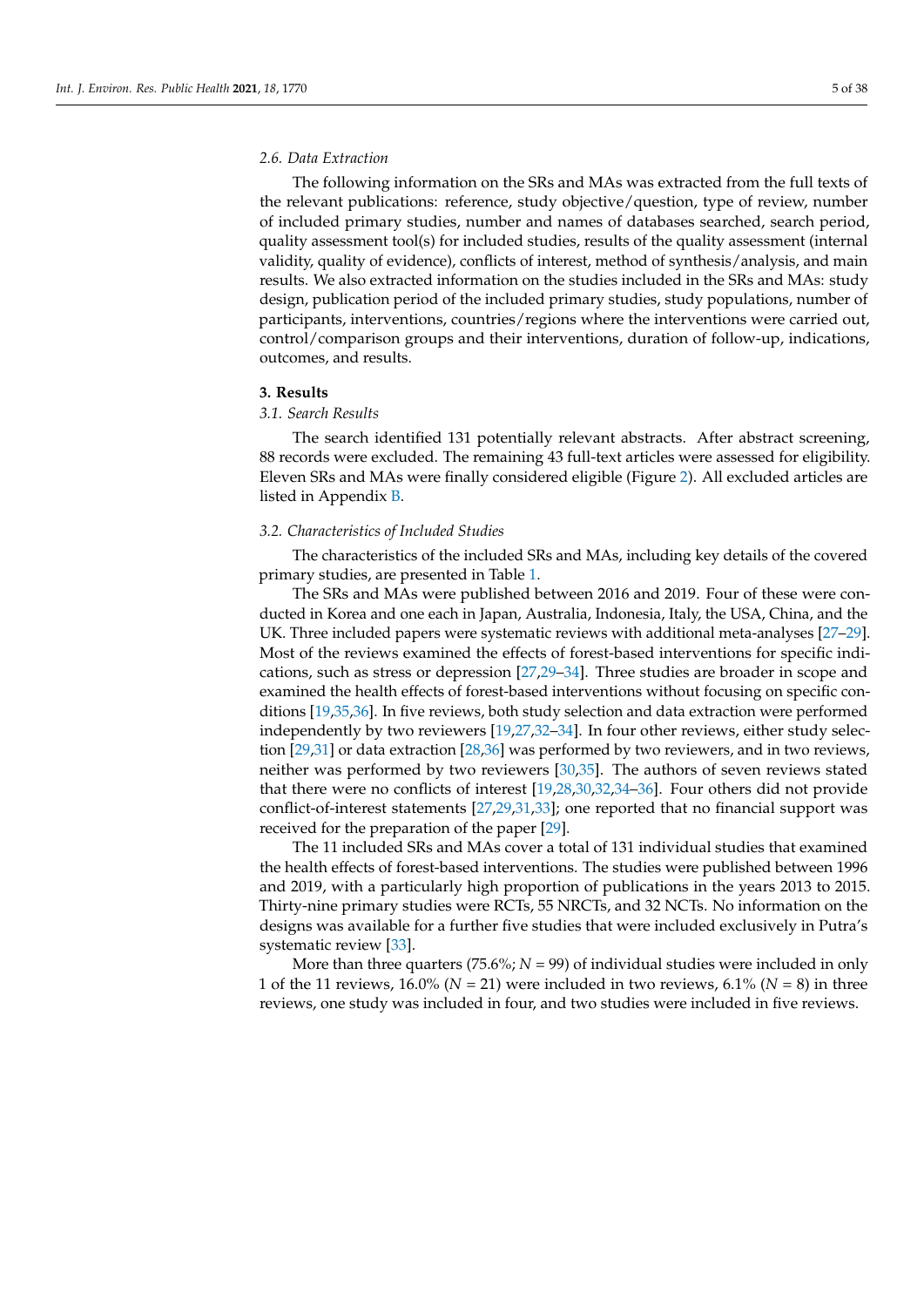<span id="page-5-0"></span>

| <b>First Author</b>                  |                                                                                                | Objective;<br>Assessment of Risk of Bias and/or                |                                                                                                                       | Number (Type) of Studies                                                                                              | <b>Study Population;</b>                                                                                                                                                                                                           | <b>Interventions: Intervention Group</b>                                                                                                                                                                                                                                                                                                                                                                                                                                                                                                                                                                 |  |
|--------------------------------------|------------------------------------------------------------------------------------------------|----------------------------------------------------------------|-----------------------------------------------------------------------------------------------------------------------|-----------------------------------------------------------------------------------------------------------------------|------------------------------------------------------------------------------------------------------------------------------------------------------------------------------------------------------------------------------------|----------------------------------------------------------------------------------------------------------------------------------------------------------------------------------------------------------------------------------------------------------------------------------------------------------------------------------------------------------------------------------------------------------------------------------------------------------------------------------------------------------------------------------------------------------------------------------------------------------|--|
| (Date);<br>Country                   | <b>Search Details</b>                                                                          | Meta-Analysis: Yes/No                                          | <b>Study Quality:</b>                                                                                                 | Included;<br><b>Country of Study</b><br>Implementation                                                                | <b>Total Number (Range)</b>                                                                                                                                                                                                        | (IG) and Control Group (CG);<br><b>Intervention Duration</b>                                                                                                                                                                                                                                                                                                                                                                                                                                                                                                                                             |  |
| Lee (2016);                          | 6 DBs, from inception<br>to Nov. 2015;<br>GL: unpublished                                      | Effects of forest<br>programs on atopic<br>dermatitis;         | <b>RoBANS</b><br>SB: confounder and selection of<br>participants-high,<br>comparability-predominantly low<br>PB: high | $N = 5 (5 NCT);$                                                                                                      | Children, adolescents with<br>atopic dermatitis;                                                                                                                                                                                   | IG: forest experience, forest trip;<br>forest camp; physical therapy;<br>forest-camp swimming; forest<br>activities, disease education                                                                                                                                                                                                                                                                                                                                                                                                                                                                   |  |
| South Korea [31]                     | dissertations<br>considered                                                                    |                                                                |                                                                                                                       |                                                                                                                       |                                                                                                                                                                                                                                    | CG: n. a.                                                                                                                                                                                                                                                                                                                                                                                                                                                                                                                                                                                                |  |
|                                      |                                                                                                |                                                                | DB: high                                                                                                              |                                                                                                                       | $184(12-64)$                                                                                                                                                                                                                       |                                                                                                                                                                                                                                                                                                                                                                                                                                                                                                                                                                                                          |  |
|                                      | LR: n. a.                                                                                      | No                                                             | AB: predominantly low<br>RB: predominantly low                                                                        | Korea                                                                                                                 |                                                                                                                                                                                                                                    | Durations: 1-3 days (3-4 nights)                                                                                                                                                                                                                                                                                                                                                                                                                                                                                                                                                                         |  |
| Ideno (2017);                        | 4 DBs, from inception<br>to May 2016;                                                          | Effects of the forest<br>environment on blood                  | RoB<br>SB: high (with 50%)<br>PB: high                                                                                | $N = 20$ (2 RCT, 15 NRCT<br>cross-over, 3 NRCT);                                                                      | Healthy adults, adults with<br>hypertension;                                                                                                                                                                                       | IG: walking in/sitting in and<br>viewing forest area<br>CG: walking in/sitting in and<br>viewing in non-forest environment,                                                                                                                                                                                                                                                                                                                                                                                                                                                                              |  |
| Japan                                | GL: was searched<br>LR: English and                                                            | pressure;                                                      | DB: high<br>AB: low                                                                                                   | Japan $(n = 17)$<br>Korea $(n = 2)$                                                                                   | 732 (6-268)                                                                                                                                                                                                                        | such as city areas, sitting in a room,<br>measuring blood pressure in daily                                                                                                                                                                                                                                                                                                                                                                                                                                                                                                                              |  |
| $[28]$                               | Japanese language<br>only                                                                      | Yes                                                            | RB: low                                                                                                               | China $(n = 1)$                                                                                                       |                                                                                                                                                                                                                                    | life;<br>Durations: 15 min to 2 h; $1 \times 3$ days,<br>$1 \times 7$ days                                                                                                                                                                                                                                                                                                                                                                                                                                                                                                                               |  |
| Lee (2017);<br>South Korea<br>$[32]$ | 7 DBs, from inception<br>to July 2016;<br>GL: n. a.<br>LR: English and<br>Korean language only | Effects of forest therapy<br>on depressive<br>symptoms;<br>No. | SIGN checklist<br>18 studies low and<br>10 acceptable quality                                                         | $N = 28$ (17 RCT,<br>11 NRCT);<br>Korea ( $n = 17$ )<br>Japan $(n = 7)$<br>China $(n = 3)$<br>Great Britain $(n = 1)$ | Healthy adults, adults with<br>health conditions:<br>alcoholism, COPD, chronic<br>stroke, hypertension, cancer,<br>mental-health conditions.<br>psychiatric out- and<br>inpatients, major depression<br>disorder;<br>$1090(11-92)$ | IG: forest therapy: walking as a key<br>component in the forest, other<br>therapeutic activities (experiencing<br>the forest through all five senses:<br>seeing, hearing, touching, smelling,<br>tasting), viewing the<br>forest/meditation, Qi-Qong,<br>aromatherapy, herbal tea therapy,<br>handicrafts with natural items<br>CG: normal daily routine; conducted<br>same activities in the room/city<br>area/urban forest/hospital/stay in<br>a hotel; regular diet and exercise<br>program in the forest; one-day trip<br>for urban walking;<br>Durations: 12 min to 3 days for 1<br>day to 12 weeks |  |

**Table 1.** Characteristics of included reviews and meta-analyses including key details of the covered primary studies.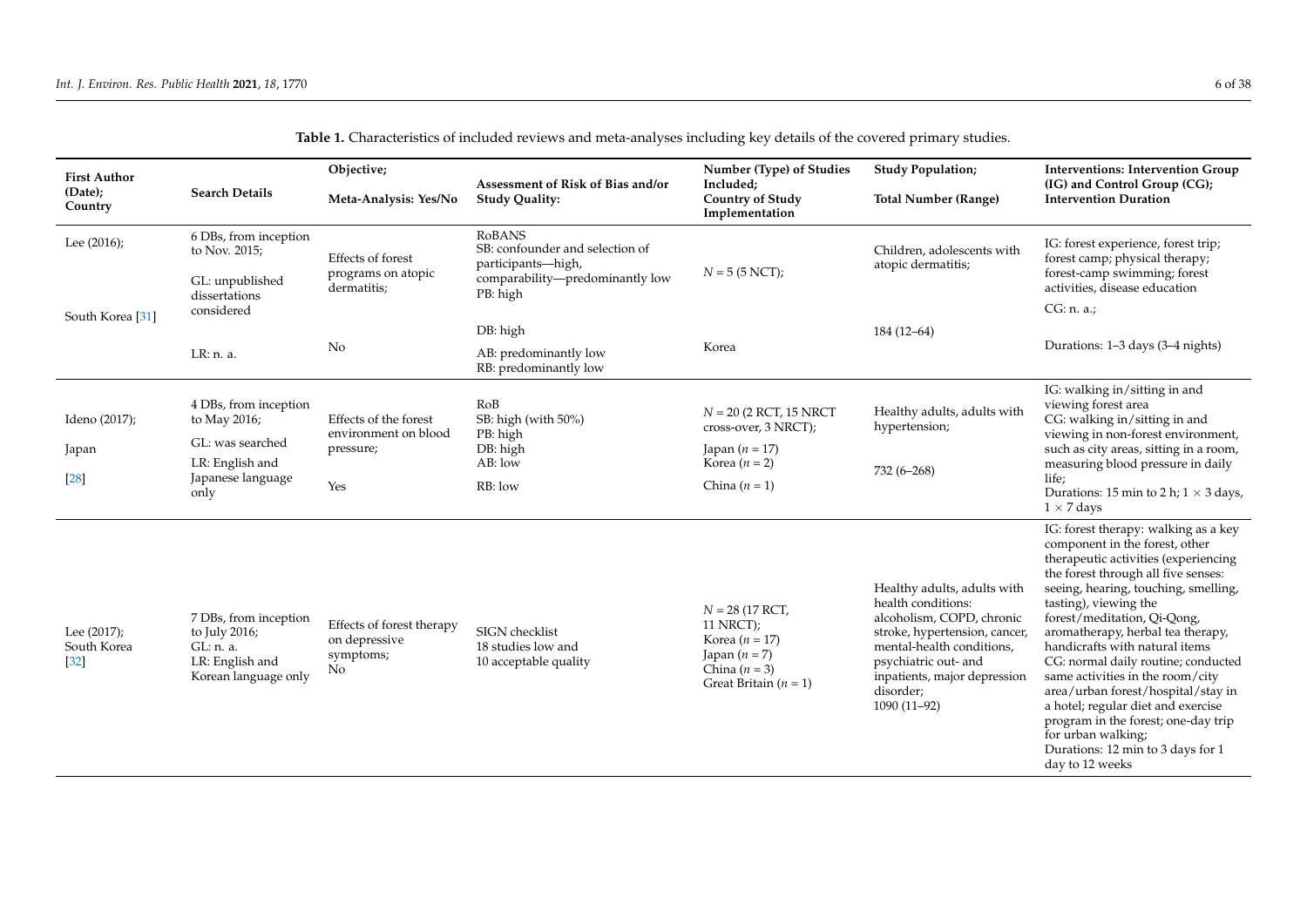| Table 1. Cont.                            |                                                                                                 |                                                                                   |                                                                                                                                                                                                 |                                                                                                  |                                                                                                                                                                                    |                                                                                                                                                                                                                                                                                                                                                                                                                                                                                                                                      |  |
|-------------------------------------------|-------------------------------------------------------------------------------------------------|-----------------------------------------------------------------------------------|-------------------------------------------------------------------------------------------------------------------------------------------------------------------------------------------------|--------------------------------------------------------------------------------------------------|------------------------------------------------------------------------------------------------------------------------------------------------------------------------------------|--------------------------------------------------------------------------------------------------------------------------------------------------------------------------------------------------------------------------------------------------------------------------------------------------------------------------------------------------------------------------------------------------------------------------------------------------------------------------------------------------------------------------------------|--|
| <b>First Author</b><br>(Date);<br>Country | <b>Search Details</b>                                                                           | Objective;<br>Meta-Analysis: Yes/No                                               | Assessment of Risk of Bias and/or<br><b>Study Quality:</b>                                                                                                                                      | Number (Type) of Studies<br>Included;<br><b>Country of Study</b><br>Implementation               | <b>Study Population;</b><br><b>Total Number (Range)</b>                                                                                                                            | <b>Interventions: Intervention Group</b><br>(IG) and Control Group (CG);<br><b>Intervention Duration</b>                                                                                                                                                                                                                                                                                                                                                                                                                             |  |
| Oh (2017);<br>Australia<br>$[19]$         | 5 DBs, from inception<br>to Dec. 2016;<br>GL: was searched<br>LR: English language<br>only      | Effects of forest bathing<br>on health;<br>No                                     | RoB<br>SB: high (with 66%)<br>PB: high<br>DB: high (with 30%)<br>AB: unclear or low<br>RB: low                                                                                                  | $N = 6(6 RCT);$<br>China $(n = 3)$<br>Korea $(n = 2)$<br>Sweden $(n = 1)$                        | Healthy adults, adults with<br>health conditions: chronic<br>alcoholic, high blood<br>pressure, exhaustion<br>disorders, COPD;<br>$323(18-99)$                                     | IG: forest-healing camp (interaction<br>with nature; mountain climbing und<br>trekking; self-introspection,<br>including mediation and<br>counselling); mountain-forest walks;<br>forest-rehabilitation group (with<br>subsequent cognitive behavioural<br>rehabilitation for all participants)<br>CG: normal daily routine;<br>walking/hiking/interventions in<br>urban area/city; waiting list group<br>with cognitive behavioural<br>rehabilitation;<br>Durations: 1h to $2\times$ week for 11<br>weeks (22 visits each with 4 h) |  |
| Song (2017);<br>South Korea<br>$[34]$     | 6 DBs, from inception<br>to Dec. 2016;<br>GL: n. a.<br>LR: English and<br>Korean language only  | Effects of forest therapy<br>programs for<br>elementary-school<br>students;<br>No | <b>RoBANS</b><br>SB: confounder high (with 50%);<br>comparability-predominantly low;<br>selection of participants-low<br>PB: high<br>DB: high<br>AB: predominantly low<br>RB: predominantly low | $N = 17$<br>(two of them without forest<br>intervention;<br>10 NRCT,<br>$7$ NCT);<br>South Korea | Healthy children;<br>1491 (16-308)                                                                                                                                                 | IG: walks; forest athletic meetings;<br>getting along with neighbours;<br>forest-ecology exploration; making<br>something with natural materials;<br>psychotherapy; climate therapy;<br>exercise therapy; diet therapy; water<br>therapy<br>CG: normal daily routine;<br>traditional learning methods,<br>reduced forest program at school;<br>Durations: 5 h to 8 months                                                                                                                                                            |  |
| Chae (2018);<br>South Korea<br>$[35]$     | 5 DBs, from inception<br>to March 2018;<br>GL: n. a.<br>LR: English and<br>Korean language only | Effects of forest healing<br>therapy;<br>No                                       | n. a.                                                                                                                                                                                           | $N = 25$<br>(5 of them without forest)<br>intervention; 13 NRCT,<br>12 NCT;<br>Korea             | Nurses, healthcare worker,<br>healthy adults, adults with<br>health conditions:<br>alcoholism,<br>Hwa-Byung, depression,<br>mild cognitive impairment,<br>cancer;<br>1141 (10-221) | IG: nature-experiencing physical<br>activities; forest (healing) program;<br>meditation; hiking<br>CG: interventions conducted<br>indoors; other settings (ambulatory<br>treatment); comparator duration of<br>intervention; no intervention;<br>Durations: 1 day to 12 weeks                                                                                                                                                                                                                                                        |  |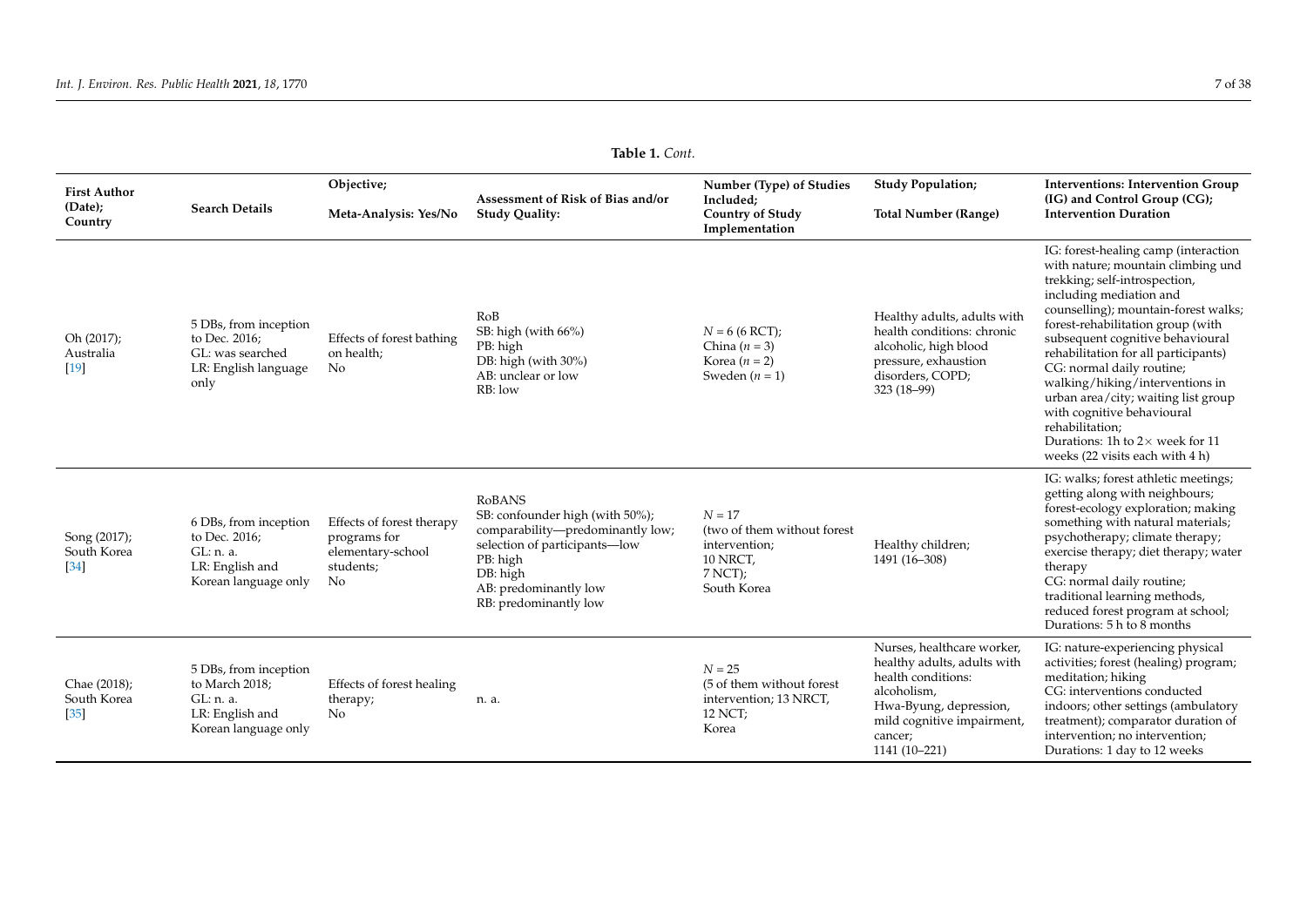| Table 1. Cont.                             |                                                                                                                   |                                                                                                                                               |                                                                                          |                                                                                                                                                                                                                                |                                                                                                                                                                                                     |                                                                                                                                                                                                                                                                                                                                                                                                               |  |
|--------------------------------------------|-------------------------------------------------------------------------------------------------------------------|-----------------------------------------------------------------------------------------------------------------------------------------------|------------------------------------------------------------------------------------------|--------------------------------------------------------------------------------------------------------------------------------------------------------------------------------------------------------------------------------|-----------------------------------------------------------------------------------------------------------------------------------------------------------------------------------------------------|---------------------------------------------------------------------------------------------------------------------------------------------------------------------------------------------------------------------------------------------------------------------------------------------------------------------------------------------------------------------------------------------------------------|--|
| <b>First Author</b>                        |                                                                                                                   | Objective;                                                                                                                                    | Assessment of Risk of Bias and/or                                                        | Number (Type) of Studies<br>Included;                                                                                                                                                                                          | <b>Study Population;</b>                                                                                                                                                                            | <b>Interventions: Intervention Group</b><br>(IG) and Control Group (CG);                                                                                                                                                                                                                                                                                                                                      |  |
| (Date);<br>Country                         | <b>Search Details</b>                                                                                             | Meta-Analysis: Yes/No                                                                                                                         | <b>Study Quality:</b>                                                                    | <b>Country of Study</b><br>Implementation                                                                                                                                                                                      | <b>Total Number (Range)</b>                                                                                                                                                                         | <b>Intervention Duration</b>                                                                                                                                                                                                                                                                                                                                                                                  |  |
| Putra (2018);<br>Indonesia <sup>[33]</sup> | 2 DBs, from 2007 to<br>July 2017;<br>GL: n. a.<br>LR: English language<br>only                                    | Effects of phytoncides<br>when forest bathing;<br>No.                                                                                         | n. a.                                                                                    | $N = 10$ (n. a.);<br>Japan                                                                                                                                                                                                     | Healthy adults;<br>$126(12-17)$                                                                                                                                                                     | IG: walking, sitting and watching in<br>the forest; physical activity; stay in<br>the hotel for 3 days and 3 nights and<br>giving aromatic volatile substances<br>(phytoncides produced by<br>vaporising Chamaecyparis obtusa<br>stem oil) with a humidifier in the<br>hotel room for 3 nights<br>CG: city trips: walking, sitting and<br>watching; normal physical activity;<br>Durations: 4.5 h to 2-3 days |  |
| Antonelli, (2019);<br>Italy $[27]$         | 6 DBs, from inception<br>to Feb. 2019;GL: was<br>searched<br>LR: English, French,<br>Spanish, and Italian<br>only | Effects of forest bathing<br>on levels of salivary or<br>serum cortisol as stress<br>biomarkers;<br>Yes                                       | NIH; RoB<br>SB: low or unclear<br>PB: high<br>$DB:$ low<br>AB: low or unclear<br>RB: low | $N = 22$ (3 RCT, 8 RCT<br>cross-over, 5 NRCT,<br>3 NRCT cross-over,3<br>NCT);Japan $(n = 12)$<br>South Korea ( $n = 4$ )China (n<br>$= 2$<br>Germany<br>$(n=1)$<br>Iceland $(n = 1)$ ,<br>Finland $(n = 1)$<br>Spain $(n = 1)$ | Healthy children and adults,<br>adults with health<br>conditions: COPD, high risk<br>of stress/burnout, major<br>depressive disorder,<br>hypertension,<br>post-menopausal women;<br>$2165(9 - 348)$ | IG: forest bathing: spending time in<br>a forest, walking, resting, watching,<br>and deep breathing in forest;<br>psychological program; cognitive<br>behaviour therapy<br>CG: walking and/or watching an<br>urban area/-park; spending time on<br>beach; no intervention; indoor;<br>psychological program; comparator<br>age;<br>Durations: 15 min to half a day                                            |  |
| Farrow (2019);<br><b>USA</b><br>[30]       | 2 DBs, from 2008 to<br>2018;<br>GL: n. a.<br>LR: n. a.                                                            | Effects of forest bathing<br>on reducing anxiety<br>and heart rate<br>variability (activation of<br>parasympathetic<br>nervous system);<br>No | n. a.                                                                                    | $N = 10$ (2 RCT, 3 RCT<br>cross-over, 1 NRCT<br>cross-over, 1 NRCT,<br>$3$ NCT);<br>Japan $(n = 8)$<br>Taiwan $(n = 1)$<br>Finland $(n = 1)$                                                                                   | Healthy adults,<br>hypertensive adults;<br>$1667(9-625)$                                                                                                                                            | IG: walking, sitting in forest<br>environment, viewing a forest<br>landscape<br>CG: walking, sitting in urban<br>environment, viewing an urban<br>landscape;<br>Durations: 15 min half a day<br>$(4-4.5 h)$ ; 15 min on 2 days in a row                                                                                                                                                                       |  |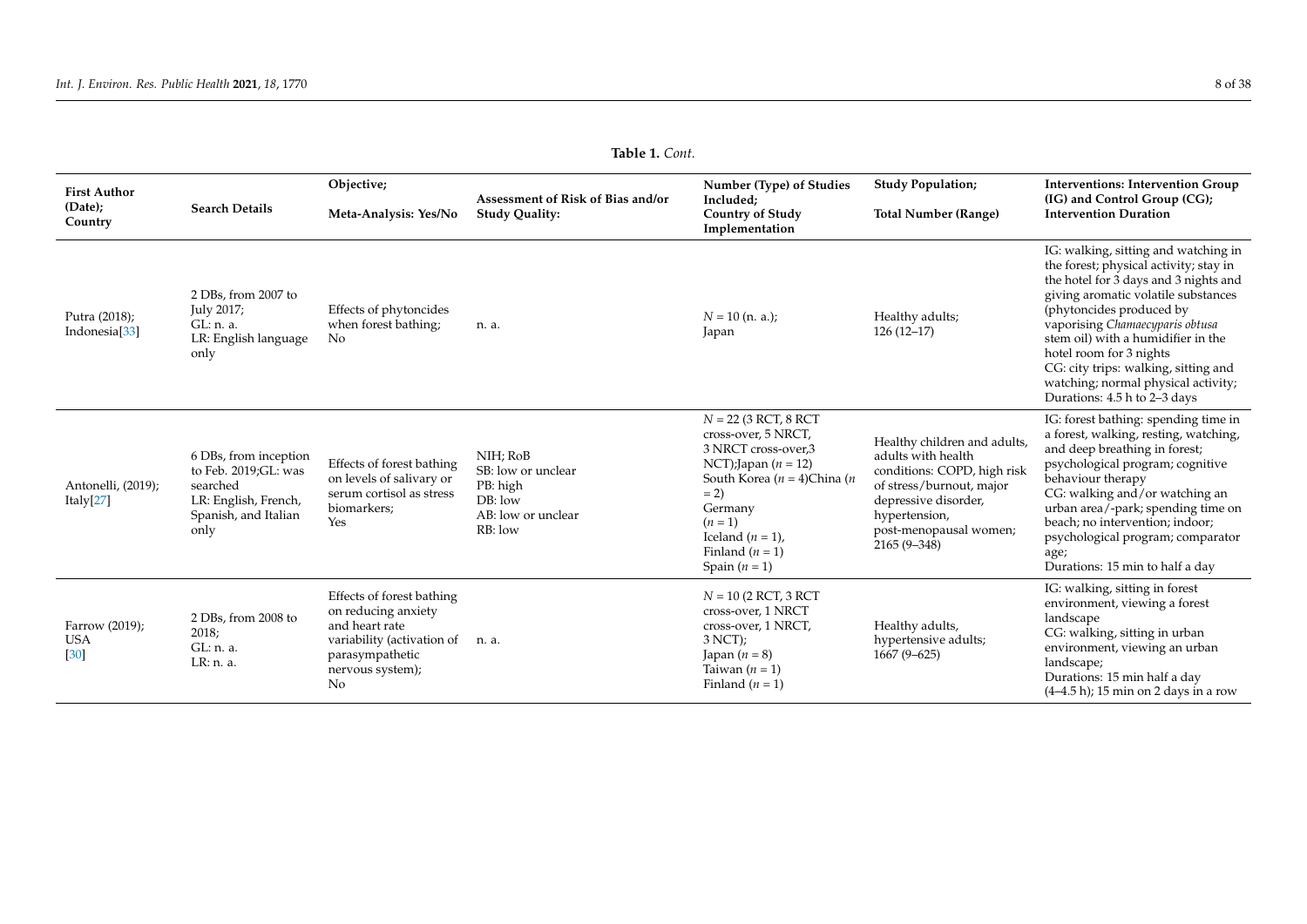| <b>Table 1.</b> Cont.                      |                                                                                           |                                                                                               |                                                                                                                                                |                                                                                                                                                                                               |                                                                                                                                                                                                      |                                                                                                                                                                                                                                                                                                                                                                                                                                                                                                                                 |  |
|--------------------------------------------|-------------------------------------------------------------------------------------------|-----------------------------------------------------------------------------------------------|------------------------------------------------------------------------------------------------------------------------------------------------|-----------------------------------------------------------------------------------------------------------------------------------------------------------------------------------------------|------------------------------------------------------------------------------------------------------------------------------------------------------------------------------------------------------|---------------------------------------------------------------------------------------------------------------------------------------------------------------------------------------------------------------------------------------------------------------------------------------------------------------------------------------------------------------------------------------------------------------------------------------------------------------------------------------------------------------------------------|--|
| <b>First Author</b><br>(Date);<br>Country  | <b>Search Details</b>                                                                     | Objective;<br>Meta-Analysis: Yes/No                                                           | Assessment of Risk of Bias and/or<br><b>Study Quality:</b>                                                                                     | Number (Type) of Studies<br>Included;<br><b>Country of Study</b><br>Implementation                                                                                                            | <b>Study Population;</b><br><b>Total Number (Range)</b>                                                                                                                                              | <b>Interventions: Intervention Group</b><br>(IG) and Control Group (CG);<br><b>Intervention Duration</b>                                                                                                                                                                                                                                                                                                                                                                                                                        |  |
| Wen (2019);<br>China<br>$[36]$             | 3 DBs from 2015 to<br>April 2019;<br>GL: was searched<br>LR: English language<br>only     | Effects of forest<br>environment exposure<br>on human health;<br>N <sub>o</sub>               | Downs and Black Checklist<br>16 studies high- and 12 studies<br>low-quality;<br>RoB relatively high overall                                    | $N = 28 (7 RCT,$<br>10 RCT cross-over.<br>1 NRCT cross-over, 3 NRCT,<br>$7$ NCT);<br>Japan ( $n = 13$ )<br>China $(n = 6)$<br>South Korea ( $n = 5$ )<br>Taiwan $(n = 3)$<br>Poland $(n = 1)$ | Healthy children, adults,<br>adults with health<br>conditions: high blood<br>pressure, COPD, chronic<br>stroke, chronic heart failure;<br>$924(6-128)$                                               | IG: exposed to forest (urban forest<br>park), walking, meditation, "five<br>sense experience", activities and rest,<br>watching the scenery-forest<br>environment, handicrafts, sitting<br>quietly in a dense/sparse forest<br>environment; taking a<br>tree-measuring course; enjoying<br>private time<br>CG: exposed to urban<br>environment/walking and<br>meditating; watching the<br>scenery—urban environment; sitting<br>quietly in a dense/sparse forest<br>environment; indoor classes;<br>Durations: 15 min to 5 days |  |
| Kotera (2020);<br>United Kingdom<br>$[29]$ | 4 DBs from inception<br>to Oct. 2019;<br>GL: was searched<br>LR: English language<br>only | Effects of Shinrin-Yoku<br>(forest bathing) and<br>nature therapy on<br>mental health;<br>Yes | 1. NOS<br>2. Quality Assessment Table of<br>Randomised Controlled Trials<br>RCTs high to medium; RoB in 6<br>studies low and in 2 studies high | $N = 20$ (11 RCT, 2 NRCT,<br>$7$ NCT);<br>Japan $(n = 10)$<br>Korea $(n = 4)$<br>Taiwan $(n = 2)$<br>Poland $(n = 2)$<br>China $(n = 1)$<br>Serbia $(n = 1)$                                  | Healthy adults, adults with<br>health conditons: metabolic<br>syndrome, chronic stroke,<br>psychiatric disorders<br>(depression), chronic<br>diseases, chronic pain,<br>alcoholism;<br>2257 (12-585) | IG: Walk in forest and meditation<br>CG: Crossover (forest vs. city);<br>groups with different forest types<br>(birch, maple, and oak);<br>Durations: 15 min to 9 days                                                                                                                                                                                                                                                                                                                                                          |  |

AB: attrition bias; CG: control group; COPD: chronic obstructive pulmonary disease; DB: detection bias; DBs: databases; GL: grey literature; IG: intervention group; LR: language restriction; MA: meta-analysis; n. a.: not applicable or not specified; NCT: uncontrolled trial; NIH: National Institutes of Health; NOS: Newcastle-Ottawa Scale; NRCT: non-randomised controlled trial; PB: performance bias; POMS: Profile of Mood States; RB: reporting bias; RCT: randomised controlled trial; RoB: Cochrane Risk-of-Bias tool for randomised controlled trials; RoBANS: Cochrane Risk of Bias Assessment tool for Non-randomised Studies; SB: selection bias; SIGN: The Scottish Intercollegiate Guideline Network measurement tool; SR: systematic review.

**Table 1.** *Cont.*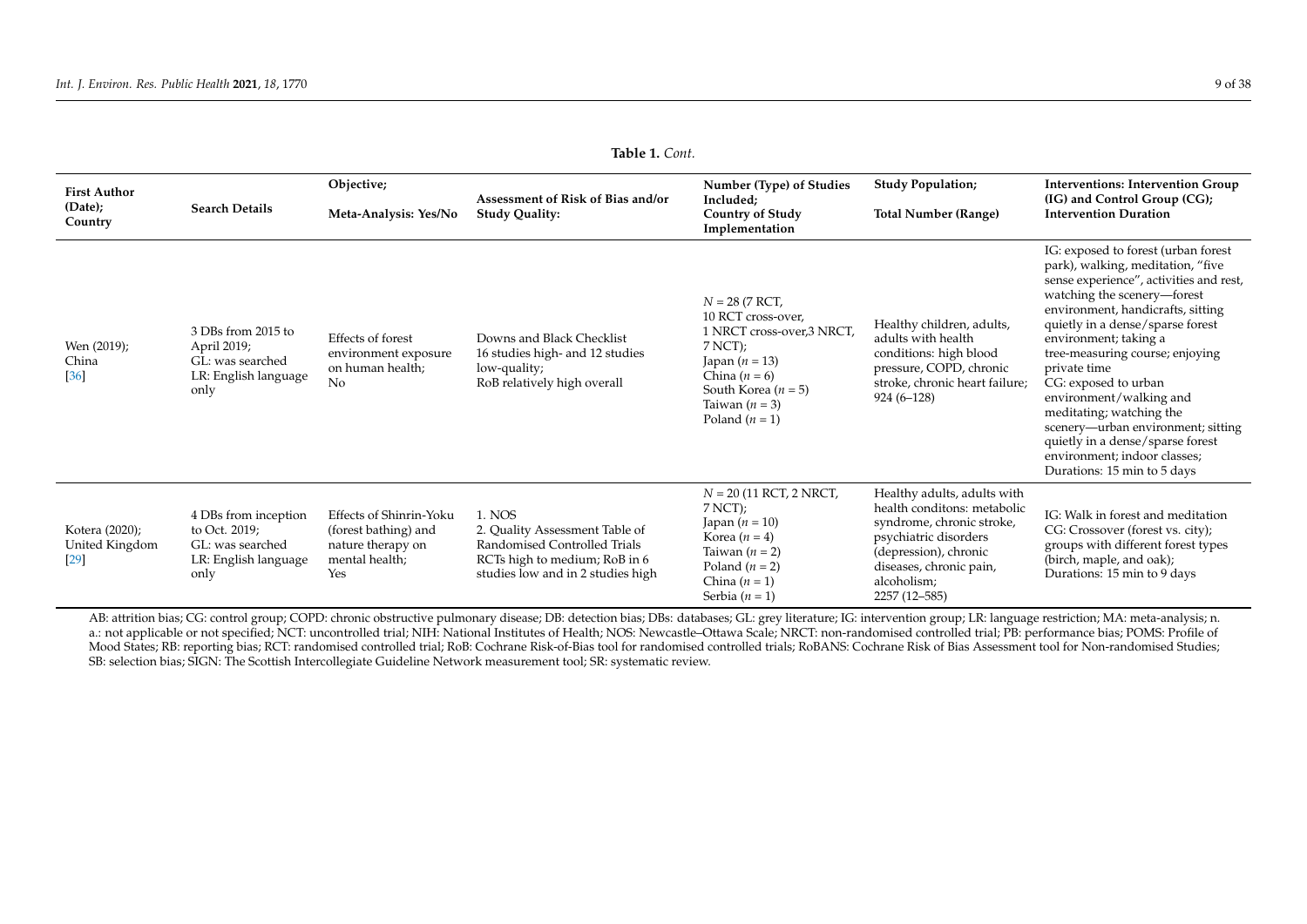<span id="page-9-0"></span>

**Figure 2.** PRISMA (Preferred Reporting Items for Systematic Reviews and Meta-Analyses) flow **Figure 2.** PRISMA (Preferred Reporting Items for Systematic Reviews and Meta-Analyses) flow chart for the selection of chart for the selection of reviews [37]. reviews [\[37\]](#page-36-35).

The number of stu[dies](#page-36-20) included in the reviews varied between  $5 [31]$  and  $28 [32,36]$ . There was a considerable variation in total sample sizes, ranging from 126 [33] to 2257 [29] participants. The study populations included healthy children, adolescents, and/or adults and people with health conditions and diseases. Most of the studies were conducted in Asia (South Korea, Japan, China, and Taiwan), and fewer in Europe (Poland, Spain, Germany, Iceland, Finland, Serbia, Great Britain, and Sweden) (Table [1\)](#page-5-0).

### 1 of the 11 reviews, 16.0% (*N* = 21) were included in two reviews, 6.1% (*N* = 8) in three *3.3. Methodological Quality of Included Reviews*

Figure 3 provides a summary of the AMSTAR-2 results. The confidence levels in the results of the reviews were found to be moderate in two  $[28,29]$  $[28,29]$ , low in six  $[19,27,31,32,34,36]$  $[19,27,31,32,34,36]$  $[19,27,31,32,34,36]$  $[19,27,31,32,34,36]$  $[19,27,31,32,34,36]$  $[19,27,31,32,34,36]$ , and critically low in three [\[30,](#page-36-22)[33,](#page-36-23)[35\]](#page-36-17). Consensus estimates of interrater reliability showed good results (percentage agreement 84.7% and Cohens'  $k = 0.77$ ). None of the reviews met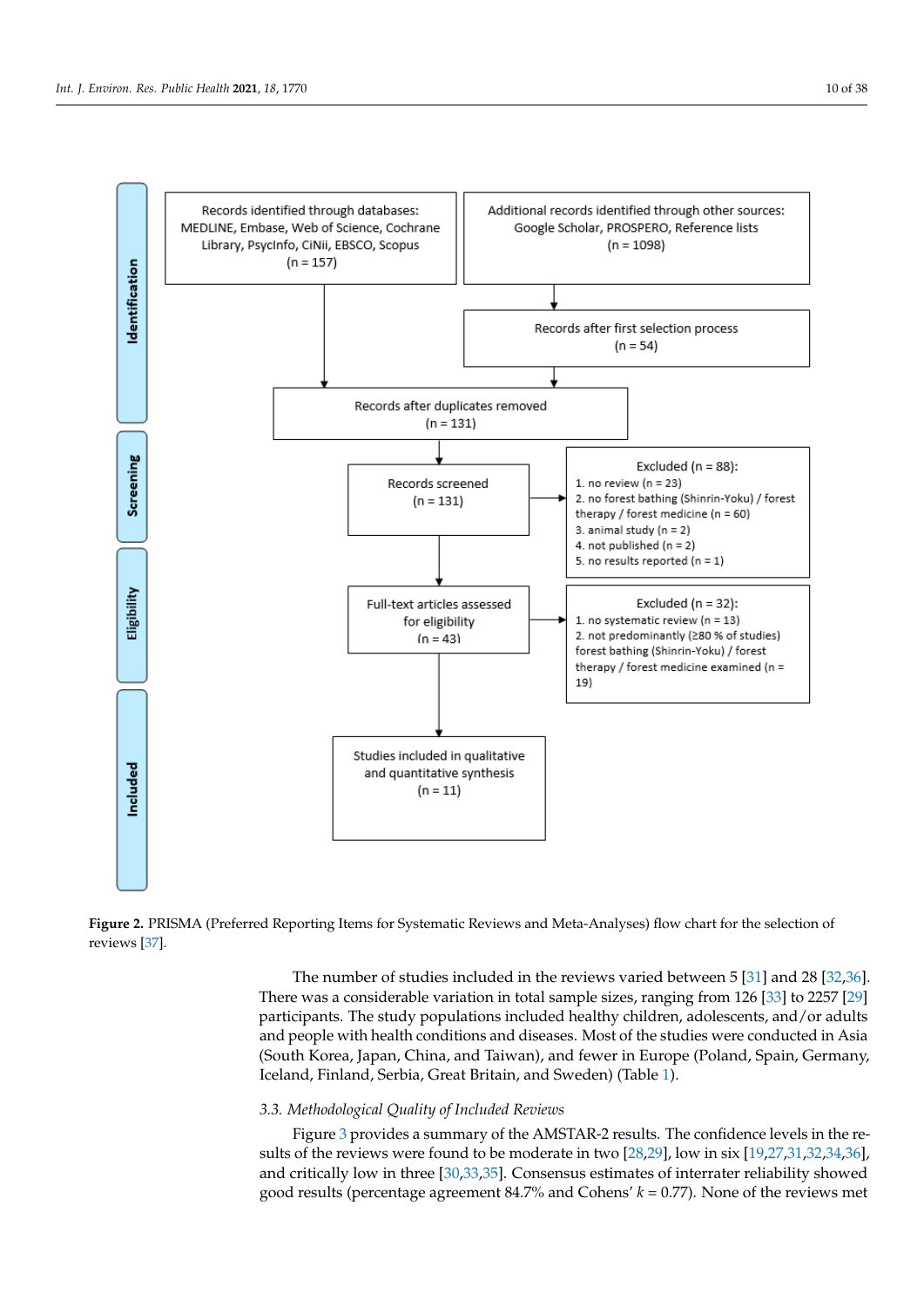the criteria covered by AMSTAR-2 Item 3 (explanation of the selection of study designs for inclusion) and Item 10 (reporting sources of funding for studies included in the review). However, both domains are not considered critical in the sense of the AMSTAR-2 definitions. The failure to take these two points into account, together with the study selection and/or data extraction not being carried out independently by two authors, resulted in two reviews being rated with moderate rather than high confidence [\[28](#page-36-21)[,29\]](#page-36-15). The main reason for judging six reviews to be of low quality according to the AMSTAR-2 guidelines was the lack of a study protocol, which should have been registered, published, or at least prepared prior to starting work on the review. A study protocol is also missing in the reviews that were assessed as critically low [\[30](#page-36-22)[,33](#page-36-23)[,35\]](#page-36-17). The latter left at least two other critical domains unconsidered: the application of a satisfactory technique for assessing the risk of bias (RoB) in individual studies included in the review and consideration of the RoB in the interpretation of the review results. Two of the reviews rated with critically low confidence did not report the reasons for the exclusion of studies.

<span id="page-10-0"></span>

| <b>Author</b>                                                             | Lee, I. et al. (2016) | Y. et al. (2017)<br>deno, | et al. (2017)<br>Lee, l. | al. (2017)<br>ť<br>ക്<br>δ, | K.-S. (2017)<br>Bang, I<br>ಷ<br>M. K.<br>Song. | et al. (2018)<br>œ<br>$\overline{\phantom{a}}$<br>Chae, | et al. (2018)<br>Putra, R. | al. (2019)<br>ď<br>Antonelli, M. | & Washburn, K. (2019)<br>œ<br>Farrow, M. | et al. (2019)<br>Ÿ.<br>Wen, | et al. (2020)<br>Kotera, Y. |
|---------------------------------------------------------------------------|-----------------------|---------------------------|--------------------------|-----------------------------|------------------------------------------------|---------------------------------------------------------|----------------------------|----------------------------------|------------------------------------------|-----------------------------|-----------------------------|
| <b>Item 1:</b> Research questions and inclusion critria indluded PICO     |                       |                           |                          |                             |                                                |                                                         |                            |                                  |                                          |                             |                             |
| Item 2: Protocol registered before commencement of the review             |                       |                           |                          |                             |                                                |                                                         |                            |                                  |                                          |                             |                             |
| Item 3: Explanation of the selection of study designs for inclusion       |                       |                           |                          |                             |                                                |                                                         |                            |                                  |                                          |                             |                             |
| Item 4: Adequacy of the literature search                                 |                       |                           |                          |                             |                                                |                                                         |                            |                                  |                                          |                             |                             |
| Item 5: Study selection performed in duplicate                            |                       |                           |                          |                             |                                                |                                                         |                            |                                  |                                          |                             |                             |
| Item 6: Data extraction performed in duplicate                            |                       |                           |                          |                             |                                                |                                                         |                            |                                  |                                          |                             |                             |
| Item 7: Justification for excluding studies                               |                       |                           |                          |                             |                                                |                                                         |                            |                                  |                                          |                             |                             |
| Item 8: Studies included described in adequate detail                     |                       |                           |                          |                             |                                                |                                                         |                            |                                  |                                          |                             |                             |
| Item 9: ROB from individual studies being included in the review          |                       |                           |                          |                             |                                                |                                                         |                            |                                  |                                          |                             |                             |
| Item 10: Reporting sources of funding for studies included in the review  |                       |                           |                          |                             |                                                |                                                         |                            |                                  |                                          |                             |                             |
| Item 11: Appropriateness of meta-analytical methods                       |                       |                           |                          |                             |                                                |                                                         |                            |                                  |                                          |                             |                             |
| Item 12: Assessment of potential impact of ROB on results                 |                       |                           |                          |                             |                                                |                                                         |                            |                                  |                                          |                             |                             |
| Item 13: Consideration of ROB when interpreting the results of the review |                       |                           |                          |                             |                                                |                                                         |                            |                                  |                                          |                             |                             |
| Item 14: Heterogeniety satisfactorily explained and discussed             |                       |                           |                          |                             |                                                |                                                         |                            |                                  |                                          |                             |                             |
| Item 15: Assessment of presence and likely impact of pulication bias      |                       |                           |                          |                             |                                                |                                                         |                            |                                  |                                          |                             |                             |
| Item 16: Reporting of potential conflicts of interest and review funding  |                       |                           |                          |                             |                                                |                                                         |                            |                                  |                                          |                             |                             |
| Confidence in the results of the review                                   | $\sum_{i=1}^{\infty}$ | moderate                  | $\sum_{i=1}^{\infty}$    | $\frac{8}{6}$               | $\sum_{i=1}^{\infty}$                          | critically low                                          | critically low             | $\sum_{i=1}^{\infty}$            | critically low                           | $\sum_{i=1}^{\infty}$       | moderate                    |
| Yes:                                                                      |                       |                           | Partial Yes:             |                             | No:                                            |                                                         |                            | No Meta-Analysis:                |                                          |                             |                             |

**Figure 3.** Quality assessment of included reviews based on AMSTAR-2. Critical domains are highlighted in grey. RoB: risk of bias.

#### *3.4. Summary of Main Findings*

Tables [2–](#page-11-0)[8](#page-21-0) summarise the main findings for the included SRs and MAs. The three reviews in which the quality assessment based on AMSTAR-2 (Figure [3\)](#page-10-0) had shown critically-low confidence in the results were not considered in Tables [3](#page-19-0)[–8.](#page-21-0)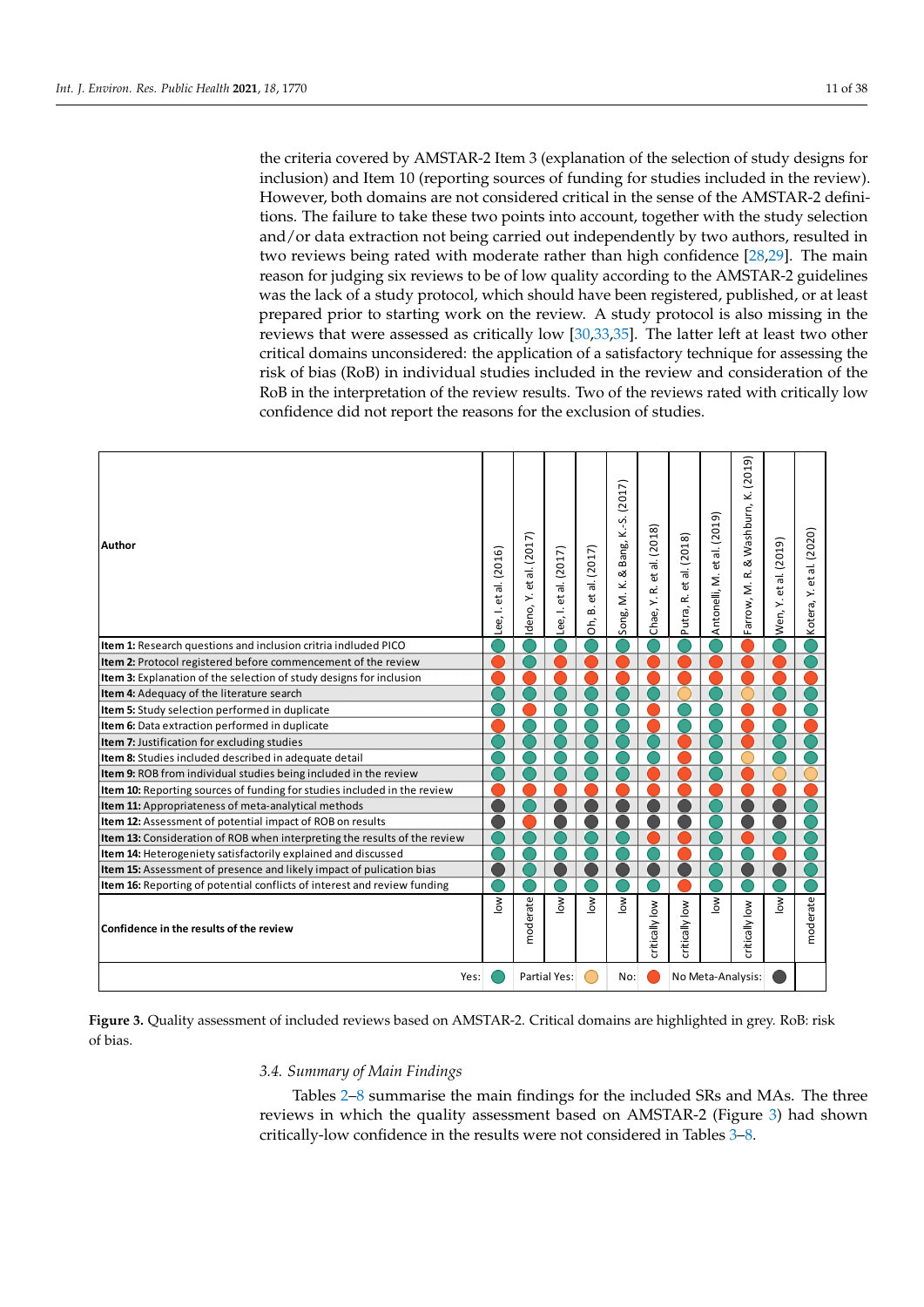| Author                                | <b>AMSTAR-2</b><br>Rating | <b>Study Population</b>                                                                                                                                                                                | Indications              | Outcomes                                                                                                                                                                                                                | <b>Results</b>                                                                                                                                                                                                                                                                                                                                                                                                                                                                                                                                                    |
|---------------------------------------|---------------------------|--------------------------------------------------------------------------------------------------------------------------------------------------------------------------------------------------------|--------------------------|-------------------------------------------------------------------------------------------------------------------------------------------------------------------------------------------------------------------------|-------------------------------------------------------------------------------------------------------------------------------------------------------------------------------------------------------------------------------------------------------------------------------------------------------------------------------------------------------------------------------------------------------------------------------------------------------------------------------------------------------------------------------------------------------------------|
| Ideno, Y. et al.<br>(2017)            | moderate                  | Healthy adults, adults with<br>health conditions:<br>hypertension                                                                                                                                      | Cardiovascular<br>System | <b>BLOOD PRESSURE:</b><br>systolic<br>(SBP)/diastolic<br>(DBP)                                                                                                                                                          | SBP (20 studies): $\downarrow \downarrow$ in<br>forest group<br>DBP (17 studies): $\downarrow \downarrow$ in<br>forest group                                                                                                                                                                                                                                                                                                                                                                                                                                      |
| $[28]$                                |                           | Healthy adults, adults with<br>health conditions:<br>hypertension                                                                                                                                      | Cardiovascular<br>system | <b>HEART RATE AND</b><br><b>PULSE RATE</b>                                                                                                                                                                              | HR (5 studies)/PR (8<br>studies): $\downarrow\downarrow$ in forest<br>group                                                                                                                                                                                                                                                                                                                                                                                                                                                                                       |
| Kotera, Y.<br>et al. (2020)<br>$[29]$ | moderate                  | Healthy adults, adults with<br>health conditions: metabolic<br>syndrome, chronic stroke,<br>psychiatric disorders<br>(depressions), chronic<br>diseases, chronic pains,<br>alcoholism                  | Mental health            | DEPRESSION:<br>POMS; BDI; HDR;<br>DASS; EQVAS;<br><b>MMS</b><br><b>ANXIETY: POMS;</b><br>STAI; AAQ; DASS;<br><b>EQVAS</b>                                                                                               | <b>DEPRESSION (20</b><br>studies): $\downarrow \downarrow$ forest vs.<br>city<br>ANXIETY: (5 studies) $\downarrow$<br>after forest intervention,<br>(16 studies) $\downarrow \downarrow$ after<br>forest intervention                                                                                                                                                                                                                                                                                                                                             |
|                                       |                           | Healthy adults, adults with<br>health conditions: metabolic<br>syndrome, depressive<br>tendencies, chronic diseases                                                                                    | Mental health            | <b>ANGER: POMS</b>                                                                                                                                                                                                      | ANGER (14 studies): $\downarrow \downarrow$<br>after forest intervention                                                                                                                                                                                                                                                                                                                                                                                                                                                                                          |
| Lee, I. et al.<br>(2016)<br>$[31]$    | low                       | Children/adolescents with<br>atopic dermatitis                                                                                                                                                         | Atopic<br>dermatitis     | <b>ATOPIC</b><br>DERMATITIS:<br><b>SCORAD</b> Index<br>(subjec-<br>tive/objective)<br><b>CHILD</b><br><b>ANXIETY-TEST</b><br><b>IMMUNOLOGY</b><br><b>BLOOD TEST:</b><br>TARC,<br>MDC,Serum<br>immune cytokine<br>levels | <b>ATOPIC DERMATITIS</b><br><b>SCORAD</b> Index<br>(subjective/objective)<br>(all studies): all $\downarrow \downarrow$<br>CHILD-ANXIETY-TEST<br>$(1$ study): $\downarrow$<br><b>IMMUNOLOGY BLOOD</b><br>TEST (1 study): WBC +<br>CD8+T cells $\uparrow\uparrow$ ;<br>Haemoglobin+ N cells<br>$\downarrow \downarrow$ , all other $\leftrightarrow$ ; TARC<br>(1 study): $\downarrow$ ; MDC (1<br>study): $\downarrow\downarrow$ ; serum<br>immune cytokine levels<br>(1 study): IL-5 $\downarrow \downarrow$ ; IL-2,<br>IL-4, IFN-y $\overline{\leftrightarrow}$ |
| Lee, I. et al.<br>(2017)<br>$[32]$    | low                       | Healthy adults, adults with<br>health conditions:<br>alcoholism, COPD, chronic<br>stroke, hypertension, cancer,<br>mental disorders,<br>psychiatric inpatients or<br>outpatients, severe<br>depression | Mental health            | PHYSICAL<br>ACTIVITY: HPLP II<br>HEALTH<br>PROMOTION<br><b>BEHAVIOUR: HPLP</b><br>$\rm{II}$<br><b>QUALITY OF LIFE:</b><br>EQ-VAS;<br>GHQ/QL-12,<br>SF-36,<br>WHOQOL-BREF,<br><b>POMS</b>                                | PHYSICAL ACTIVITY (1<br>study): $\#$<br>HEALTH PROMOTION<br>BEHAVIOUR (1 study): ##<br>QUALITY OF LIFE (5<br>studies): ##<br>POMS (15 studies): 14<br>studies ##, 1 study #                                                                                                                                                                                                                                                                                                                                                                                       |

<span id="page-11-0"></span>**Table 2.** Summary of included reviews and meta-analyses—study populations, indications, and results of the included primary studies, arranged in descending order by methodological quality.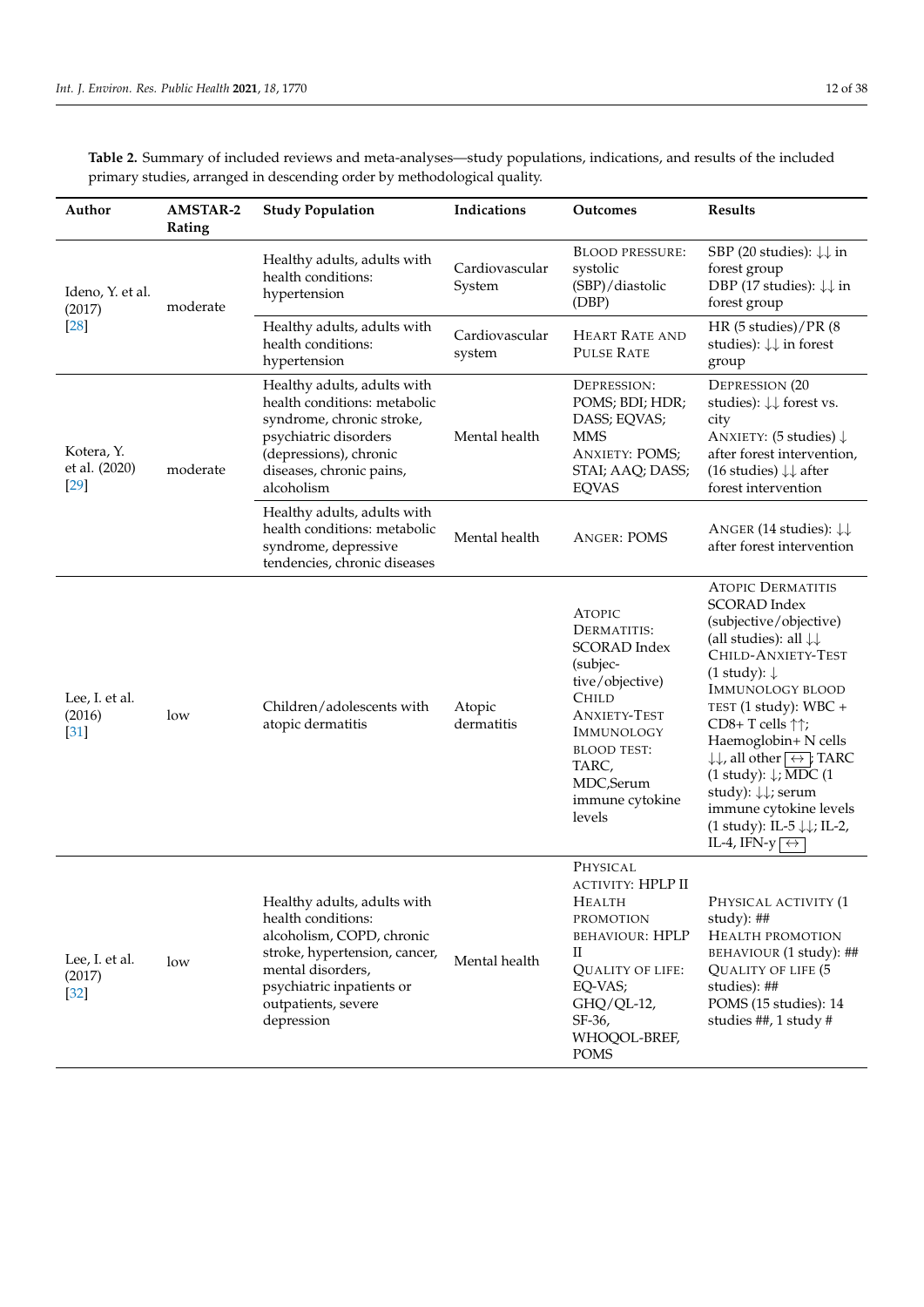| Author | <b>AMSTAR-2</b><br>Rating | <b>Study Population</b>                                                                                                                                                                                | Indications   | <b>Outcomes</b>                                                                                                                                                                                                                    | Results                                                                                                                             |
|--------|---------------------------|--------------------------------------------------------------------------------------------------------------------------------------------------------------------------------------------------------|---------------|------------------------------------------------------------------------------------------------------------------------------------------------------------------------------------------------------------------------------------|-------------------------------------------------------------------------------------------------------------------------------------|
|        |                           | Healthy adults, adults with<br>health conditions:<br>alcoholism, COPD, chronic<br>stroke, hypertension, cancer,<br>mental disorders,<br>psychiatric inpatients or<br>outpatients, severe<br>depression | Mental health | DEPRESSION: BDI;<br>MADRS;<br>HDR-D17; Zung<br>Self-Rating<br>Depression Scale<br><b>ANXIETY: STAI</b>                                                                                                                             | <b>DEPRESSION (15</b><br>studies): 14 ##, 1 study #<br>ANXIETY (6 studies): 5<br>studies ##, 1 study #                              |
|        |                           | Healthy adults, adults with<br>health conditions:<br>alcoholism, COPD, chronic<br>stroke, hypertension, cancer,<br>mental disorders,<br>psychiatric inpatients or<br>outpatients, severe<br>depression | Mental health | <b>STRESS: Stress</b><br>response,<br>inventory<br>measuring<br>self-reported stress<br>and arousal<br>HWA-BYUNG-<br>SYNDROME: The<br>Instrument of<br>Oriental Medical<br>Evaluation for<br>Hwa-Byung                             | STRESS: (2 studies): ##<br>HWA-BYUNG-<br>SYNDROME (1 study):<br>##                                                                  |
|        |                           | Healthy adults, adults with<br>health conditions:<br>alcoholism, COPD, chronic<br>stroke, hypertension, cancer,<br>mental disorders,<br>psychiatric inpatients or<br>outpatients, severe<br>depression | Mental health | <b>ANGER: STAXI</b><br><b>EMOTION: SD</b><br>-Method                                                                                                                                                                               | ANGER (2 studies): $\leftrightarrow$<br>EMOTION (4 studies): 3<br>studies ##, 1 study #                                             |
|        |                           | Healthy adults, adults with<br>health conditions:<br>alcoholism, COPD, chronic<br>stroke, hypertension, cancer,<br>mental disorders,<br>psychiatric inpatients or<br>outpatients, severe<br>depression | Mental health | SELF-ESTEEM:<br>Self-esteem, The<br>Rosenberg<br>Self-Esteem Scale<br>SPIRITUALITY:<br>SHI, The Spiritual<br>Assessment Scale<br><b>RESILIENCE:</b><br>Self-regulation<br>Resilience<br>POS./NEG.<br>EFFECTS: PANAS,<br><b>ROS</b> | SELF-ESTEEM (3 studies):<br>##<br>SPIRITUALITY (1 study):<br>##<br>RESILIENCE (1 study): ##<br>POS./NEG. EFFECTS (1<br>study): $\#$ |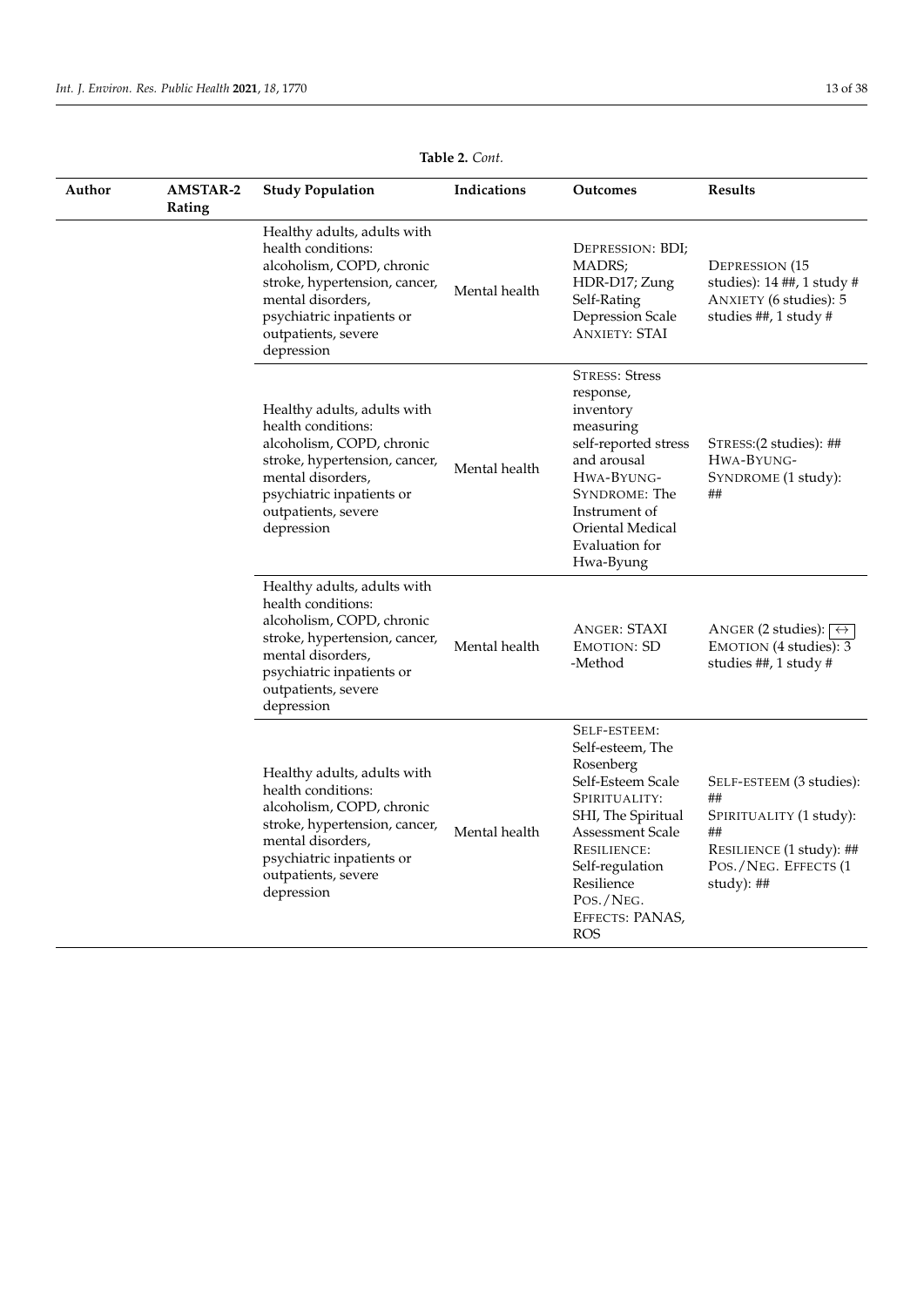| Author                            | <b>AMSTAR-2</b><br>Rating | <b>Study Population</b>                                                                                                                                                                                | Indications                              | Outcomes                                                                                                                                                                                                                                                                                                                 | Results                                                                                                                                                                                                                                                                                                                                                                                                                                                         |
|-----------------------------------|---------------------------|--------------------------------------------------------------------------------------------------------------------------------------------------------------------------------------------------------|------------------------------------------|--------------------------------------------------------------------------------------------------------------------------------------------------------------------------------------------------------------------------------------------------------------------------------------------------------------------------|-----------------------------------------------------------------------------------------------------------------------------------------------------------------------------------------------------------------------------------------------------------------------------------------------------------------------------------------------------------------------------------------------------------------------------------------------------------------|
|                                   |                           | Healthy adults, adults with<br>health conditions:<br>alcoholism, COPD, chronic<br>stroke, hypertension, cancer,<br>mental disorders,<br>psychiatric inpatients or<br>outpatients, severe<br>depression | Mental health                            | NK CELLS<br><b>BLOOD PRESSURE</b><br><b>SALIVARY</b><br>AMYLASE<br>(SALIVA/SERUM)<br><b>CORTISOL</b><br>PULSE RATE OR<br>HEART RATE<br>(PR/HR)<br>HRV/(IN LF/HF)<br>CYTOKINE: IL-6<br>ENZYME-BONDED<br><b>IMMUNOASSAY</b>                                                                                                | NK CELLS (1 study): ##<br><b>BLOOD PRESSURE (6</b><br>studies): 3 studies ##,<br>1 study #, 1 study n.a.<br>SALIVARY AMYLASE (2<br>studies): 1 study ##,<br>1 study $#$<br>(SALIVA/SERUM)<br>CORTISOL (4 studies): ##<br>PR OR HR (7 studies): 5<br>studies ##, 1 study #,<br>1 study n.a.<br>HRV (IN $LF/HF$ ) (8<br>studies): 5 studies ##,<br>2 studies #, 1 study n.a.<br>CYTOKINE (1 study)<br>$IL-6: ##$<br>ENZYME-BONDED<br>IMMUNOASSAY (1<br>study): ## |
| Oh, B. et al.<br>(2017)<br>$[19]$ |                           | Adults with health<br>conditions: hypertension                                                                                                                                                         | Cardiovascular<br>system                 | <b>BLOOD PRESSURE</b><br>HEART FUNCTION:<br>Cardio Ankle<br>Vascular Index<br>(CAVI)                                                                                                                                                                                                                                     | <b>BLOOD PRESSURE (2</b><br>studies): $\downarrow \downarrow$ in forest<br>group<br><b>HEART FUNCTION (1)</b><br>study): $\uparrow\uparrow$ in forest<br>group                                                                                                                                                                                                                                                                                                  |
|                                   | low                       | Healthy adults, adults with<br>health conditions: COPD                                                                                                                                                 | Immune and/or<br>inflammatory<br>indices | <b>IMMUNE</b><br><b>FUNCTION:</b><br>Expression von<br>Perforin (NK cells,<br>NK-similar cells,<br>$CDS + T$ cells) and<br>granzyme B<br><b>INFLAMMATION:</b><br>Proinflammatory<br>cytokines (IFN-y,<br>IL-6, IL-8, IL-1ß);<br>C-reactive protein<br>(CRP)<br>INFLAMMATION/<br>TUMOR: Tumor<br>necrosis factor $\alpha$ | <b>IMMUNE FUNCTION (1)</b><br>study): $\downarrow\downarrow$ Perforin and<br>granzyme B in forest<br>groupINFLAMMATION:<br>Proinflammatory<br>cytokines (3 studies): $\downarrow\downarrow$<br>in forest group; CRP (1<br>study): $\downarrow$ in forest group<br>INFLAMMATION/TUMOR<br>(2 studies): 1 study $\downarrow\downarrow$ in<br>forest group, 1 study<br>$\leftrightarrow$                                                                            |
|                                   |                           | Healthy adults                                                                                                                                                                                         | Immune and/or<br>inflammatory<br>indices | ANTIOXIDANTS:<br>Biomarkers for<br>malondialdehyde<br>(MDA) and<br>superoxide<br>dismutase (SOD)                                                                                                                                                                                                                         | <b>ANTIOXIDANTS (1</b><br>study): $\downarrow\downarrow$ MDA in<br>forest group, SOD $\overline{\leftrightarrow}$                                                                                                                                                                                                                                                                                                                                               |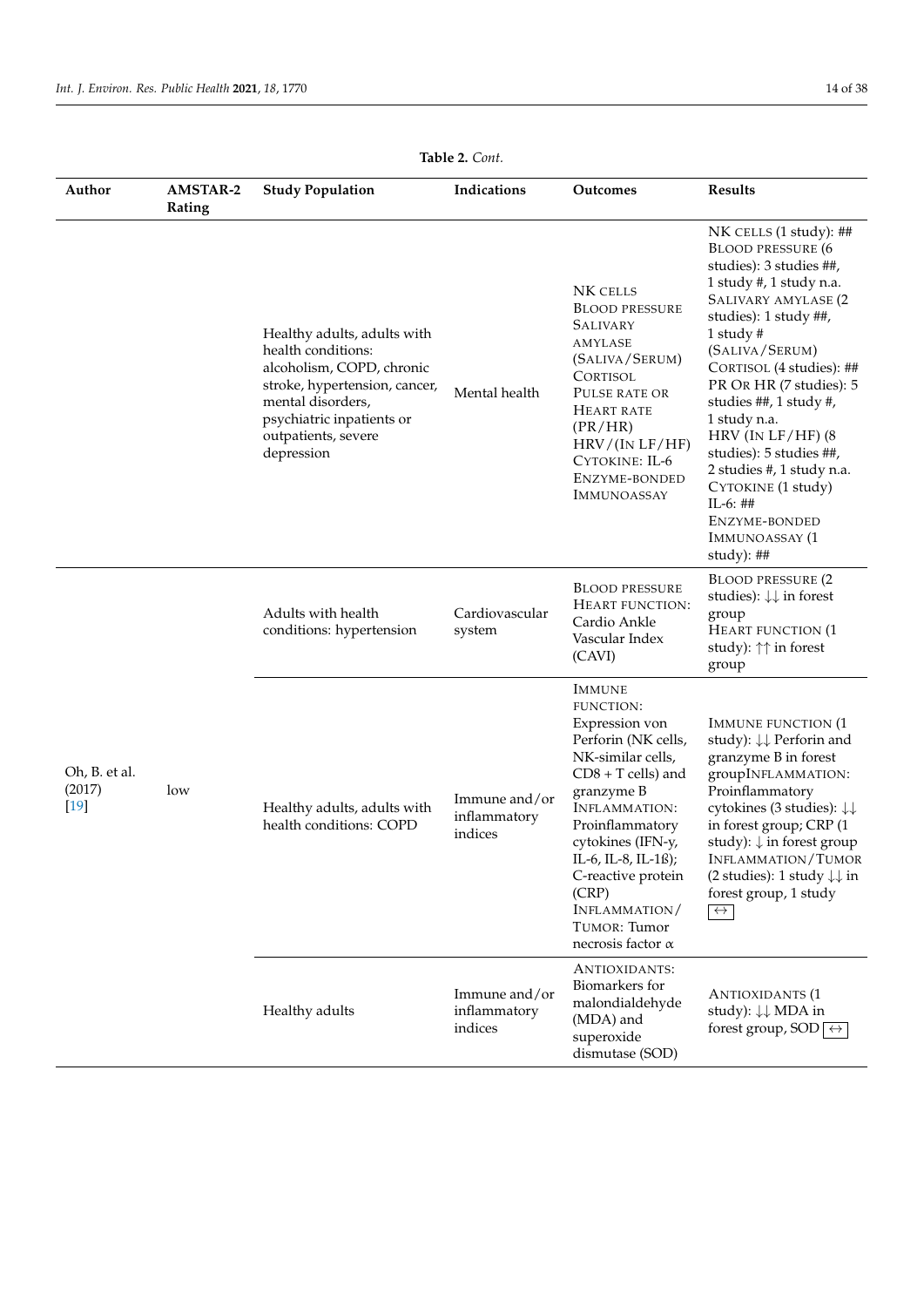| Author                     | <b>AMSTAR-2</b><br>Rating | <b>Study Population</b>                                                   | Indications   | <b>Outcomes</b>                                                                                                                                                                                                                                                                                                                                                                | <b>Results</b>                                                                                                                                                                                     |
|----------------------------|---------------------------|---------------------------------------------------------------------------|---------------|--------------------------------------------------------------------------------------------------------------------------------------------------------------------------------------------------------------------------------------------------------------------------------------------------------------------------------------------------------------------------------|----------------------------------------------------------------------------------------------------------------------------------------------------------------------------------------------------|
|                            |                           | Older women                                                               | Lung function | LUNG FUNCTION:<br>FEV1 (in 1 s) and<br>FEV <sub>6</sub><br>(in 6 s)                                                                                                                                                                                                                                                                                                            | LUNG FUNCTION: FEV<br>$(in 1s)$ and FEV $(in 6s)$ $(1$<br>study): $\uparrow\uparrow$ in forest<br>group                                                                                            |
|                            |                           | Adults with chronic health<br>conditions: alcoholism,<br>fatigue syndrome | Mental health | <b>ANXIETY AND</b><br>DEPRESSION:<br><b>BDI</b><br><b>HADS</b>                                                                                                                                                                                                                                                                                                                 | <b>ANXIETY AND</b><br><b>DEPRESSION: BDI (1)</b><br>study):<br>$\downarrow\downarrow$ forest group<br>HADS (1 study): both<br>groups $\downarrow \downarrow$ ,<br>$\leftrightarrow$ between groups |
|                            |                           | Adults with health<br>conditions: fatigue<br>syndrome, COPD               | Mental health | STRESS: PSQserum<br>cortisol                                                                                                                                                                                                                                                                                                                                                   | STRESS:<br><b>PSQ</b><br>$(1 study): \downarrow$ in forest<br>group<br>cortisol (1 study): $\downarrow \downarrow$ in<br>forest group                                                              |
|                            |                           | Healthy adults, adults<br>with health conditions:<br>hypertension, COPD   | Mental health | <b>MOOD: POMS</b>                                                                                                                                                                                                                                                                                                                                                              | MOOD (3 studies): all $\uparrow\uparrow$<br>in forest group                                                                                                                                        |
|                            |                           | Healthy children                                                          | Mental health | DEPRESSION: CDI;<br>Scale for Mental<br>Health Measurement<br><b>ANXIETY: STAI-C;</b><br>Scale for Mental<br>Health measurement                                                                                                                                                                                                                                                | DEPRESSION (4 studies):<br>2 studies ##,<br>2 studies #<br>ANXIETY (3 studies): 2<br>studies ##, 1 studies #                                                                                       |
|                            |                           | Healthy children                                                          | Mental health | <b>STRESS: Stress</b><br>Recognition<br>Inventory for<br>School-aged<br>Children; saliva<br>cortisol level; AMHI                                                                                                                                                                                                                                                               | STRESS (3 studies): 1<br>study stress recognition<br>##; 1 study salivary<br>cortisol ##; 1 study<br>AMHI stress level #                                                                           |
| Song, M.K.<br>and Bang, K. | low                       | Healthy children                                                          | Mental health | SELF-ESTEEM:<br>Self-esteem<br>scale/self-esteem                                                                                                                                                                                                                                                                                                                               | SELF-ESTEEM (3 studies):<br>##                                                                                                                                                                     |
| $-S. (2017)$<br>$[34]$     |                           | Healthy children                                                          | Mental health | <b>NEGATIVE</b><br><b>EMOTIONS: Draw a</b><br>Story (DAS); scale<br>for emotional and<br>social development<br>test<br><b>ANGER: Novaco</b><br>Anger Scale<br>IMPULSIVENESS:<br>Scale for<br>mental-health<br>measurement<br><b>AGGRESSION: Scale</b><br>for aggression; scale<br>for mental health<br>measurement<br><b>ATTACK: Scale for</b><br>mental health<br>measurement | <b>NEGATIVE EMOTIONS (2</b><br>studies): ##<br>ANGER (1 study): ##<br><b>IMPULSIVENESS (2</b><br>studies): 1 study ##; 1<br>study#<br>AGGRESSION (2 studies):<br>##<br>ATTACK (1 study): #         |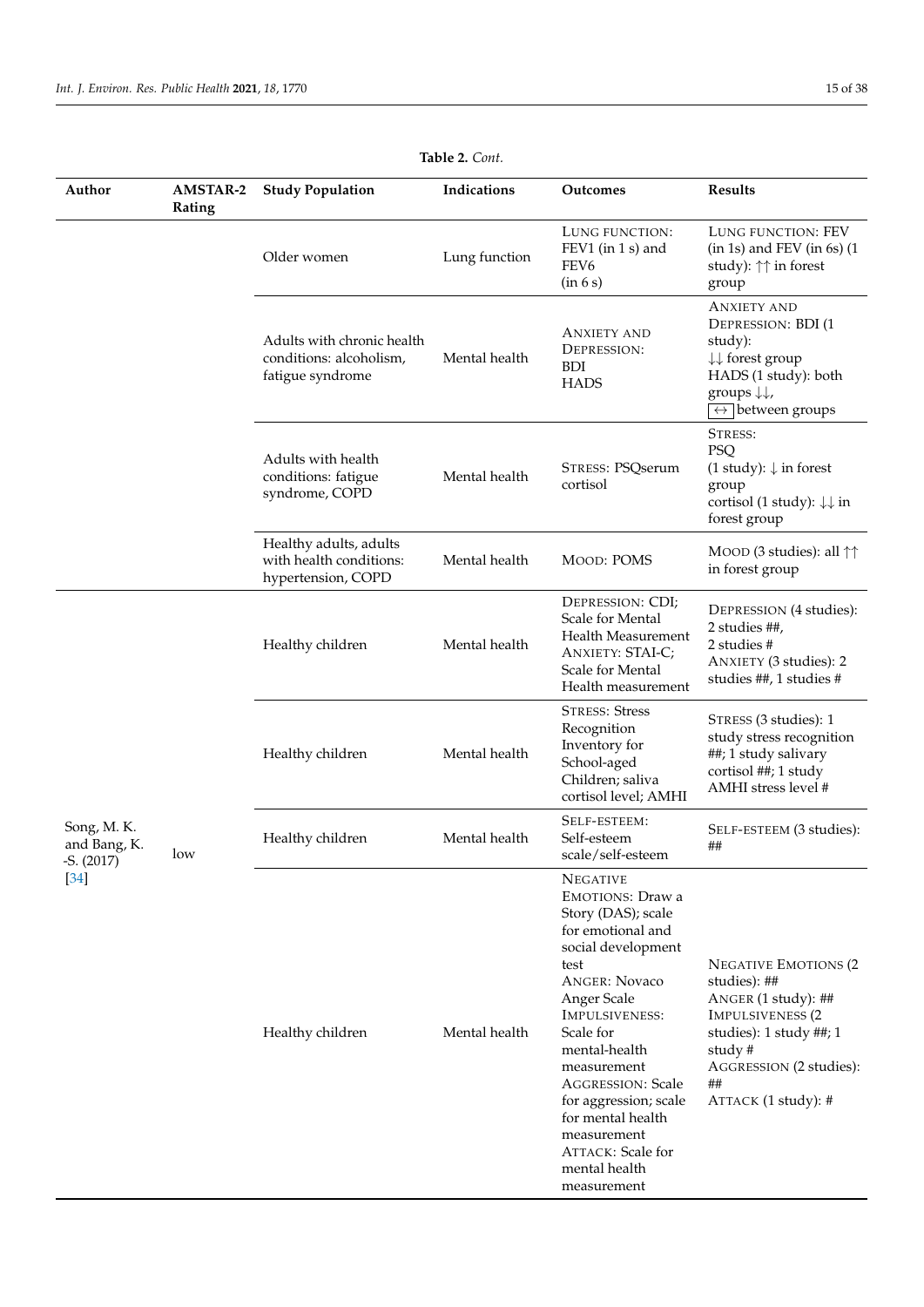| Author | <b>AMSTAR-2</b><br>Rating | <b>Study Population</b> | Indications   | Outcomes                                                                                                                                                                                                                                                 | <b>Results</b>                                                                                                                                                                                                                                                               |
|--------|---------------------------|-------------------------|---------------|----------------------------------------------------------------------------------------------------------------------------------------------------------------------------------------------------------------------------------------------------------|------------------------------------------------------------------------------------------------------------------------------------------------------------------------------------------------------------------------------------------------------------------------------|
|        |                           | Healthy children        | Mental health | <b>MENTAL HEALTH:</b><br>AMHI; scale for<br>mental-health<br>measurement;<br>scale for<br>psychological,<br>social, moral, and<br>physical level                                                                                                         | MENTAL HEALTH (4<br>studies): 2 studies #;<br>1 study mental health<br>quotient ##;<br>1 study psychological<br>level ##                                                                                                                                                     |
|        |                           | Healthy children        | Mental health | <b>SUBJECT</b><br>WELL-BEING:<br>Subject Well-being<br>Scale                                                                                                                                                                                             | <b>SUBJECT WELL-BEING (1</b><br>study): $#$                                                                                                                                                                                                                                  |
|        |                           | Healthy children        | Mental health | PSYCHOLOGICAL<br>SKILLS: Emotional<br>Intelligence Test;<br>AMHI;<br>Ergo-Resilience<br>Scale                                                                                                                                                            | PSYCHOLOGICAL SKILLS<br>(3 studies): 1 study<br>Ergo-Resilience Scale:<br>interpersonal<br>relationship and<br>curiosity ##.; 1 study<br>emotional intelligence<br>##; 1 study possibility of<br>problem behaviour<br>(chronic fatigue) and<br>psychological resources<br>## |
|        |                           | Healthy children        | Mental health | PHYSICAL SKILLS:<br>Scale for<br>psychological,<br>social, moral, and<br>physical level                                                                                                                                                                  | PHYSICAL SKILLS (1<br>study): ##                                                                                                                                                                                                                                             |
|        |                           | Healthy children        | Sociality     | SOCIALITY:<br>Korean Personality<br>Inventory: sociality<br>SOCIAL<br><b>COMPETENCE:</b><br>Social Competence<br>Scale; scale for<br>emotional and<br>social<br>development test;<br>scale for<br>psychological,<br>social, moral, and<br>physical level | SOCIALITY (2 studies):<br>##<br>SOCIAL COMPETENCE (3<br>studies): ##                                                                                                                                                                                                         |
|        |                           | Healthy children        | Sociality     | <b>SCHOOL</b><br><b>VIOLENCE</b><br><b>ATTITUDE: Scale</b><br>for school violence<br>attitude<br><b>SCHOOL</b><br>ADJUSTMENT:<br>Scale for school<br>adjustment;<br>multiple life<br>satisfaction<br>scaleLIFE RESPECT:<br>Scale for life<br>respect     | <b>SCHOOL VIOLENCE</b><br>ATTITUDE (1 study): ##<br>SCHOOL ADJUSTMENT:<br>(2 studies):<br>both in parts ##<br>LIFE RESPECT (1 study):<br>##                                                                                                                                  |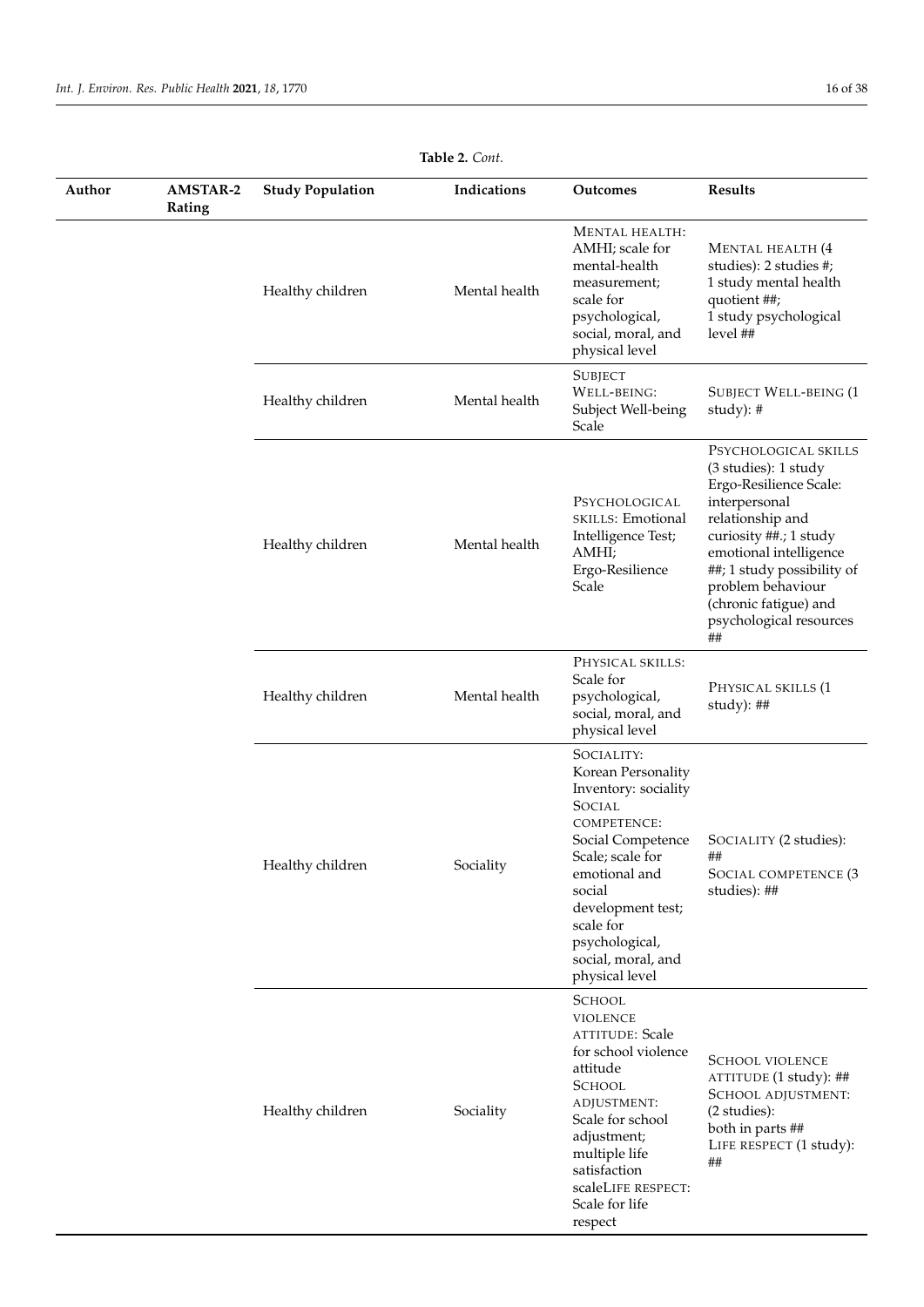| Author                                   | <b>AMSTAR-2</b><br>Rating | <b>Study Population</b>                                                                                                                                   | Indications                              | Outcomes                                                                                                                                                                                               | <b>Results</b>                                                                                                                                                                                                                                                                                                                                                                                                                                                                                                                                       |
|------------------------------------------|---------------------------|-----------------------------------------------------------------------------------------------------------------------------------------------------------|------------------------------------------|--------------------------------------------------------------------------------------------------------------------------------------------------------------------------------------------------------|------------------------------------------------------------------------------------------------------------------------------------------------------------------------------------------------------------------------------------------------------------------------------------------------------------------------------------------------------------------------------------------------------------------------------------------------------------------------------------------------------------------------------------------------------|
| Antonelli, M.<br>et al. (2019)<br>$[27]$ | low                       | Healthy children, adults<br>with health conditions:<br>COPD, high risk for<br>stress/burnout, severe<br>depression, hypertension,<br>postmenopausal women | Mental health                            | STRESS:<br>salivary/serum<br>cortisol                                                                                                                                                                  | STRESS (22 studies): 20<br>studies $\downarrow \downarrow$ forest vs.<br>non-forest<br>within group: 13 studies<br>$\downarrow \downarrow$ , 1 study $\uparrow \uparrow$ , 5 n.a.<br>between groups: 13<br>studies $\downarrow \downarrow$ forest vs.<br>non-forest, 1 ↑↑ forest vs.<br>non-forest, $4 \overrightarrow{\leftrightarrow}$ , 3 n. a.                                                                                                                                                                                                   |
|                                          |                           | Healthy children/adults,<br>adults with health<br>conditions: hypertension,<br>COPD, chronic stroke,<br>chronic heart failure                             | Cardiovascular<br>system                 | <b>BLOOD PRESSURE:</b><br>SYS-<br>TOLIC/DIASTOLIC<br><b>HEART RATE</b><br>PULSE RATE<br><b>HRV</b>                                                                                                     | <b>BLOOD PRESSURE (8</b><br>studies): $\downarrow \downarrow$ in 5 studies<br>in forest group, 1 study<br>$\downarrow \downarrow$ between groups,<br>1 study ↑↑ between<br>groups, 1 study irregular<br>index<br>HEART RATE (3 studies):<br>all ↓↓ between groups<br>PULSE RATE (5 studies):<br>$\downarrow \downarrow$ in 4 studies, 1 study $\downarrow$ ;<br>HRV (6 studies): lnHF<br>$\uparrow\uparrow$ in 4 studies,<br>1 study $\downarrow$ ; lnLF/lnHF $\downarrow\downarrow$<br>in 2 studies,<br>1 study $\downarrow$ , 2 studies $\uparrow$ |
| Wen, Y. et al.                           |                           | Healthy adults, adults with<br>health conditions:<br>hypertension                                                                                         | Metabolic<br>parameters                  | TRIGLYCERIDE<br>ADIPONECTIN                                                                                                                                                                            | TRIGLYCERIDE (2<br>studies): $\downarrow \downarrow$<br>ADIPONECTIN (1 study):<br>$\uparrow\uparrow$                                                                                                                                                                                                                                                                                                                                                                                                                                                 |
| (2019)<br>$[36]$                         | low                       | Healthy adults, adults with<br>health conditions:<br>hypertension, COPD,<br>chronic heart failure                                                         | Immune and/or<br>inflammatory<br>indices | NK CELLS<br><b>NKT CELLS</b><br><b>INTERLEUKIN</b><br>$(IL-6, IL-8)$<br><b>TUMOR NECROSIS</b><br>FACTOR<br><b>CRP</b>                                                                                  | NK CELLS (2 studies):<br>$\downarrow\downarrow$<br>NKT CELLS (1 study):<br>$\downarrow \downarrow$ ;<br><b>INTERLEUKIN</b> (4<br>studies): in 3 studies $\downarrow\downarrow$<br><b>TUMOR NECROSIS</b><br>FACTOR (3 studies):<br>2 studies $\downarrow \downarrow$<br>CRP (3 studies): 1 study<br>$\downarrow\downarrow$                                                                                                                                                                                                                            |
|                                          |                           | Adults with health<br>conditions: chronic heart<br>failure                                                                                                | Immune and/or<br>inflammatory<br>indices | ANTIOXIDANTS:<br>Glutathione<br>peroxidase<br>biological<br>antioxidant<br>potential;<br>peroxides<br>(8-hydroxy-2'-<br>deoxyguanosine<br>and hydrogen);<br><b>MDA</b><br>HYPERVENTILA-<br><b>TION</b> | ANTIOXIDANTS:<br>Glutathione peroxidase<br>(1 study): $\uparrow\uparrow$ , biological<br>antioxidant potential (1<br>study): $\uparrow\uparrow$ , Peroxides (1<br>study): $\downarrow \downarrow$ , MDA (2)<br>studies): $\downarrow \downarrow$<br><b>HYPERVENTILATION (2</b><br>studies): $\downarrow \downarrow$                                                                                                                                                                                                                                  |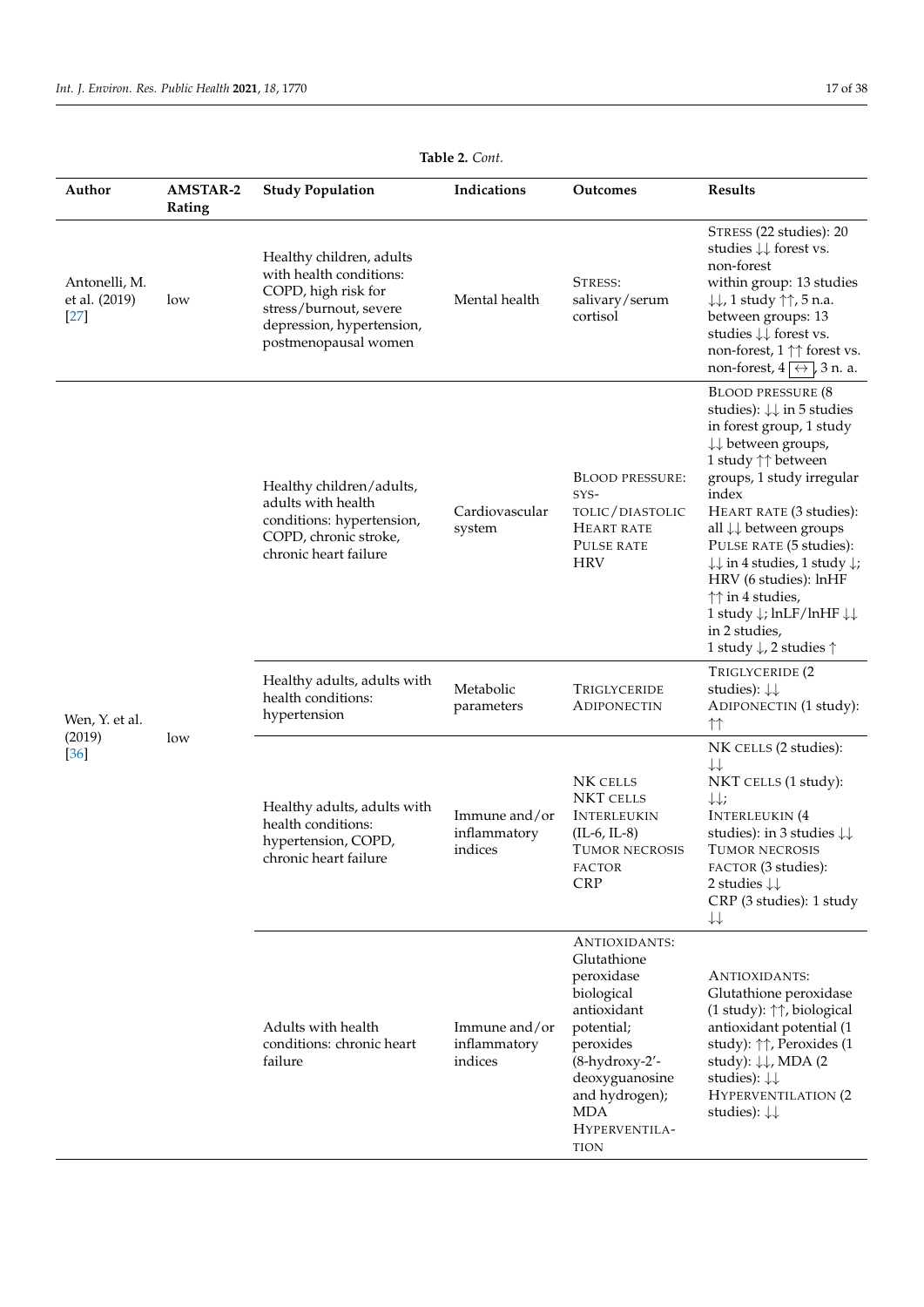$\frac{1}{2}$ 

| Author                                | <b>AMSTAR-2</b><br>Rating | <b>Study Population</b>                                                                           | Indications             | <b>Outcomes</b>                                                                                                                                                    | <b>Results</b>                                                                                                                                                                                                                                                                       |
|---------------------------------------|---------------------------|---------------------------------------------------------------------------------------------------|-------------------------|--------------------------------------------------------------------------------------------------------------------------------------------------------------------|--------------------------------------------------------------------------------------------------------------------------------------------------------------------------------------------------------------------------------------------------------------------------------------|
|                                       |                           | Healthy adults, adults with<br>health conditions:<br>hypertension, COPD                           | Mental health           | <b>STRESS: Stress</b><br>management;<br>stress reaction;<br>cortisol;<br>adrenaline;<br>norepinephrine;<br>dopamine                                                | STRESS (6 studies):<br>management 1 study $\uparrow\uparrow$<br>between groups;<br>reaction 1 study $\downarrow\downarrow$<br>between groups;<br>hormones (5 studies):<br>2 studies $\downarrow \downarrow$ within<br>group,<br>$3$ studies $\downarrow\downarrow$ between<br>groups |
|                                       |                           | Healthy adults                                                                                    | Mental health           | ELECTROPHYSIOLOGICAL<br>INDICES:EEG, high<br>alpha brain waves<br>and high beta<br>brain waves                                                                     | ELECTROPHYSIOLOGICAL<br>INDICES (1 study): $\uparrow\uparrow$                                                                                                                                                                                                                        |
|                                       |                           | Healthy adults, adults with<br>health conditions:<br>hypertension, COPD,<br>chronic heart failure | Mental health           | <b>POMS</b>                                                                                                                                                        | POMS (14 studies): in 11<br>studies $\downarrow\downarrow$ negative<br>emotions, 10 studies $\uparrow\uparrow$<br>tension, 2 studies $\uparrow\uparrow$<br>positive emotions                                                                                                         |
|                                       |                           | Healthy adults, adults with<br>health conditions:<br>hypertension                                 | Mental health           | <b>ATTITUDES AND</b><br><b>FEELINGS ABOUT</b><br>THINGS: SD<br>method                                                                                              | <b>ATTITUDES AND</b><br><b>FEELINGS ABOUT</b><br>THINGS (6 studies): in 5<br>studies $\uparrow\uparrow$ ; 1 study n.a.                                                                                                                                                               |
|                                       |                           | Healthy children/adults,<br>adults with health<br>conditions: chronic stroke                      | Mental health           | <b>ANXIETY AND</b><br>DEPRESSION: BDI,<br>HDR, CDI, STAI                                                                                                           | ANXIETY (6 studies): 4<br>studies $\downarrow \downarrow$ within group,<br>3 studies $\downarrow \downarrow$ between<br>groups<br>DEPRESSION (3 studies):<br>2 studies $\downarrow \downarrow$ within<br>group, 2 studies $\downarrow\downarrow$<br>between groups                   |
|                                       |                           | Healthy adults                                                                                    | Mental health           | <b>DEGREE OF</b><br>PHYS./PSYCH.<br>REGENERATION:<br>Somatic Quality of<br>Life: EQ-5D-3L;<br>somatic symptoms;<br>psychological<br>regeneration;<br>mental health | <b>DEGREE OF</b><br>PHYS./PSYCH.<br>REGENERATION:<br>Somatic Quality of life (1<br>study): $\uparrow\uparrow$ within group<br>somatic symptoms (2<br>studies): $\downarrow \downarrow$<br>psychological<br>regeneration, mental<br>health (2 studies): $\uparrow\uparrow$            |
|                                       |                           | Healthy children/adults                                                                           | Mental health           | <b>ADAPTIVE</b><br>BEHAVIOUR:Self-<br>esteem;<br>health-promoting<br>behaviour                                                                                     | <b>ADAPTIVE BEHAVIOUR:</b><br>self-esteem (1 study): ↑↑<br>health-promoting<br>behaviour (1 study): $\uparrow\uparrow$                                                                                                                                                               |
|                                       |                           | Healthy adults                                                                                    | Metabolic<br>parameters | TRIGLYCERID<br>LEVEL                                                                                                                                               | TRIGLYCERID LEVEL (1<br>study): $\downarrow \downarrow$                                                                                                                                                                                                                              |
| Chae, Y.R.<br>et al. (2018)<br>$[35]$ | critically<br>low         | Healthy adults                                                                                    | Menopausal<br>symptoms  | <b>MENOPAUSAL</b><br>COMPLAINTS:<br>Menopausal<br>symptoms                                                                                                         | <b>MENOPAUSAL</b><br>COMPLAINTS:<br>Menopausal symptoms<br>$(1$ study): $\downarrow$                                                                                                                                                                                                 |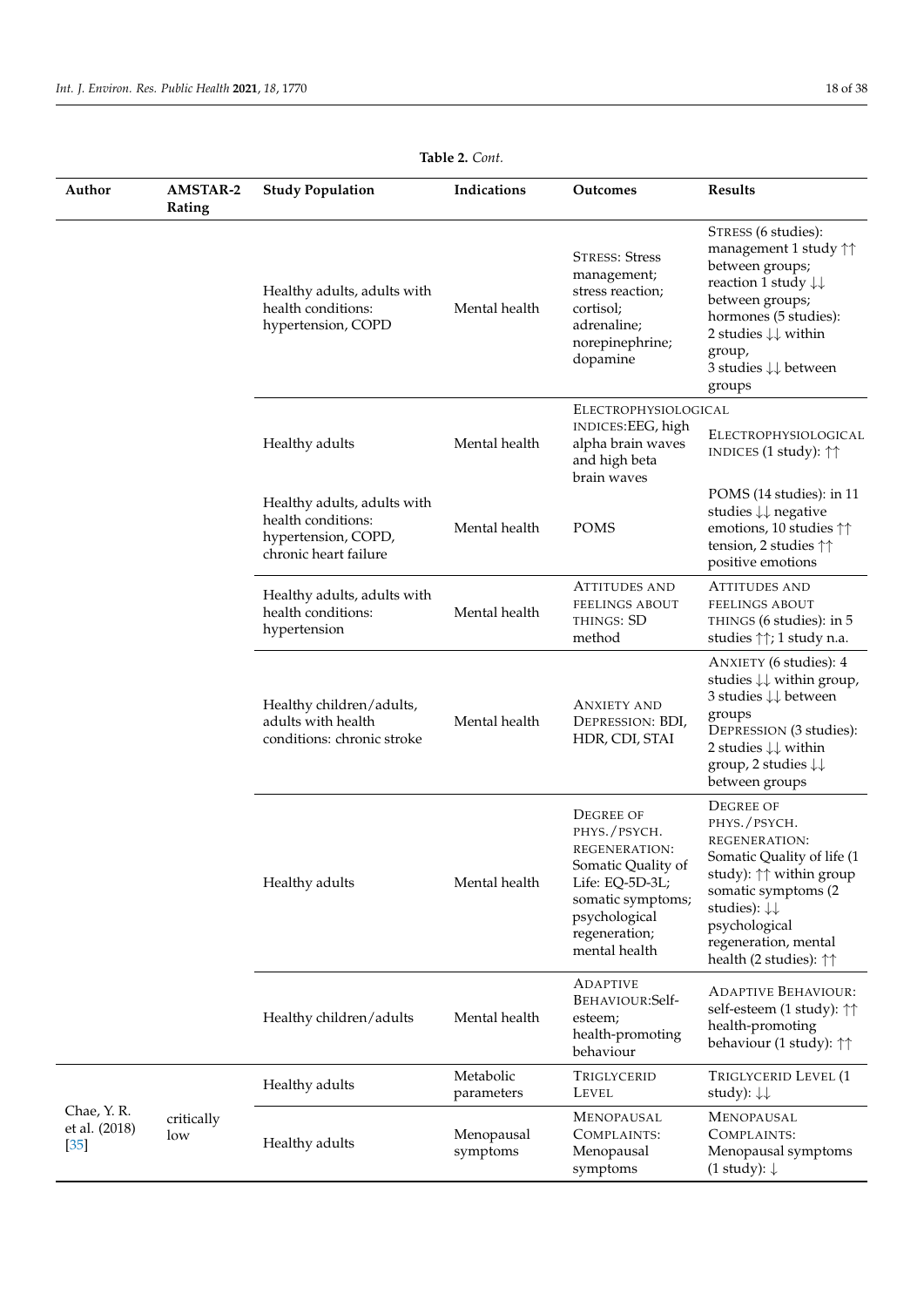| Author                               | <b>AMSTAR-2</b><br>Rating | <b>Study Population</b>                                                                                                                 | Indications                              | Outcomes                                                                                                                                                                                                           | <b>Results</b>                                                                                                                                                                                                                                                                                                                                                                                                                                                                                                                                                                                                                                                                                                                                                                                                                                                                                                                                                    |
|--------------------------------------|---------------------------|-----------------------------------------------------------------------------------------------------------------------------------------|------------------------------------------|--------------------------------------------------------------------------------------------------------------------------------------------------------------------------------------------------------------------|-------------------------------------------------------------------------------------------------------------------------------------------------------------------------------------------------------------------------------------------------------------------------------------------------------------------------------------------------------------------------------------------------------------------------------------------------------------------------------------------------------------------------------------------------------------------------------------------------------------------------------------------------------------------------------------------------------------------------------------------------------------------------------------------------------------------------------------------------------------------------------------------------------------------------------------------------------------------|
|                                      |                           | Healthy adults: adults with<br>health conditions: alcohol<br>dependency                                                                 | Mental health                            | STRESS:<br>Employment/job<br>stress;<br>psychosocial stress                                                                                                                                                        | STRESS (8 studies): all $\downarrow$                                                                                                                                                                                                                                                                                                                                                                                                                                                                                                                                                                                                                                                                                                                                                                                                                                                                                                                              |
|                                      |                           | Healthy adults: adults with<br>health conditions: alcohol<br>dependency; Hwa-Byung;<br>depression; cancer; mild<br>cognitive impairment | Mental health                            | DEPRESSION: BDI;<br>HDR; MADRS<br>ANXIETY: n.a.                                                                                                                                                                    | DEPRESSION (9 studies):<br>all $\downarrow$<br>ANXIETY (7 studies): 4<br>studies $\downarrow$ , 2 studies $\overline{\leftrightarrow}$                                                                                                                                                                                                                                                                                                                                                                                                                                                                                                                                                                                                                                                                                                                                                                                                                            |
|                                      |                           | Healthy adults: adults with<br>health conditions:<br>Hwa-Byung; depression;<br>mild cognitive impairment                                | Quality of Life                          | <b>QUALITY OF LIFE:</b><br>$SF-36$ ; QoL                                                                                                                                                                           | <b>QUALITY OF LIFE (4</b><br>studies): all $\uparrow$                                                                                                                                                                                                                                                                                                                                                                                                                                                                                                                                                                                                                                                                                                                                                                                                                                                                                                             |
|                                      |                           | Healthy adults: adults with<br>health conditions: alcohol<br>dependency                                                                 | Mental health                            | <b>EMOTION: POMS</b>                                                                                                                                                                                               | EMOTION (2 studies): $\uparrow\uparrow$                                                                                                                                                                                                                                                                                                                                                                                                                                                                                                                                                                                                                                                                                                                                                                                                                                                                                                                           |
|                                      |                           | Healthy adults: adults with<br>health conditions:<br>Hwa-Byung; depression;<br>mild cognitive impairment                                | Mental health                            | <b>HEART RATE</b><br>VARIABILITY<br>(HRV)                                                                                                                                                                          | HRV (2 studies): $\uparrow$                                                                                                                                                                                                                                                                                                                                                                                                                                                                                                                                                                                                                                                                                                                                                                                                                                                                                                                                       |
| Putra, R. et al.<br>(2018)<br>$[33]$ | critically<br>low         | Healthy adults                                                                                                                          | Immune and/or<br>inflammatory<br>indices | <b>IMMUNE</b><br><b>FUNCTION: NK</b><br>activity;<br>adrenaline<br>concentration in<br>urine;<br>salivary/serum<br>cortisol<br><b>BLOOD PRESSURE</b><br>PULSE RATE (PR)<br><b>HRV</b><br><b>WBC</b><br><b>POMS</b> | <b>IMMUNE FUNCTION:</b><br>NK activity (4 studies):<br>all $\uparrow\uparrow$ in forest group,<br>adrenaline (4 studies): 2<br>studies $\downarrow \downarrow$ in forest<br>group, 1 study $\leftrightarrow$ 1<br>study $\uparrow\uparrow$ ;<br>cortisol (5 studies): 3<br>studies $\downarrow\downarrow$ , 1 study $\overline{\leftrightarrow}$<br>in forest group, 1 study<br>$\downarrow$ in both groups<br><b>BLOOD PRESSURE (4</b><br>studies): 1 study $\leftrightarrow$<br>2 studies $\downarrow \downarrow$ in forest<br>group, 1 study n.a.<br>PULSE RATE (5 studies):<br>3 studies $\downarrow \downarrow$ , 1 study<br>unchanged, 1 study $\uparrow\uparrow$<br>in forest group<br>HRV (3 studies): 1 study<br>$\uparrow\uparrow$ , 1 study $\downarrow\downarrow$ ,<br>1 study $\overline{\leftrightarrow}$ in forest<br>group<br>WBC (4 studies): 2<br>studies $\leftrightarrow$ , 2 studies n.<br>a.<br>POMS (4 studies): all ↑↑<br>in forest group |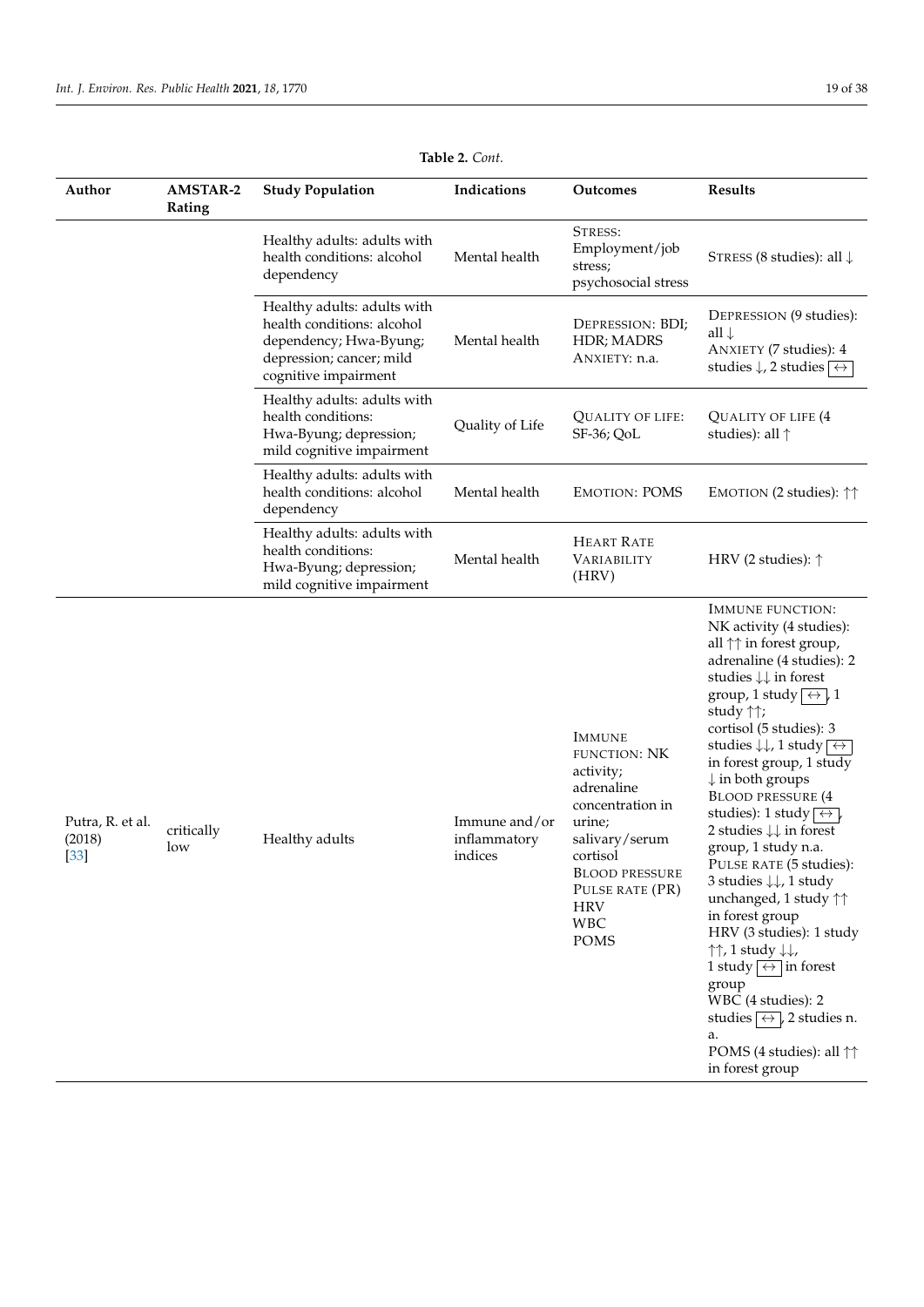| Author                                                 | <b>AMSTAR-2</b><br>Rating | <b>Study Population</b>                                           | Indications   | <b>Outcomes</b>                                                                                                                                                                                          | <b>Results</b>                                                                                                                                                                                                                |
|--------------------------------------------------------|---------------------------|-------------------------------------------------------------------|---------------|----------------------------------------------------------------------------------------------------------------------------------------------------------------------------------------------------------|-------------------------------------------------------------------------------------------------------------------------------------------------------------------------------------------------------------------------------|
|                                                        |                           | Healthy adults                                                    | Mental health | <b>ACTIVITY OF THE</b><br>PARASYMPA-<br>THETIC NERVOUS<br>SYSTEM: HRV<br>(InLF/HF, InHF)                                                                                                                 | <b>ACTIVITY OF THE</b><br>PARASYMPATHETIC<br>NERVOUS SYSTEM: $\uparrow\uparrow$<br>InHF, $\downarrow \downarrow$ lnLF/HF                                                                                                      |
| Farrow, M. R.<br>and<br>Washburn, K.<br>(2019)<br>[30] | critically<br>low         | Healthy adults, adults with<br>health conditions:<br>hypertension | Mental health | <b>BLOOD PRESSURE</b><br>PULSE RATE<br><b>SALIVARY</b><br><b>CORTISOL LEVEL</b><br>DOPAMINE/<br>ADRENALINE/<br><b>NORADRENALIN</b><br>IN URINE<br><b>ANXIETY (POMS</b><br>subscale values,<br>SD Method) | <b>BLOOD PRESSURE (2)</b><br>studies): $\downarrow$<br>PULSE RATE (6 studies):<br>ᠰ<br>SALIVARY CORTISOL (3<br>studies): $\downarrow$<br>Adrenaline in urine (1)<br>study): $\downarrow$<br>ANXIETY (8 studies): $\downarrow$ |

 $\downarrow\downarrow$  significantly reduced;  $\downarrow$  reduced, not significant;  $\uparrow\uparrow$  significant improvement;  $\uparrow\uparrow$  improvement, not significant;  $\leftrightarrow$  unchanged; ## significant change—not specified by authors; # change, not significant—not specified by authors; AAQ: Anti-Anxiety Questionnaire; AMHI: Adolescent Mental Health Inventory; BDI: Beck Depression Inventory; CDI: Children's Depression Inventory; COPD: chronic obstructive pulmonary disease; CRP: C-reactive protein; DAS: Draw a Story; DASS: Depression Anxiety and Stress Scale; DBP: diastolic blood pressure; EEG: electroencephalogram; EQVAS: EuroQol Visual Analog Scale; EQ-5D-3L: European Quality of Life 5 Dimensions 3 Level Version; GHQ/QL-12: General Health Questionnaire/Quality of Life; HADS: Hospital Anxiety and Depression Scale; HDR: Hamilton Depression Rating Scale; HPLP II: Health-Promoting Lifestyle Profile II; HR: heart rate; HRV: heart rate variability; Hwa-Byung: Korean cultureinduced anger syndrome with symptoms of insomnia, depression, and somatisation in the lower abdomen; MADRS: Montgomery–Åsberg Depression Rating Scale; MDA: malondialdehyde biomarkers; MDC: macrophage-derived chemokine; MMS: Multiple Mood Scale; NK cells: natural killer cells; PANAS: Positive and Negative Affect Schedule; POMS: Profile of Mood States; PR: pulse rate; ROS: The Restorative Outcome Scale; SBP: systolic blood pressure; SCORAD: Scoring Atopic Dermatitis; SD Method: Semantic Differential Method; SF-36: short form health 36; SHI: Spiritual Health Inventory; SMHM: Scale for Mental Health Measurement; SOD: superoxide dismutase; STAI: The Spielberger State–Trait Anxiety Inventory; STAXI (-C): State–Trait Anger Expression Inventory (for children); TARC: thymus and activation-regulated chemokine; WBC: white blood cell count; WHOQOL-BREF: WHO Quality of Life–BREF.

<span id="page-19-0"></span>**Table 3.** Summary of associations between forest-based interventions and health effects/outcomes on the cardiovascular system.

|                       | Health<br><b>Effects/Outcomes</b>     | <b>Forest-Based Interventions</b>                                             | Reference of<br>Association $(+)$ | Reference of<br>Association $(+/-)$ |
|-----------------------|---------------------------------------|-------------------------------------------------------------------------------|-----------------------------------|-------------------------------------|
|                       |                                       | Walking/sitting in and viewing<br>forest area                                 | Ideno, Y. et al. (2017) [28]      |                                     |
|                       | Blood pressure                        | Walking in forest area                                                        | Oh, B. et al. (2017) [19]         |                                     |
|                       |                                       | Walking/activity/rest in forest area                                          | Wen, Y. et al. (2019) [36]        |                                     |
|                       |                                       | Walking/activity/rest in forest area                                          | Wen, Y. et al. (2019) [36]        |                                     |
| Cardiovascular system | Heart and pulse rate                  | Sitting in and viewing forest<br>area/walking and activities in the<br>forest | Ideno, Y. et al. (2017) [28]      |                                     |
|                       | Cardio Ankle Vascular<br>Index (CAVI) | Walking in forest area                                                        | Oh, B. et al. (2017) [19]         |                                     |
|                       | <b>HRV</b>                            | Walking/activity/rest in forest area                                          | Wen, Y. et al. (2019) [36]        |                                     |

HRV: heart rate variability; +: mainly an improvement;  $+/-$ : mixed results.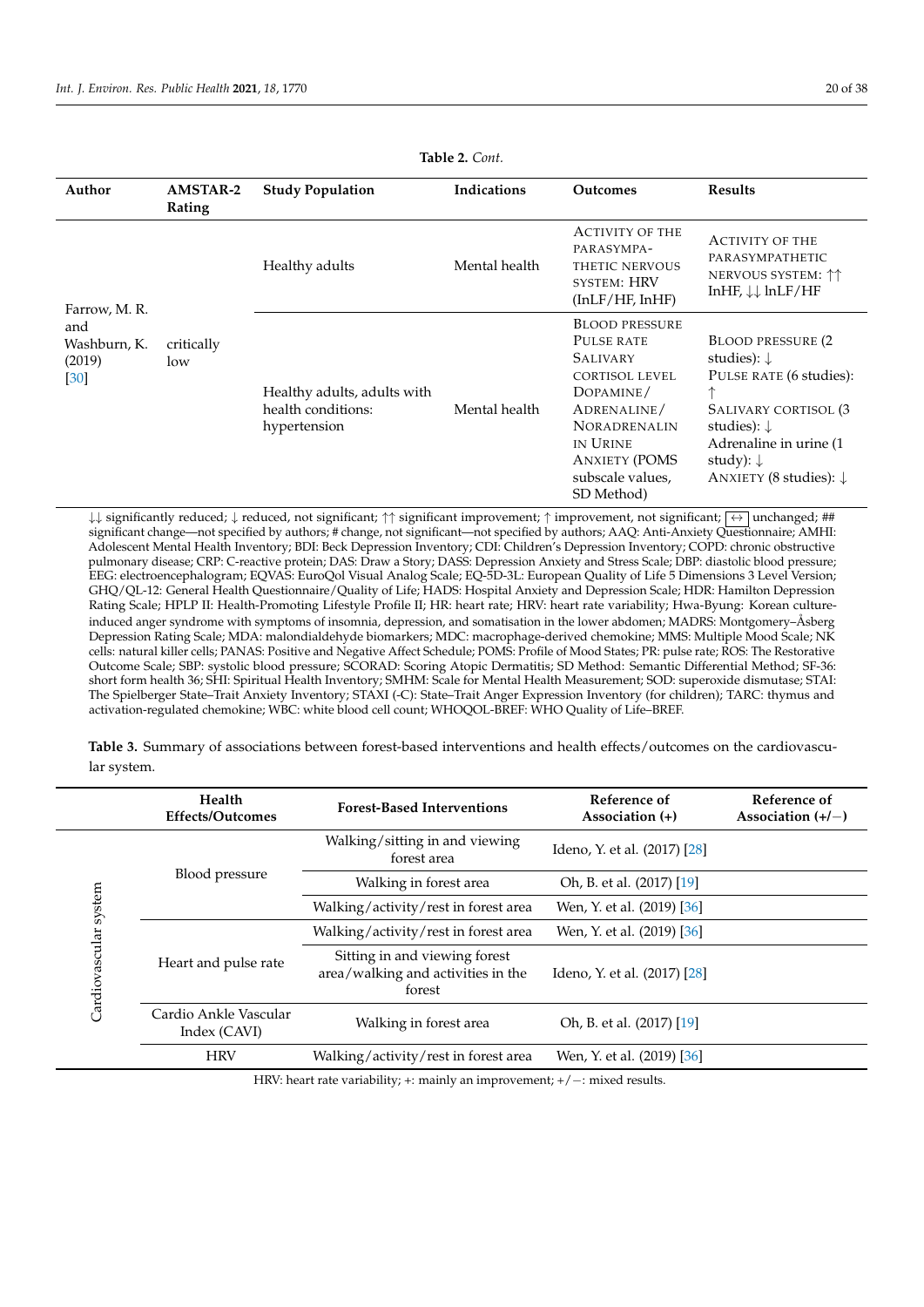|                                      | Health Effects/<br><b>Outcomes</b> | <b>Forest-Based Interventions</b>                           | Reference of<br>Association (+) | Reference of<br>Association $(+/-)$ |
|--------------------------------------|------------------------------------|-------------------------------------------------------------|---------------------------------|-------------------------------------|
|                                      | NK/NKT cells                       | Walking in forest area                                      | Oh, B. et al. (2017) [19]       |                                     |
|                                      |                                    | Walking in forest area                                      | Wen, Y. et al. (2019) [36]      |                                     |
|                                      |                                    | Walking in forest area                                      | Oh, B. et al. (2017) [19]       |                                     |
|                                      | Cytokines                          | Walking in forest area; exposed to<br>forest                | Wen, Y. et al. (2019) [36]      |                                     |
| Immune and/orinflammatory parameters | <b>CRP</b>                         | Walking in forest area                                      | Oh, B. et al. (2017) [19]       |                                     |
|                                      |                                    | Walking in forest area                                      | Wen, Y. et al. (2019) [36]      |                                     |
|                                      | Tumour necrosis factor             | Walking in forest area                                      |                                 | Oh, B. et al. (2017) [19]           |
|                                      |                                    | Walking in forest area; exposed to<br>forest                | Wen, Y. et al. (2019) [36]      |                                     |
|                                      |                                    | Walking in forest area                                      |                                 | Oh, B. et al. (2017) [19]           |
|                                      | Antioxidants                       | Walking and meditation in forest area;<br>exposed to forest | Wen, Y. et al. (2019) [36]      |                                     |

<span id="page-20-0"></span>**Table 4.** Summary of associations between forest-based interventions and health effects/outcomes in immune and inflammatory parameters.

CRP: C-reactive protein; NK cells: natural killer cells/NKT cells: natural killer T-cells; +: mainly improvement; +/−: mixed results.

<span id="page-20-1"></span>**Table 5.** Summary of associations between forest-based interventions and health effects/outcomes in metabolic parameters.

|                                | <b>Health Effects/</b><br><b>Outcomes</b> | <b>Forest-Based</b><br>Interventions | Reference of<br>Association (+) | Reference of<br>Association<br>$(+/-)$ |
|--------------------------------|-------------------------------------------|--------------------------------------|---------------------------------|----------------------------------------|
| ers<br>Metabolic<br>Parameters | Triglyceride<br>level                     | Walking in forest area               | Wen, Y. et al. (2019)<br>[36]   |                                        |
|                                | Adiponectin<br>level                      | Walking in forest area               | Wen, Y. et al. (2019)<br>[36]   |                                        |

+: mainly improvement; +/–: mixed results.

<span id="page-20-2"></span>**Table 6.** Summary of associations between forest-based interventions and health effects/outcomes in atopic dermatitis.

|                           | Health Effects/<br><b>Outcomes</b> | <b>Forest-Based Interventions</b>                                                        | Reference of<br>Association<br>$(+)$ | Reference of<br>Association<br>$(+/-)$ |
|---------------------------|------------------------------------|------------------------------------------------------------------------------------------|--------------------------------------|----------------------------------------|
| 8<br>ttitis)              | <b>SCORAD</b><br>Index             | Forest experience, forest trip;<br>forest activity; forest camp;<br>forest camp swimming | Lee, I. et al.<br>$(2016)$ [31]      |                                        |
| ern<br>Skin $\mathcal{A}$ |                                    | Forest trip; forest activity;<br>forest camp                                             |                                      | Lee, I et al.<br>$(2016)$ [31]         |

SCORAD Index: Scoring Atopic Dermatitis Index; +: mainly improvement; +/–: mixed results.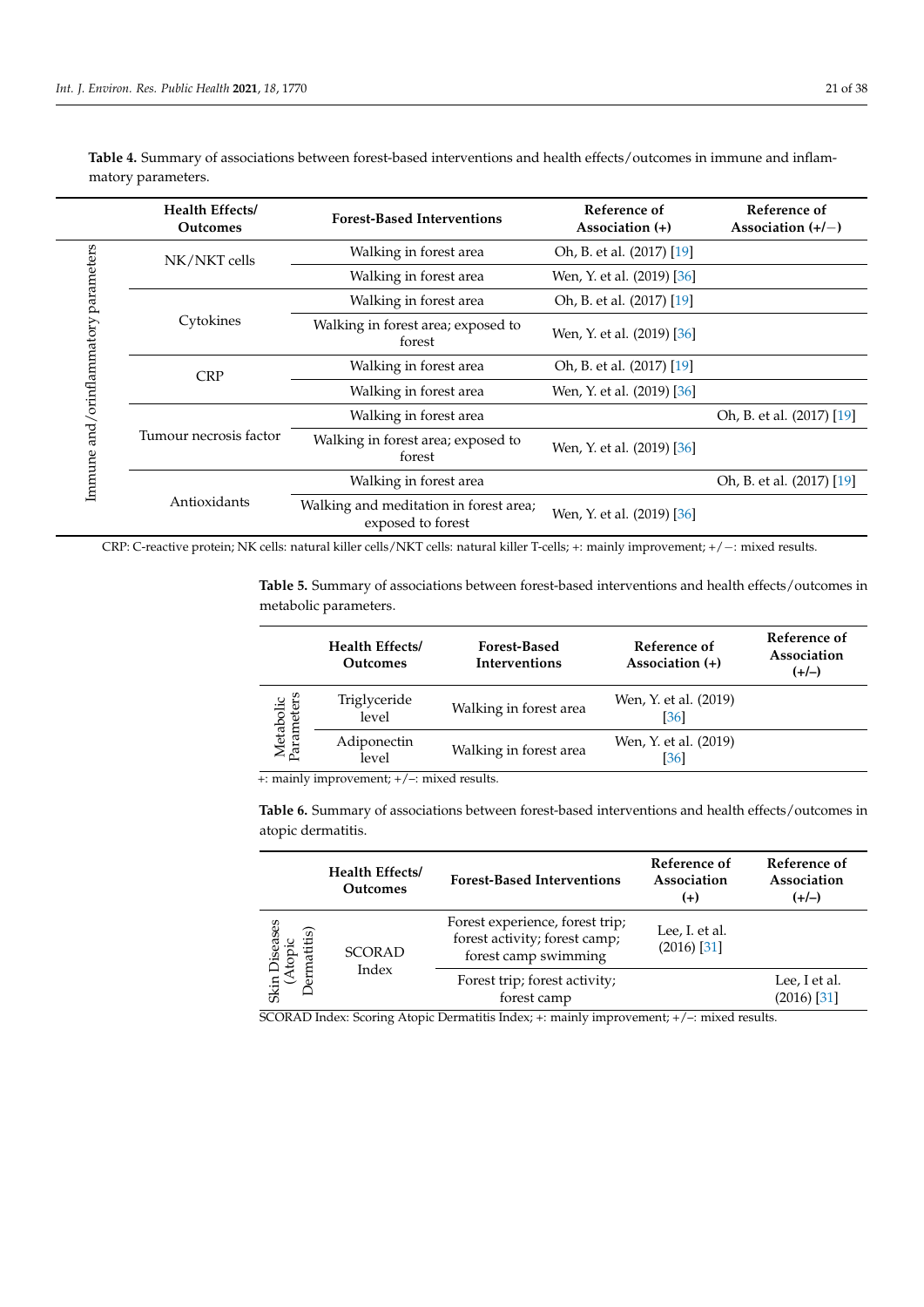<span id="page-21-1"></span>

|               | Health Effects/<br>Outcomes          | <b>Forest-Based Interventions</b>                                                                                               | Reference of<br>Association (+)              | Reference of<br>Association $(+/-)$          |
|---------------|--------------------------------------|---------------------------------------------------------------------------------------------------------------------------------|----------------------------------------------|----------------------------------------------|
|               |                                      | Walking in forest area; forest healing<br>program                                                                               | Lee, I. et al. (2017) [32]                   |                                              |
|               |                                      | Forest healing program (with<br>cognitive behavioural rehabilitation)                                                           | Oh, B. et al. (2017) [19]                    |                                              |
|               | Stress(cortisol<br>level/PROs)       | Forest activity; forest healing program                                                                                         | Song, M. K. and Bang,<br>K. - S. (2017) [34] |                                              |
|               |                                      | Walking/activity/rest in forest area                                                                                            | Wen, Y et al. (2019) [36]                    |                                              |
|               |                                      | Forest bathing: spending time in a<br>forest, walking, resting, watching, and<br>deep breathing for a limited time in<br>forest | Antonelli, M. et al.<br>$(2019)$ [27]        |                                              |
|               |                                      | Walking in forest area, resting in the<br>forest, forest healing program, forest<br>therapy                                     | Lee, I. et al. (2017) [32]                   |                                              |
| Mental Health |                                      | Forest healing program (with<br>cognitive behavioural rehabilitation)                                                           | Oh, B. et al. (2017) [19]                    |                                              |
|               | Anxiety and<br>depression (PROs)     | Activity in forest area, forest<br>experience program                                                                           |                                              | Song, M. K. and Bang,<br>K. - S. (2017) [34] |
|               |                                      | Walking/activity/mediation/rest in<br>forest area                                                                               | Wen, Y. et al. (2019) [36]                   |                                              |
|               |                                      | Waking, mediation in forest area,<br>forest therapy program                                                                     | Kotera, Y. et al. (2020)<br>$[29]$           |                                              |
|               |                                      | Walking, activity, resting in forest area,<br>forest experience program                                                         | Lee, I. et al. (2017) [32]                   |                                              |
|               |                                      | Walking in forest area                                                                                                          | Oh, B. et al. (2017) [19]                    |                                              |
|               | Negative                             | Activity in forest area, forest<br>experience program, forest ecology<br>exploration                                            | Song, M. K. and Bang,<br>K. - S. (2017) [34] |                                              |
|               | emotions(PROs)                       | Walking/activity/rest in forest area                                                                                            | Wen, Y. et al. (2019) [36]                   |                                              |
|               |                                      | Walking, resting/breathing in forest<br>area, recreation program, forest<br>therapy program, forest bathing<br>program          | Kotera, Y. et al. (2020)<br>$[29]$           |                                              |
|               |                                      | Walking in the forest; forest-healing<br>program, forest therapy                                                                | Lee, I. et al. (2017) [32]                   |                                              |
|               | Quality of life/well-<br>being(PROs) | Activities in the forest                                                                                                        |                                              | Song, M. K. and Bang,<br>K. - S. (2017) [34] |
|               |                                      | Walking/activities in the forest                                                                                                | Wen, Y. et al. (2019) [36]                   |                                              |
|               |                                      |                                                                                                                                 |                                              |                                              |

**Table 7.** Summary of associations between forest-based interventions and health effects/outcomes in mental health.

PRO: patient reported outcome; +: mainly improvement; +/-: mixed results.

**Table 8.** Summary of associations between forest-based interventions and health effects / outcomes in sociality.

<span id="page-21-0"></span>

|           | <b>Health Effects / Outcomes</b>  | Forest-based<br><b>Interventions</b>                 | Reference of<br>Association $(+)$          | Reference of<br>Association $(+/-)$ |
|-----------|-----------------------------------|------------------------------------------------------|--------------------------------------------|-------------------------------------|
|           | Sociality(PRO)                    | Forest-experience program,<br>forest-therapy program | Song, M. K. & Bang, K.-S.<br>$(2017)$ [32] |                                     |
| Sociality | Social Competence (PROs)          | Forest-healing program,<br>ecology exploration       | Song, M. K. & Bang, K.-S.<br>$(2017)$ [32] |                                     |
|           | School Violence Attitude<br>(PRO) | Forest-ecology exploration                           | Song, M. K. & Bang, K.-S.<br>$(2017)$ [32] |                                     |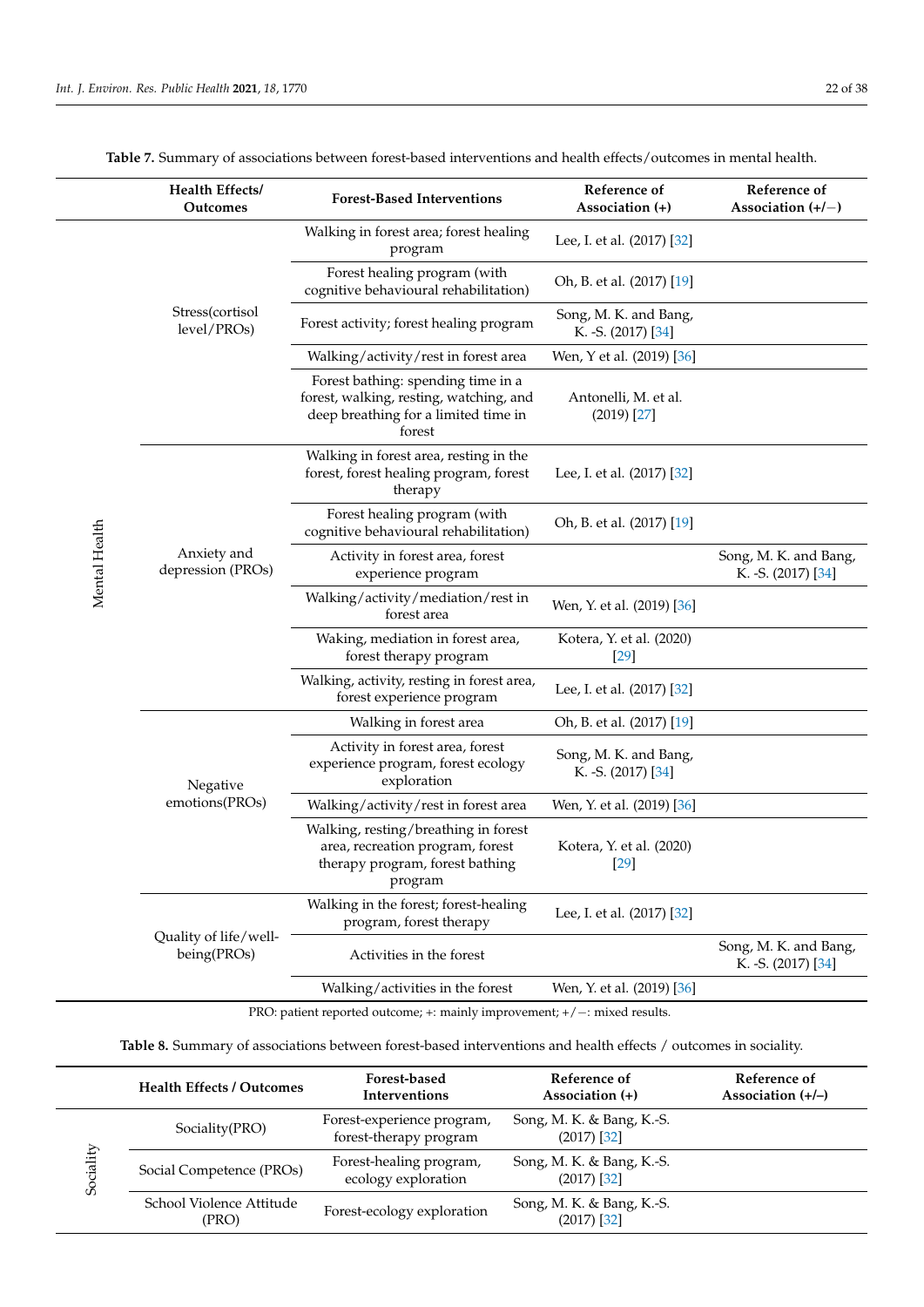| <b>Health Effects / Outcomes</b> | Forest-based<br><b>Interventions</b>                   | Reference of<br>Association $(+)$          | Reference of<br>Association $(+/-)$        |
|----------------------------------|--------------------------------------------------------|--------------------------------------------|--------------------------------------------|
| School Adjustment (PROs)         | Activities in the forest;<br>forest-experience program |                                            | Song, M. K. & Bang, K.-S.<br>$(2017)$ [32] |
| Life Respect (PRO)               | Forest-therapy program                                 | Song, M. K. & Bang, K.-S.<br>$(2017)$ [32] |                                            |

**Table 8.** *Cont.*

PRO: Patient Reported Outcome; +: mainly improvement; +/–: mixed results.

Most of the SRs and MAs included examined effects of forest-based interventions on specific indications or indication areas [\[27,](#page-36-14)[29–](#page-36-15)[34\]](#page-36-16). Three papers were broader in scope. They investigated the health effects of forest-based interventions without focusing on one specific indication or indication area [\[19,](#page-36-6)[35,](#page-36-17)[36\]](#page-36-18). The individual studies included in the reviews examined the effects of forest-based interventions mainly on the basis of surrogate endpoints (blood pressure, saliva/serum cortisol, immune and/or inflammation parameters, and other laboratory values). Patient-relevant endpoints are only found in the studies on skin diseases (atopic dermatitis) and mental health.

The evaluation of the evidence on the impact of forest-based interventions on different health outcomes summarised below is based not only on the study results, but also on criteria, such as the study designs used, the sample sizes, the distribution of age and/or gender in the study populations, the implementation of follow-up assessments, the study quality/risk of bias, and the number of included studies on the respective topic.

#### 3.4.1. Cardiovascular System

Three systematic reviews [\[19](#page-36-6)[,28,](#page-36-21)[36\]](#page-36-18), one including a meta-analysis [\[28\]](#page-36-21), reported on the effectiveness of forest-based interventions on the cardiovascular system in healthy people, as well as in adults with various previous diseases, such as hypertension. The higher-quality review by Ideno et al. [\[28\]](#page-36-21) contains 20 studies on cardiovascular issues. Oh et al. [\[19\]](#page-36-6) contains two studies, both of which are also included in Ideno et al. The review by Wen et al. contains eight studies on the topic, one of which is already included in Ideno et al. On the basis of the higher-quality review [\[26\]](#page-36-13), we found that forest-based interventions showed positive effects on blood pressure and heart and pulse rates (Tables [2](#page-11-0) and [3\)](#page-19-0). This was also seen in the lower-quality reviews. The results were confirmed by the meta-analysis by Ideno et al. The calculations using random-effects models showed statistically significant improvements with only slight heterogeneity among studies (SBP: mean difference (MD) =  $-3.15$ , 95% confidence interval (CI)  $[-4.12, -2.18]$ , Heterogeneity (I<sup>2</sup>) = 1%; DBP: MD =  $-3.84$ , 95% CI [ $-5.27$ ;  $-2.40$ ], I<sup>2</sup> = 24%; heart and pulse rate: MD =  $-1.75$ , 95% CI [ $-2.38$ ;  $-1.13$ ],  $I^2 = 39%$ ). Most of the individual studies on this topic were either non-randomised controlled trials with a cross-over design or randomised controlled trials. Limitations are often very small sample sizes (<30), unbalanced age, and/or gender distributions and the lack of follow-up (Table [1\)](#page-5-0). There is also a high risk of selection bias and high risks for performance and detection bias due to the lack of blinding. As a result, there was evidence of short-term effects of forest-based interventions on cardiovascular parameters, which was confirmed by Ideno et al., whose review had the highest quality [\[28\]](#page-36-21).

#### 3.4.2. Immune and/or Inflammatory Parameters

Three reviews of low and critically low quality [\[19](#page-36-6)[,33](#page-36-23)[,36\]](#page-36-18) reported the effects of forestbased interventions on the immune system in healthy people, as well as in adults with various previous diseases, such as COPD or chronic heart failure. In most individual studies, an increase in natural killer (NK) or NKT cells and a decrease in cytokines and CRP were observed after the intervention. However, the results on changes in antioxidants and tumour necrosis factor  $\alpha$  were inconsistent (Tables [2](#page-11-0) and [4\)](#page-20-0). The critically low-quality review by Putra et al. [\[33\]](#page-36-23) contains 10 individual studies on immune function, but these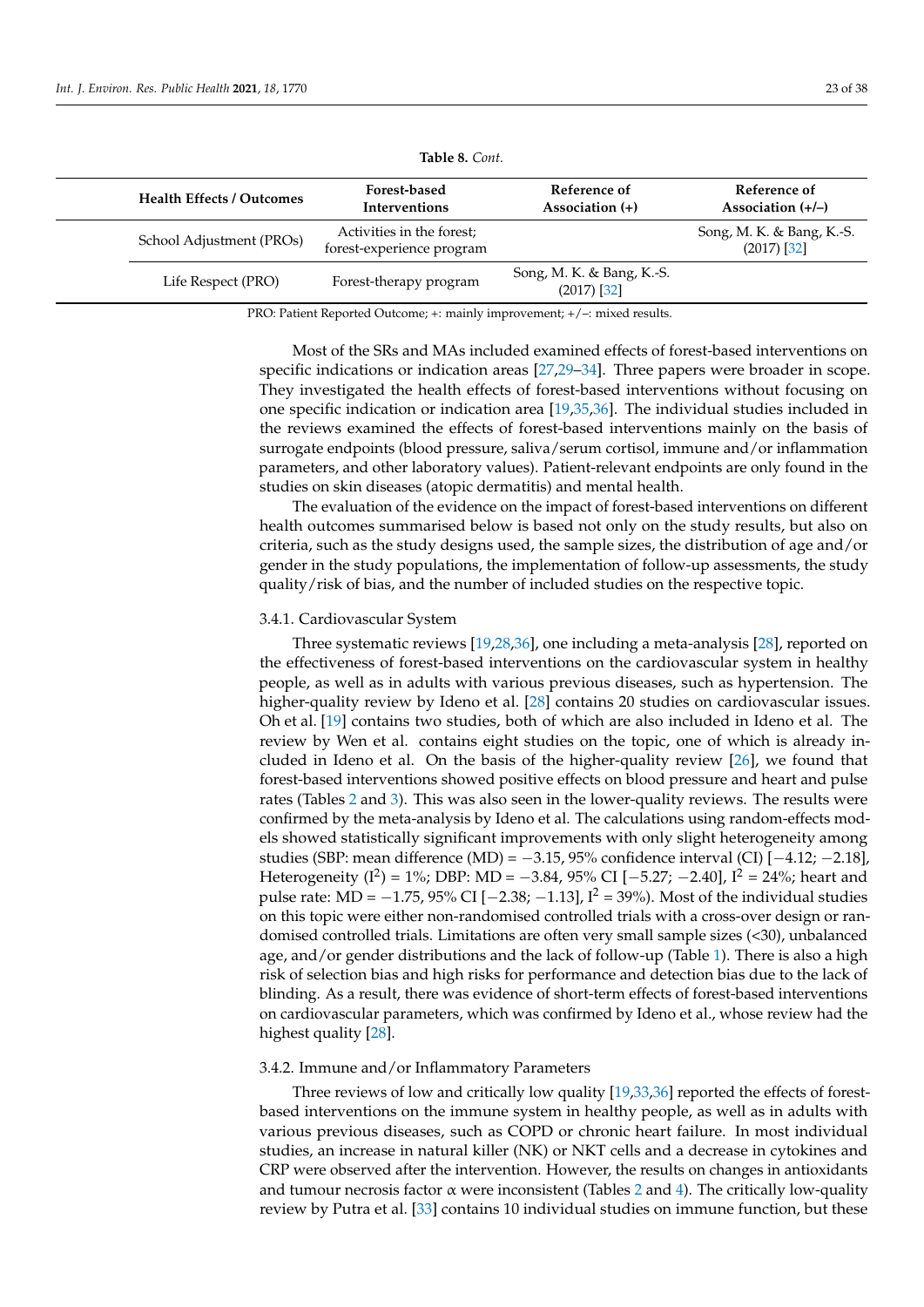were described very inadequately and were not assessed for quality. This review could, therefore, not be used to meaningfully evaluate the evidence on the impact of forestbased interventions on the immune system. The work by Oh et al. [\[19\]](#page-36-6) contains three individual studies, and that by Wen et al. [\[36\]](#page-36-18) contains six studies on the topic. One of these studies is included in both reviews. All but one of the eight individual studies that investigated immunological parameters were randomised controlled trials. Methodological limitations included small sample sizes; skewed distributions in the age and/or gender of study participants; and, to a large extent, the lack of follow-up. (Table [1\)](#page-5-0). Overall, on the basis of two low-quality reviews by Oh et al. and Wen et al., we found that there is evidence suggesting at least a short-term effect of forest therapy on some immunological and inflammation-related parameters.

#### 3.4.3. Metabolic Parameters

One review of low and one of critically low quality [\[35](#page-36-17)[,36\]](#page-36-18) examined the effects of forest-based interventions on metabolic parameters in healthy and hypertensive people. Due to its considerable methodological weaknesses (such as no quality assessment/risk of bias assessment for the included individual studies), the validity of the review of critically low quality by Chae et al. [\[35\]](#page-36-17) on the effects of forest therapy in terms of changing metabolic parameters must be regarded as low. Wen et al. [\[36\]](#page-36-18) reported on two studies that investigated the change in metabolic parameters after forest-based interventions and showed significant improvements in triglyceride and adiponectin levels (Tables [2](#page-11-0) and [5\)](#page-20-1). Both were non-randomised controlled studies. The samples were small, the age and sex distributions were distorted, and there was no follow-up (Table [1\)](#page-5-0). Against this background, the evidence for the effects of forest-based interventions on metabolic parameters is weak.

#### 3.4.4. Atopic Dermatitis

One lower-quality review [\[31\]](#page-36-20) reported the effectiveness of forest-based interventions on the severity of atopic dermatitis in children and adolescents on the basis of the results of five individual studies. The severity of atopic dermatitis assessed by the SCORAD index improved significantly after intervention in four studies. No significance test was carried out in the fifth study (Tables [2](#page-11-0) and [6\)](#page-20-2). Immunological blood tests showed divergent results. All trials were uncontrolled (pre–post design), had small samples, and had no follow-up (Table [1\)](#page-5-0). The studies were also judged to be at high risk of detection bias due to the lack of blinding of the assessors. In summary, there is only weak evidence for the effect of forest therapy on the severity of atopic dermatitis in children and adolescents.

#### 3.4.5. Mental Health

Stress

Five lower-quality reviews [\[19](#page-36-6)[,27](#page-36-14)[,32](#page-36-19)[,34](#page-36-16)[,36\]](#page-36-18), one including a meta-analysis [\[27\]](#page-36-14), reported the effects of forest-based interventions on stress parameters in healthy people and in adults with various previous diseases. The summaries of the results showed that stress perception and stress hormones had significantly improved in the forest groups after intervention in nearly all individual studies (Tables [2](#page-11-0) and [7\)](#page-21-1). Antonelli et al. [\[27\]](#page-36-14) additionally performed a meta-analysis (fixed-effects model) on the basis of the results from eight selected RCTs. The reported effects on changes in saliva or serum cortisol levels as stress biomarkers were very small overall, while there was great heterogeneity among studies. Statistically significant effects were only observed in the subgroup *Forest Watching*. No effect was found for the overall group and the subgroup *Forest Walking* (overall: MD = −0.02, 95% CI [−0.05; 0.01], I<sup>2</sup> = 81%; *Forest Walking*: MD = 0.03, 95% CI [−0.01; 0.08], I<sup>2</sup> = 50%; *Forest Watching*: MD = −0.05, 95% CI [−0.08; −0.01], I<sup>2</sup> = 84%). The asymmetry in the funnel plots also indicated a potential risk of publication bias. Antonelli et al. judged the risk of performance bias to be high, but for other types of bias to be unclear or low.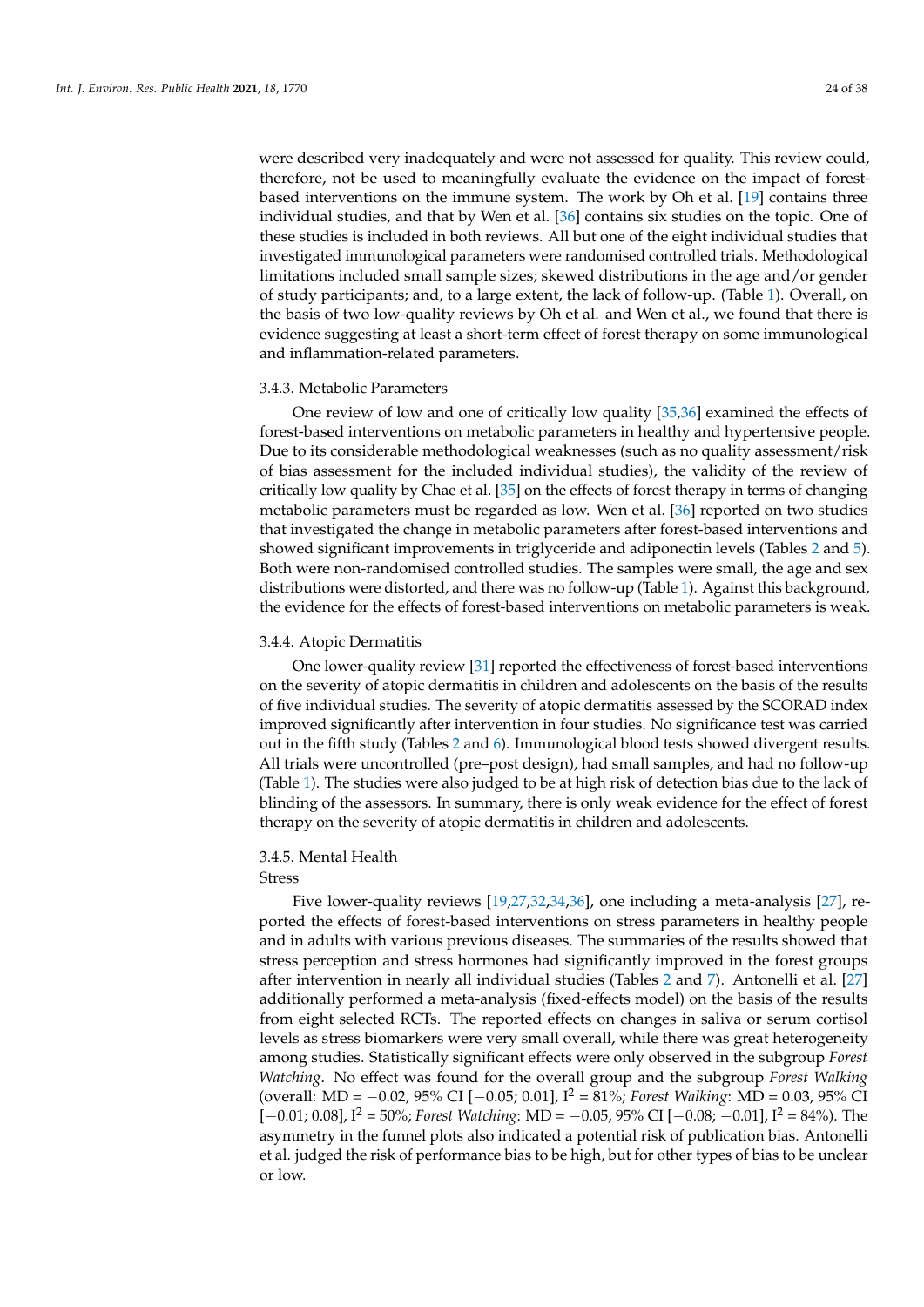Anxiety and Depression

Four low-quality [\[19,](#page-36-6)[32](#page-36-19)[,34](#page-36-16)[,36\]](#page-36-18) and one moderate-quality reviews, the latter including meta-analyses [\[29\]](#page-36-15), examined the effects of forest-based interventions on depressive symptoms and anxiety in healthy children and adults and in adults with various pre-existing conditions. Significant improvements in depressive symptoms were found in almost all the primary studies (Tables [2](#page-11-0) and [7\)](#page-21-1). Similar results were found for anxiety. The meta-analyses (random effects model) by Kotera et al. [\[29\]](#page-36-15) on depressive symptoms yielded small, but statistically significant, mean effect estimates with a high degree of heterogeneity among studies (RCTs: MD =  $-2.54$ , 95% CI [ $-3.56$ ;  $-1.52$ ],  $I^2 = 87\%$ ; pre-post: MD =  $-1.04$ , 95% CI  $[-1.47, -0.60]$ ,  $I^2 = 95%$ ). All RCTs on depression had positive effects, i.e., depressive symptoms decreased more in the forest than in the city after the interventions. The meta-analysis of five RCTs on anxiety resulted in a large, but not significant, mean-effect estimator (MD =  $-8.81$ , 95% CI [ $-21.91$ ; 3.57],  $I^2 = 97$ %). In the meta-analysis of 16 uncontrolled studies on anxiety, the mean effect estimator achieved was small, but statistically significant, and there was also great heterogeneity among the studies (MD =  $-1.83$ , 95% CI  $[-3.07; -0.58]$ ,  $I^2 = 98\%$ ).

#### Negative Emotions

The same five reviews [\[19,](#page-36-6)[29,](#page-36-15)[32,](#page-36-19)[34,](#page-36-16)[36\]](#page-36-18) examined the effects of forest-based interventions on negative emotions, such as anger or aggression, in healthy children and adults and in adults with various pre-existing conditions. Participants showed a significant decrease in negative emotions after the forest-based interventions in most studies (Tables [2](#page-11-0) and [7\)](#page-21-1). No changes could be found in some studies. The meta-analyses (random effects model) by Kotera et al. [\[29\]](#page-36-15) on four RCTs and 12 pre-post studies on anger achieved small but statistically significant mean effect estimates with great heterogeneity among the studies (RCTs: MD = −1.63, 95% CI [−13.25; −0.01], I<sup>2</sup> = 88%; pre–post: MD = −0.81, 95% CI  $[-1.17; -0.45]$ ,  $I^2 = 93%$ ). In summary, forest therapy seems to have positive effects on emotional states, such as anger, aggression, impulsiveness, and rage in children, and in healthy and pre-diseased adults.

#### Quality of Life/Well-Being

Three lower-quality reviews [\[32](#page-36-19)[,34](#page-36-16)[,36\]](#page-36-18) reported on the impact of forest-based interventions on the health-related quality of life in healthy children and adults and in adults with severe depression and in psychiatric patients. Significant changes in health-related quality of life after forest-based interventions in adults could be shown (Tables [2](#page-11-0) and [7\)](#page-21-1). One primary study included in the review by Song and Bang could not detect any change in the well-being of healthy children after an eight-week forest-based intervention [\[34\]](#page-36-16).

#### Mental Health—Conclusion

Six reviews [\[19,](#page-36-6)[27,](#page-36-14)[29,](#page-36-15)[32,](#page-36-19)[34,](#page-36-16)[36\]](#page-36-18), two including meta-analyses [\[27,](#page-36-14)[29\]](#page-36-15), reported the impact of forest-based interventions on various aspects of mental health, including stress, anxiety, depression, negative emotions, and quality of life/well-being (Tables [2](#page-11-0) and [7\)](#page-21-1). Confidence in the results of the reviews according to AMSTAR-2 was rated as moderate in one review [\[29\]](#page-36-15) and as low in the other five reviews (Figure [3\)](#page-10-0). On the basis of the better-quality SRs and MAs, we found that the meta-analyses on depression revealed small but statistically significant mean effect estimates with great heterogeneity among studies [\[29\]](#page-36-15). In the lower-quality SRs and MAs, the changes in saliva or serum cortisol levels as stress biomarkers reported in the meta-analysis were very small overall, and there was also great heterogeneity among the studies [\[27\]](#page-36-14). Many of the primary studies had a non-randomised or uncontrolled design, the sample sizes were sometimes small, the age and gender distribution were not always balanced, and there was no study with a follow-up. The risk of bias that could have influenced the results of the primary studies was assessed differently by the authors of the six reviews. The risk for selection, performance, and detection bias was often considered high, while attrition and reporting bias seemed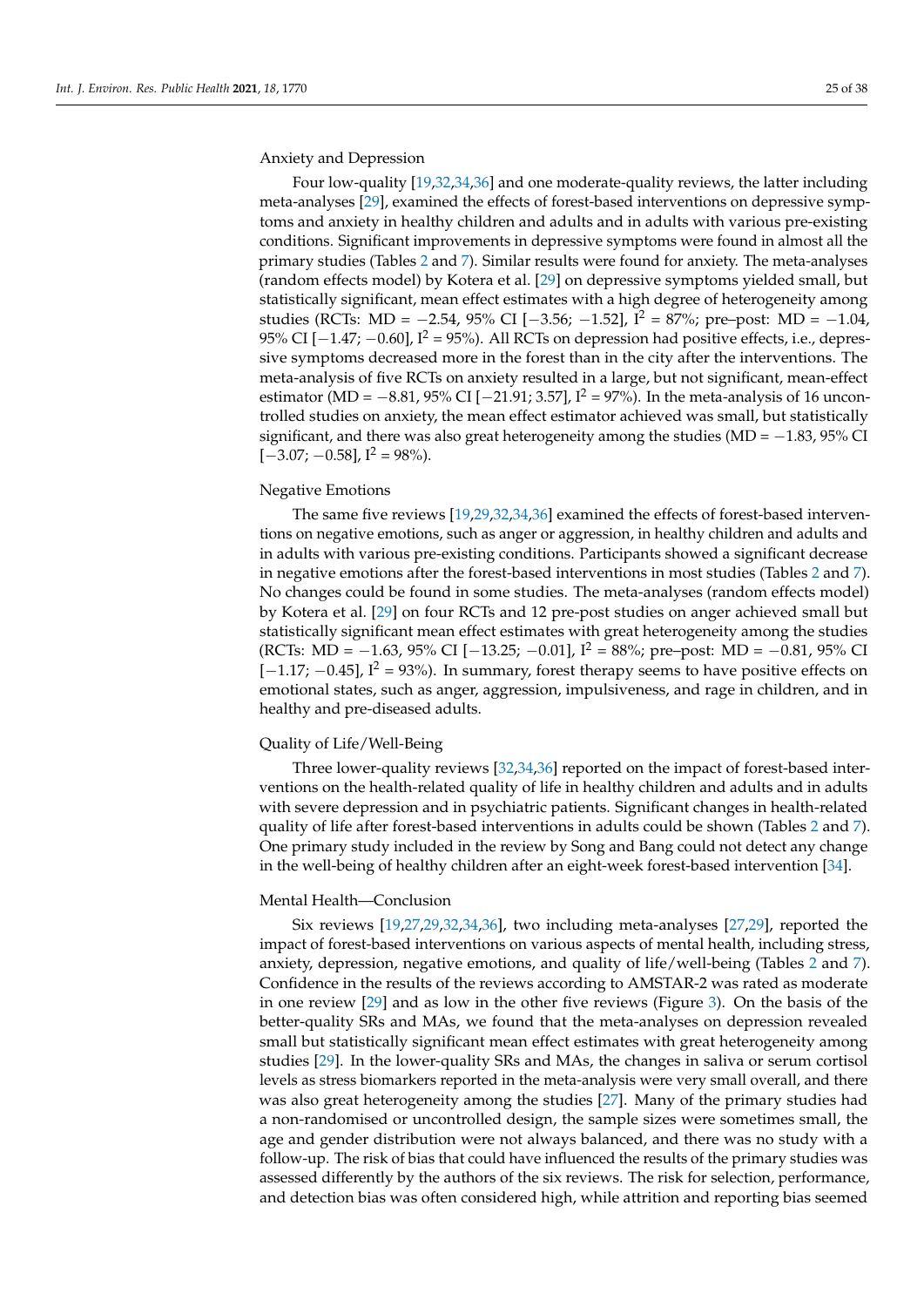to be of little relevance. In summary, there is some evidence for the effectiveness of forest therapy on mental health. Indications of beneficial effects are mainly found in the areas of stress, depression, anxiety, and negative emotions.

#### 3.4.6. Sociality

One lower-quality review [\[32\]](#page-36-19) reported the impact of forest-based interventions on social skills and sociality in healthy primary-school children based on the results of 15 individual studies (two additional studies did not include forest-based interventions). Significant improvements were found in all outcomes after the respective intervention and compared to the control groups (Tables [2](#page-11-0) and [8\)](#page-21-0). Significant changes could be observed only in some parts of the scales used, i.e., in the ability to adapt to school. The interventions in the primary studies included in this review were mostly forest-based programs that went beyond the usual forest-therapy walks, meditation and stays in the forest and included additional elements, such as psychotherapy, exercise therapy or water therapy (Table [1\)](#page-5-0). The psychotherapeutic elements were likely to play a substantial role in the changes achieved. None of the primary studies had a randomised design, and there was a high risk of biased results in most of the trials, e.g., because evaluators were not blinded and major confounding variables had not been taken into account. Despite many positive study results, the evidence on the impact of forest-based interventions on social skills and sociality in healthy primary-school children is limited due to shortcomings in study implementation and because of the specific interventions.

#### **4. Discussion**

Our review summarises the evidence from systematic reviews and meta-analyses available for the health effects of forest-based interventions, including a comprehensive evaluation of the methodological quality of the included studies. We identified and synthesised a total of 11 publications with 131 included primary studies, mostly from Asian countries.

There is some overlap among the identified reviews, both at the primary study level (i.e., if the same primary study was included in more than one review) and at the review level (more than one identified review on the same topic). In a review on reviews, this can lead to a misinterpretation of results and overestimation of evidence [\[38\]](#page-36-36). Of the 131 primary studies, 32 (24.4%) were included in more than one review, of which 21 (16.0%) were included in exactly two reviews. However, the included reviews/meta-analyses often addressed different research questions and thus used different outcomes of the primary studies considered. For example, Antonelli et al. [\[27\]](#page-36-14) summarised the effects of forest-based interventions on cortisol levels, whereas Ideno et al. [\[28\]](#page-36-21) were interested in the effects of the forest environment on blood pressure. The primary studies included in both reviews overlapped. However, since the two reviews considered different outcomes from the primary studies, their overlap did not affect the interpretation of results in our review. In summary, we consider the risk of overestimating the evidence due to overlap to be low.

#### *4.1. Key Findings from the Review—Summary of Evidence*

The systematic reviews that summarised the effects of forest-based interventions on the cardiovascular system consistently reported positive effects both for prevention in healthy people and for the treatment of adults with various pre-existing conditions [\[19,](#page-36-6)[28,](#page-36-21)[36\]](#page-36-18). Forest-based interventions also showed positive short-term effects on immunological and inflammation-related parameters [\[19,](#page-36-6)[36\]](#page-36-18). The possible improvement of metabolic parameters after forest-based interventions remains unclear, as this outcome has been investigated in too few primary studies [\[35](#page-36-17)[,36\]](#page-36-18). One review synthesised the impact of forest-based interventions on the severity of atopic dermatitis in children and adolescents. Although there were significant improvements in the clinical picture, the evidence of the effect was weak due to partially divergent results and serious methodological shortcomings, including the study designs [\[31\]](#page-36-20). Regarding mental health, several reviews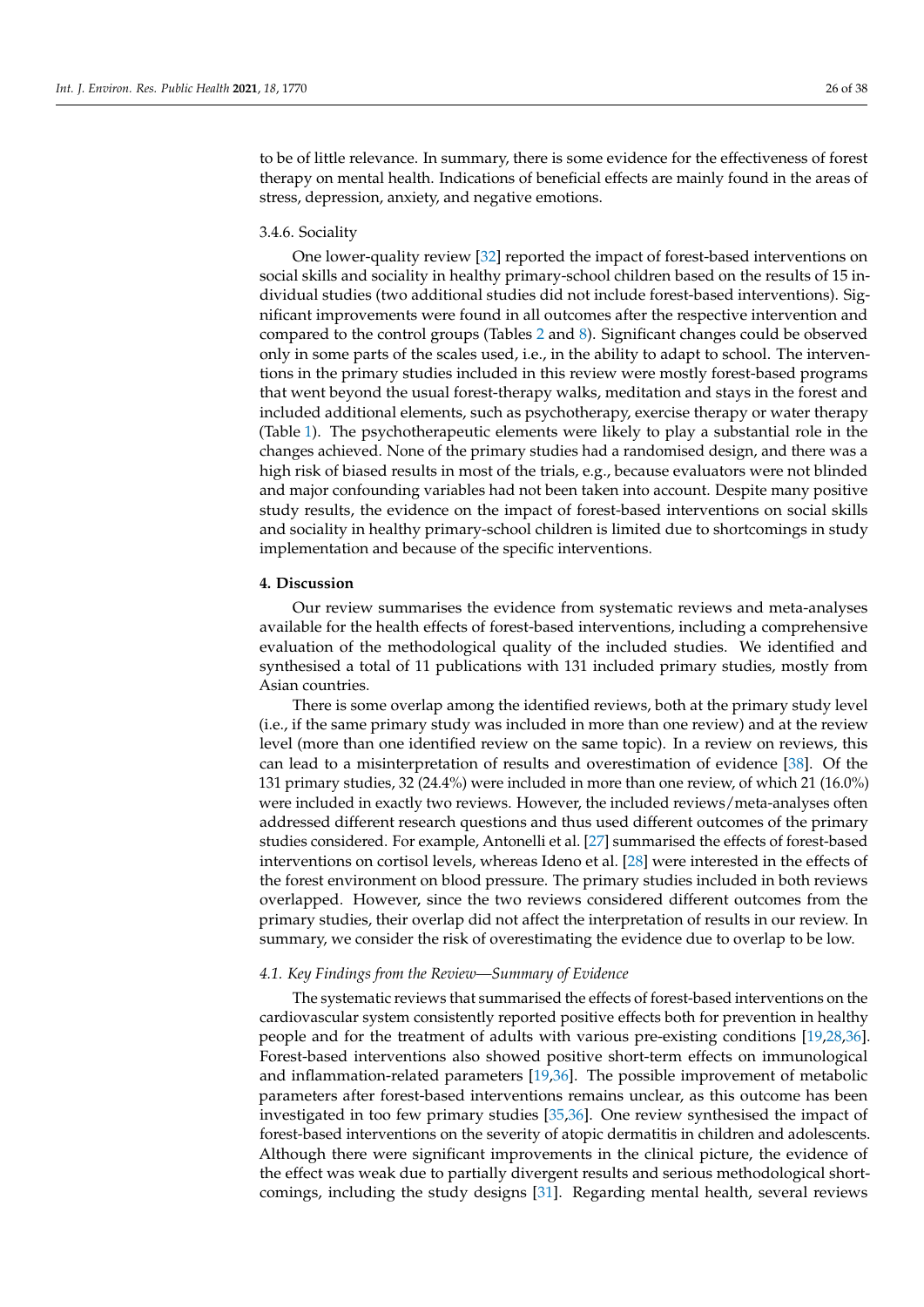showed positive effects on stress, depression, and anxiety, as well as on negative emotions in healthy people and adults with various pre-existing conditions after forest-based interventions [\[19](#page-36-6)[,27](#page-36-14)[,29](#page-36-15)[,32](#page-36-19)[,34](#page-36-16)[,36\]](#page-36-18). Some reviews also reported significant improvements in health-related quality of life among adults [\[32,](#page-36-19)[34,](#page-36-16)[36\]](#page-36-18). A further review points, albeit with limited evidence, to the benefits of forest therapy programs on social skills and sociality in healthy primary school children [\[34\]](#page-36-16).

#### <span id="page-26-0"></span>*4.2. Latest Work on the Topic*

Several primary studies and four reviews [\[39–](#page-36-37)[42\]](#page-37-0) on the topic—conducted in China, Italy, the USA, and Malaysia—were newly published during the few months in which we carried out our systematic review of SRs and MAs. According to PROSPERO, a metaanalysis of randomised controlled trials on the effects of forest-based interventions on mental health is also currently being conducted in Korea [\[43\]](#page-37-1), and a research group in the UK registered an umbrella review on the health benefits of forest therapy in 2019 [\[44\]](#page-37-2). However, the topics of these newly published reviews remained more or less the same as those covered in the previous reviews—the effects of forest bathing in hypertensive patients (main findings: forest bathing interventions reduced blood pressure, lowered the pulse rate, increased the power of heart rate variability (HRV), improved cardiac-pulmonary parameters, improved metabolic function, induced a positive mood, reduced anxiety levels, and improved quality of life) [\[39\]](#page-36-37), the health benefits of forests in terms of stress reduction and relaxation (main finding: positive association between forest exposure and mental well-being, suggesting forests as being effective in lowering stress levels) [\[40\]](#page-37-3), and physiological and psychosocial effects of forest therapy (main finding: forest therapy plays an important role in preventive medicine and stress management for all age groups) [\[42\]](#page-37-0). Only Hansen and Jones addressed a topic which, to our knowledge, has not been dealt with in previous reviews, or at least not in a focused manner. In their review, they investigated the relationship between Shinrin-Yoku and spirituality (main finding: nature may have a positive effect on human spirituality and, therefore, can enrich individuals' well-being) [\[41\]](#page-37-4).

#### *4.3. Mechanisms of Action*

Forest bathing originated in Japan in the 1980s, and the practice is already much more widespread there and in other Asian countries than in Europe. The question often arises as to whether the health mechanisms in European forests are equivalent or at least comparable to those in Asian forests [\[9,](#page-35-6)[29,](#page-36-15)[45,](#page-37-5)[46\]](#page-37-6). Forests with a closed canopy are comparable because they provide a special interior forest climate with reduced air temperature, high air purity and humidity, and special light conditions. These climatic factors are beneficial to health and relieve the respiratory tract and the thermoregulation system [\[11\]](#page-35-8). Another important factor is the peace and quiet in forests, which is essential for mental recovery in a time of acoustic stimulus overload in urban settings. It is assumed that the effect of biogenic volatile organic compounds (BVOC) emitted by trees and plants, such as phytoncides (also known as terpenes in German), has an influence on human health in terms of their anti-inflammatory, antioxidant, or neuroprotective activities [\[47–](#page-37-7)[49\]](#page-37-8). This has not yet been conclusively clarified scientifically, but the authors of a recent state-of-the-art review confirmed that inhaling forest VOCs can result in useful antioxidant and anti-inflammatory effects on the airways. Other possible benefits mentioned include promoting brain function by reducing mental fatigue, inducing relaxation, and improving cognitive performance and mood. The authors emphasised that tree composition can significantly influence the concentration of certain VOCs in forest air [\[50\]](#page-37-9). The scientific literature on forest-based interventions too rarely describes the structure of the forests in which the interventions were carried out. The different types of forests are rarely compared regarding their health effects, making it almost impossible to compare forests both within a country and across continents.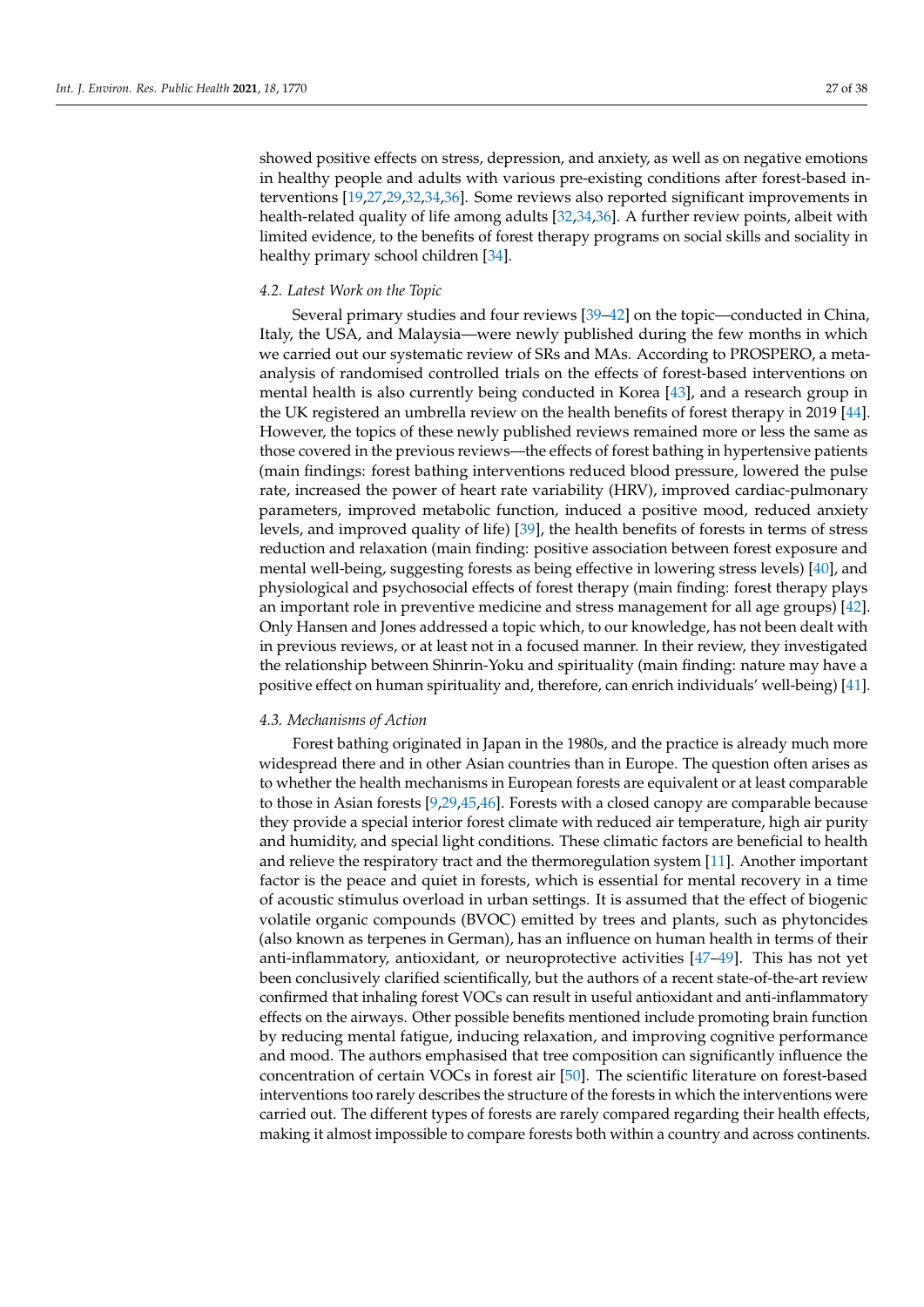### *4.4. Strengths and Limitations*

#### 4.4.1. Strengths

The present systematic review on SRs and MAs across the globe provides the most comprehensive summary of the currently available evidence on forest-based preventative and therapeutic interventions. The systematic search in the major medical literature databases was carried out without language restrictions. This was necessary, as many primary studies and systematic reviews on the impact of forest-based interventions were carried out in Asia and are often published in the local language. A further strength of our review was the stringent quality assessment using a specific tool for the evaluation of systematic reviews with and without meta-analyses.

#### 4.4.2. Limitations at the Primary Study Level

The authors of the included reviews considered many of the included primary studies to be of medium or poor quality or at (relatively) high risk of bias (Table [1\)](#page-5-0). The most common concern was the lack of blinding of participants, therapists, and/or assessors, which can contribute to both performance and detection bias. Many of the included primary studies were also characterised by a lack of reporting quality (e.g., insufficiently described target groups and randomisation; confounding variables were not reported; results were insufficiently reported; dropouts, randomisation, and/or blinding were not reported), deficiencies in study design (e.g., small study populations; skewed distribution of characteristics such as age or gender in the groups; unrepresentative results; no or inadequate control groups; no follow-up; important confounding parameters were not recorded; study dropouts were not considered; use of non-validated instruments), and deficiencies in the conduct of the study.

#### 4.4.3. Limitations at the Review Level

Most of the reviews included in the AMSTAR-2 evaluation were assessed as having low or critically low confidence in the findings (Figure [3\)](#page-10-0). Only studies from a single country usually South Korea—were included in several reviews [\[31,](#page-36-20)[33–](#page-36-23)[35\]](#page-36-17). The literature search was mostly limited to publications written in English or additionally in the respective national language. Many of the reviews lacked an a priori prepared study protocol; a quality assessment of the included primary studies; and an independently conducted study selection, data extraction, and quality assessment by at least two reviewers.

#### 4.4.4. Limitations at the Overview Level

An overview of systematic reviews itself has methodologic limitations, such as the potential loss of information due to repeated syntheses. Overviews of reviews depend on the quality of the included systematic reviews and these depend on the quality of the included primary studies. Ideally, only high-quality studies should be included in an overview of reviews, but this is not realistically feasible for many issues.

We were unable to conduct literature searches in Korean, Japanese, or Chinese databases. Thus, we may have missed a systematic review. However, since we used seven major international medical databases and searched for systematic reviews (not for single studies), we believe that we identified most for this comprehensive overview. We also conducted a recent update and identified currently ongoing reviews (see Section [4.2\)](#page-26-0). Very recent findings may have been missed because recently published single studies could not have been captured by the reviews included.

We automatically translated the three reviews written in Korean using Google Translate. Since both the abstracts and the tables in these publications were available in English, we consider this procedure to be legitimate and sufficiently valid. Nevertheless, it cannot be ruled out that some information was not recognised or was misinterpreted.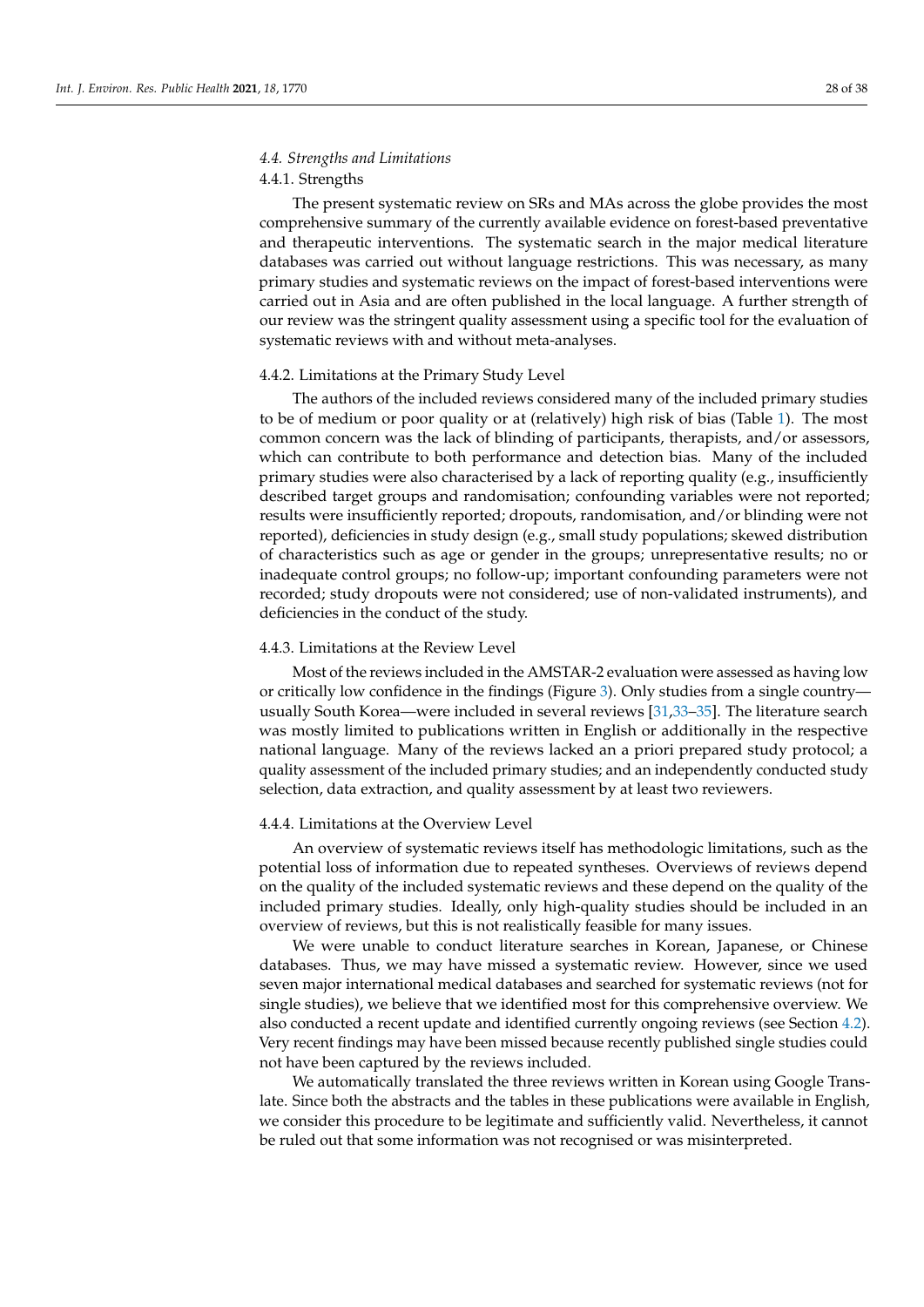#### *4.5. Implications for Practice and Future Research*

#### 4.5.1. Interventions

The forest-based interventions reported in the included SRs and MAs covered a broad and heterogeneous range of activities. These range from individual forest-based interventions, such as "experiencing the forest with all five senses", to forest therapy with several activities in the forest, such as walking, sitting, and observing, to complex multimodal forest healing programs. The latter were also combined with sports activities and/or therapeutic elements, such as psychotherapy, exercise therapy, water therapy, or nutritional therapy in some studies.

There are no internationally agreed definitions of forest bathing, forest therapy, and other forest-based interventions and programs. Both the goals and the contents of forest therapy differ in the different countries. While in Japan, forest bathing is supposed to help stressed-out people find peace of mind, the focus in South Korea is on general health promotion and the enhancement of the common welfare through various forest programs for all population groups [\[51\]](#page-37-10). In America, a connection to nature is to be established through immersion in the forest environment [\[52\]](#page-37-11).

In Japan, where Shinrin-Yoku has a decades-long tradition, it is defined as forest bathing in specially selected forests with the aim of maintaining physical vitality and mental health, as well as preventing disease. The focus is especially on stress reduction and strengthening the immune system. The Forest Therapy Society of Japan attempts to establish an international standard for practice through information events and training. The definition and potential elements of forest therapy remain imprecise and very broad. The forest should be experienced with all five senses during the forest bath/forest therapy. Activities such as hiking/walking, but also mindfulness exercises for the perception of the environment, can be practiced. Measures such as nutritional therapy can complement these activities [\[53\]](#page-37-12).

In summary, the interventions carried out under the labels "forest bathing" or "forest therapy" are diverse and often difficult to compare. Stays in the forest, combined with mindfulness exercises and perception exercises with all senses, constitute the core elements of forest bathing/forest therapy. Additional activities, such as Nordic walking, hiking, and swimming; psychotherapeutic measures; and nutritional therapy, which together often resemble a multimodal approach from the naturopathic complex treatment, are obviously not excluded. Future studies need to define and precisely describe these interventions, especially when implementing such multimodal forest-based programs.

#### 4.5.2. Selection of Control Groups for the Investigation of the Effects of Forest-Based Interventions

Most primary studies with a control group examined the effects of forest-based interventions in comparison to the same interventions in an urban environment. These included walks and meditation.

Some reviews also include primary studies with multimodal forest-based interventions that go beyond the usual walks, meditation, and stays in the forest, and do not differ significantly from a traditional, holistic approach from naturopathy with exercise, nutrition, relaxation, and stress management. The effects achieved by such interventions, often referred to as "forest healing programs", were usually compared to control groups without any specific intervention. Controls merely followed their "daily routine" [\[32,](#page-36-19)[34\]](#page-36-16). These studies examined the health effects of complex forest-based interventions without specifically addressing the contribution of the forest environment to the effects achieved. It remains unclear as to whether the same complex interventions in an environment outside the forest would have led to the same results. The control group design used here can, therefore, be described as inadequate for the investigation of the forest effect. It is similar with a study included in the review by Wen et al. [\[36\]](#page-36-18) in which participants with neck pain received forest therapy. The intervention consisted of forest bathing in both the control group and the intervention group. The intervention group additionally performed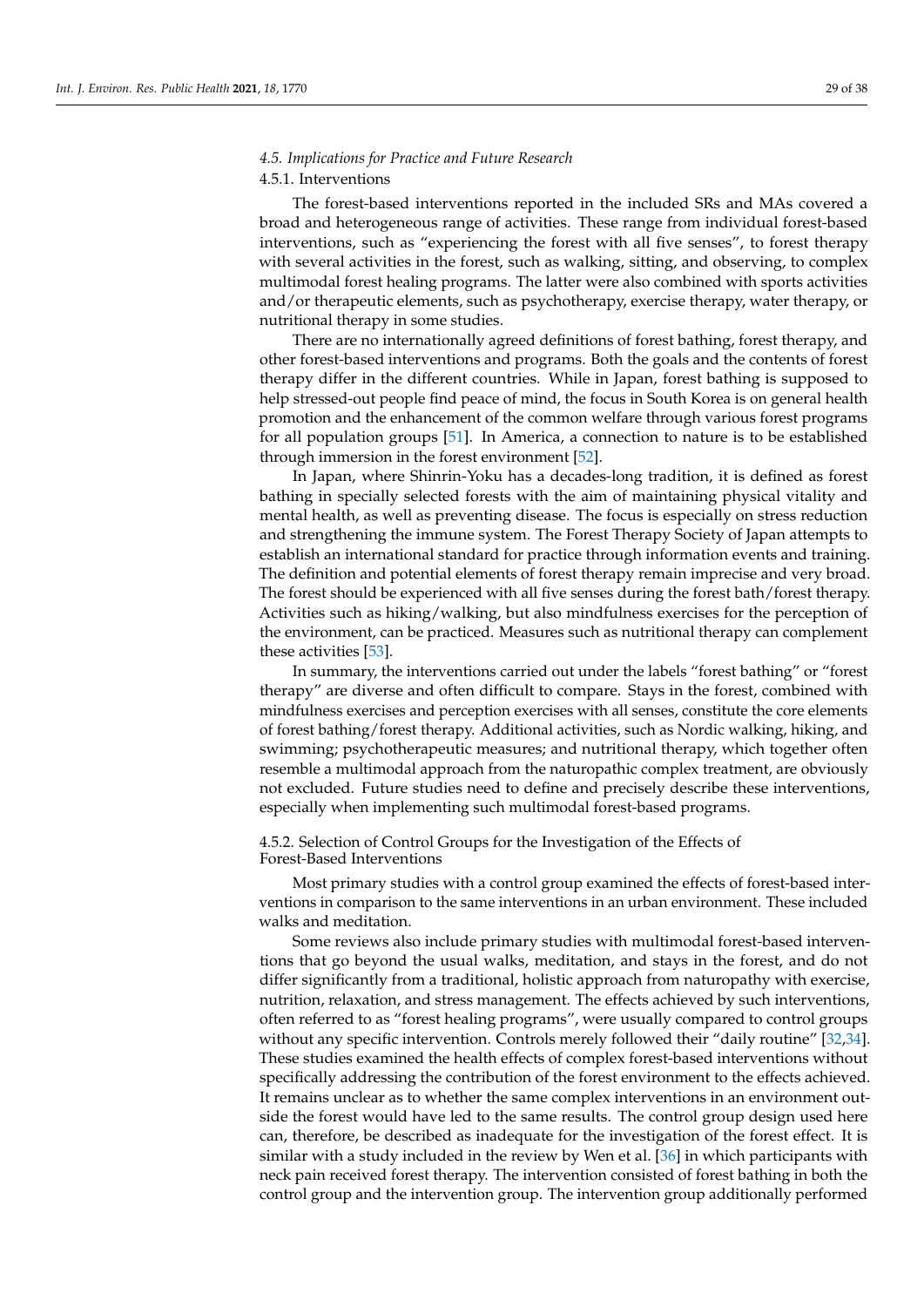stretching and strengthening exercises [\[54\]](#page-37-13). This, too, is an example of an inadequate control group, since this study design was used to investigate the effects of stretching and strengthening exercises rather than forest therapy.

These examples show that special attention should be paid to a suitable control group when choosing a study design to demonstrate the effects of forest bathing/forest therapy.

#### 4.5.3. Recommendations for Practice and Future Research

The therapeutic effects of forest-based interventions on hypertension, stress, and mental health disorders, such as depression and anxiety, have been demonstrated. Forest therapy could also have a positive effect on the severity of atopic dermatitis in children. However, these effects reported in a Korean review [\[31\]](#page-36-20) need to be confirmed in betterdesigned, controlled intervention studies. The effects on immunological and inflammationrelated parameters should be verified by studies in appropriate native forests.

Forest characteristics, such as terpene concentration, microbial diversity, biodiversity, noise or quiet (psychoacoustics), light conditions, forest composition, and climatic factors, should be included in studies. Many questions remain unanswered in this context. For example, what kind of forest is needed for what objective? Do deciduous forests have a different effect than coniferous forests (an initial pilot study by Karim et al. [\[13\]](#page-36-1) suggests differences)? How long does the stay in the forest have to last to have medium-to-long-term effects in addition to the acute effects? Which groups of people or patients benefit most from which intervention? Vulnerable groups, such as the elderly and/or people with disabilities, should also be considered.

Target groups for preventative forest-based interventions are people under stress and individuals with mental and emotional problems, particularly (a) elderly people (to encourage participation and prevent falls), (b) individuals living alone, and (c) patients in the rehabilitation phase at health resorts. To achieve sustainable effects, forest bathing should be practiced several times a week.

#### **5. Conclusions**

The present systematic international review of SRs and MAs provides the most comprehensive summary of the currently available evidence on forest-based preventive and therapeutic interventions.

Most of the systematic reviews did not reach an acceptable quality level after a stringent assessment of their methods. The study designs, control groups, and study populations of the included individual studies were often inadequate for the research question under investigation, which considerably limits the contribution of the relevant studies to the evidence in the research field.

The results of the better reviews showed that forest bathing may be beneficial for (1) the cardiovascular system by lowering blood pressure and reducing the heart rate/pulse rate in healthy adults and in people with hypertension and (2) mental health by reducing stress and symptoms of depression and anxiety and decreasing anger in healthy adults and in people with various health conditions. Forest therapy may also be beneficial for atopic dermatitis in children. These effects need to be confirmed in well-designed, controlled intervention studies. No considerable effects of forest-based interventions were seen for changes in antioxidants and tumour necrosis factor  $\alpha$ , sociality, and metabolic parameters.

In summary, the results suggest that forest-based interventions have a positive impact on the cardiovascular system; some immunological and/or inflammatory parameters; and mental health in the areas of stress, depression, anxiety, and negative emotions. Positive effects were seen in healthy children and adults, as well as in adults with various preexisting conditions. The evidence for the effectiveness of forest-based interventions on metabolic parameters in adults, on the severity of atopic dermatitis in children/adolescents, and on social skills and sociality in healthy primary school children was weak. Since there is no uniform use of the terms forest bathing (Shinrin-Yoku), forest therapy, and forest medicine, future studies need to define and precisely describe their interventions.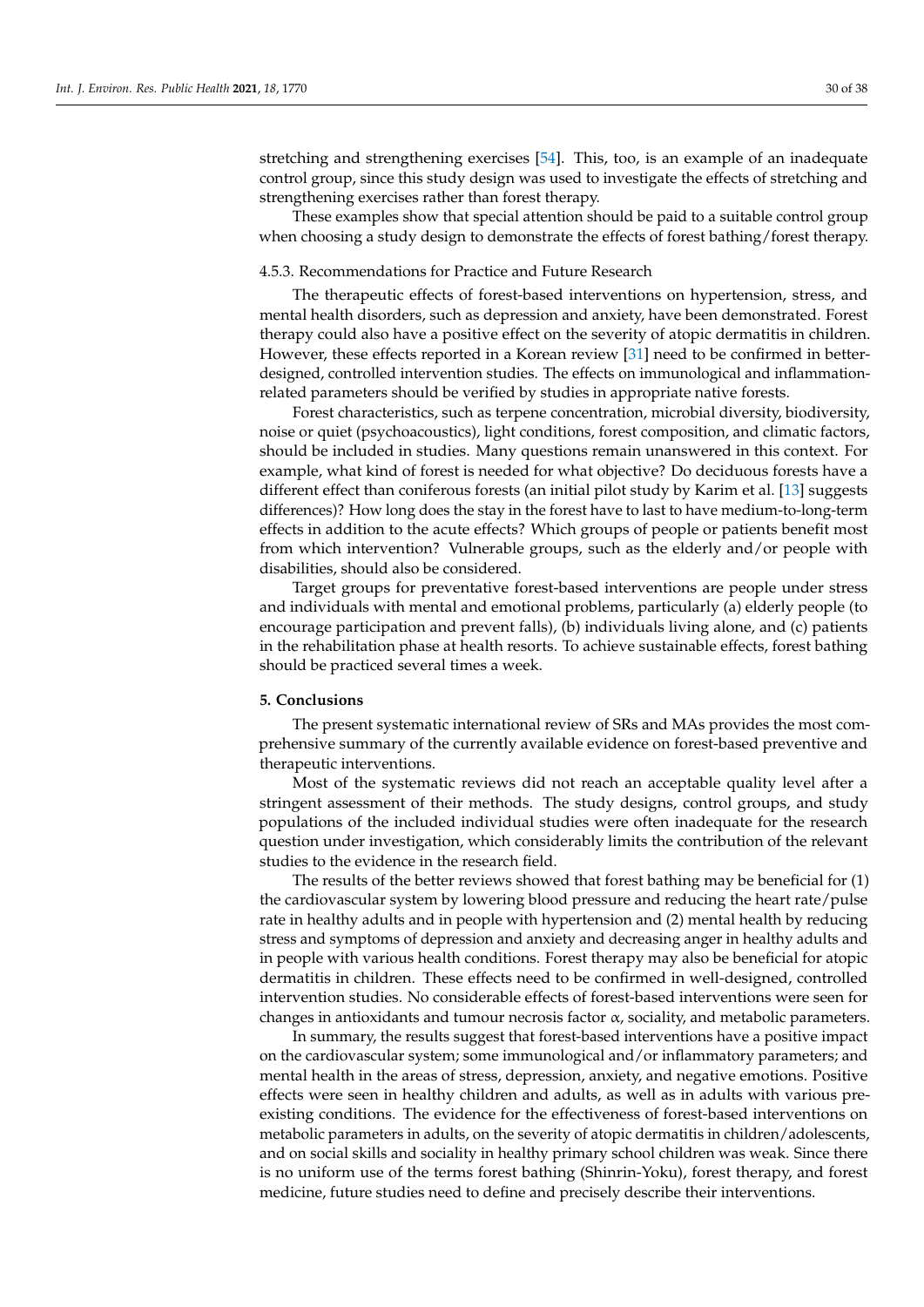In the future, intervention studies with well-founded designs regarding the type of study, control group, type and duration of the intervention, study population, and description of the forest environment are required to improve our knowledge of forestbased interventions for health promotion and therapeutic purposes. The sustainability of the effects needs to be examined by sufficient post-intervention, follow-up assessments. When conducting systematic reviews on the topic, additional attention should be paid to methodologically careful study planning, implementation, and reporting.

**Author Contributions:** Conceptualisation, M.S.-J., V.T., A.S., D.F.; methodology, M.S.-J., V.T., M.K.; formal analysis, V.T., M.K.; investigation, M.S.-J., V.T., M.K.; resources, G.I., A.S.; writing (original draft preparation), M.S.-J., V.T., M.K.; writing (review and editing), all authors; project administration, M.S.-J.; funding acquisition, D.F. All authors have read and agreed to the published version of the manuscript.

Funding: This research was funded by the Bavarian State Ministry of Health and Care (Project# LGL-GE8\_2/2019), Germany.

**Conflicts of Interest:** The Chair of Public Health and Health Services Research (IBE) at the LMU received study support (third-party funding for the research project). A.S. and G.I. are the authors of a recently published book on forest therapy [\[11\]](#page-35-8). They also developed a scientifically based curriculum for training in forest therapy and forest bathing in 2018. Since 2019, A.S. and G.I. have been teaching health interventions in the preventive setting in the forest. A forest therapy seminar will follow in 2021. The authors declare no conflict of interest.

#### <span id="page-30-0"></span>**Appendix A. Search Strings**

| No.            | <b>Search Strings</b>   | <b>Hits</b>    |
|----------------|-------------------------|----------------|
| 1              | "forest therap*".ab,ti. | 30             |
| $\overline{2}$ | "forest bath*".ab,ti.   | 27             |
| 3              | forest medicine.ab,ti.  | $\overline{4}$ |
| $\overline{4}$ | Shinrin-yoku.ab,ti.     | 18             |
| 5              | forest healing.ab,ti.   | 1              |
| 6              | "review*".ab,ti.        | 1,732,382      |
| 7              | "systematic*".ab,ti.    | 360,076        |
| 8              | "overview*".ab,ti.      | 133,772        |
| 9              | "Meta-Analys*".ab,ti.   | 133,384        |
| 10             | 1 or 2 or 3 or 4 or 5   | 63             |
| 11             | 6 or 7 or 8 or 9        | 2,052,748      |
| 12             | 10 and 11               | 12             |

**Table A1.** Medline.

#### **Table A2.** Embase.

| No. | <b>Search Strings</b>   | <b>Hits</b> |
|-----|-------------------------|-------------|
|     | "forest therap*".ab,ti. | 39          |
|     | "forest bath*".ab,ti.   | 45          |
|     | forest medicine.ab,ti.  |             |
|     | Shinrin-yoku.ab,ti.     | 21          |
| h   | forest healing.ab,ti.   |             |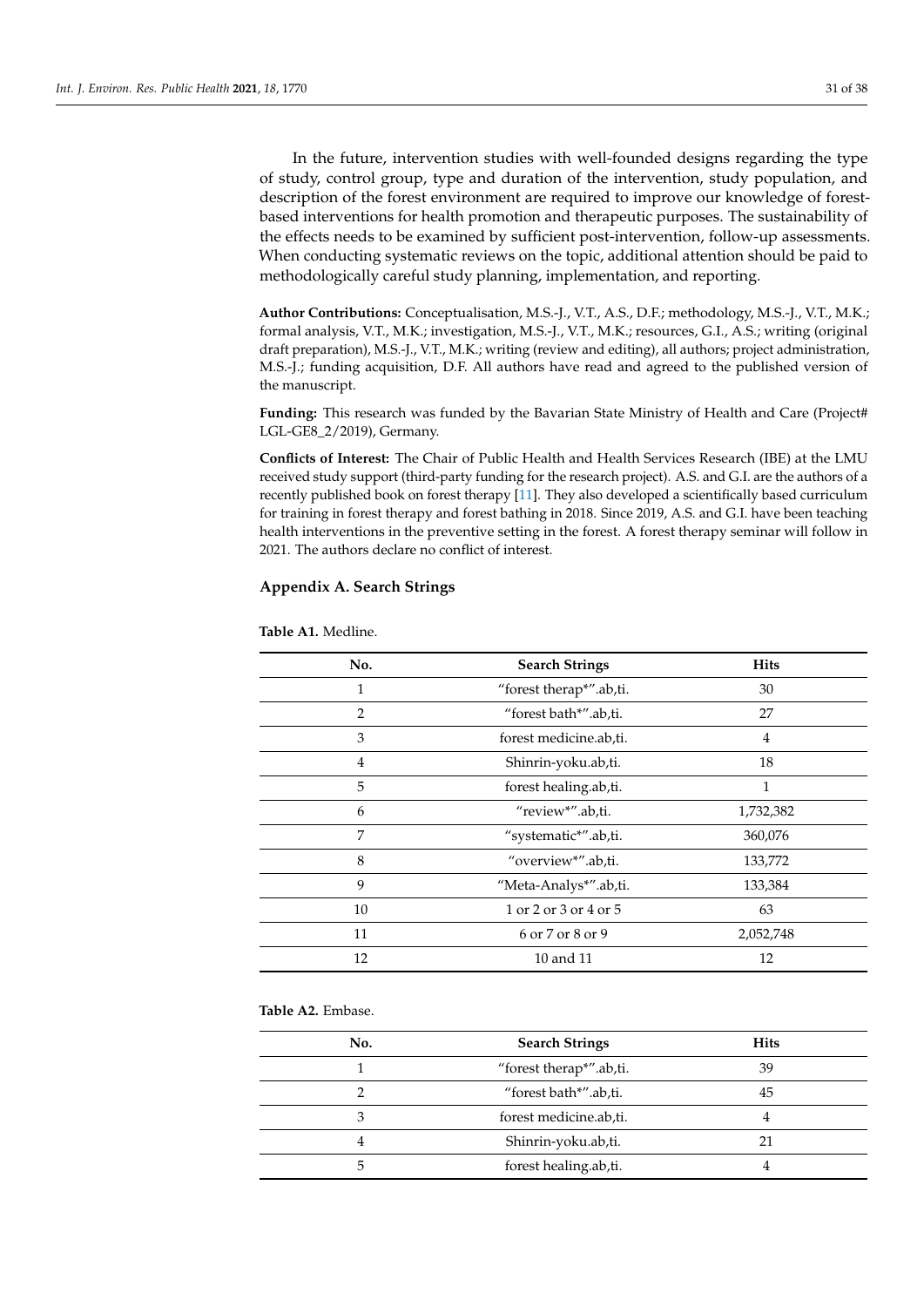| No. | <b>Search Strings</b> | <b>Hits</b> |
|-----|-----------------------|-------------|
| 6   | "review*".ab,ti.      | 2,679,607   |
| 7   | "systematic*".ab,ti.  | 565,832     |
| 8   | "overview*".ab,ti.    | 198,810     |
| 9   | "Meta-Analys*".ab,ti. | 217,515     |
| 10  | 1 or 2 or 3 or 4 or 5 | 90          |
| 11  | 6 or 7 or 8 or 9      | 3,173,197   |
| 12  | 10 and 11             | 22          |
|     |                       |             |

#### **Table A3.** Web of Science.

| No. | <b>Search Strings</b>      | <b>Hits</b> |
|-----|----------------------------|-------------|
| #12 | #11AND#10                  | 64          |
| #11 | #9OR#8OR#7OR#6             | 3,453,809   |
| #10 | #5OR#4OR#3OR#2OR#1         | 470         |
| #9  | TOPIC: (Meta-Analys*)      | 196,262     |
| #8  | TOPIC: (overview*)         | 331,638     |
| #7  | TOPIC: (systematic*)       | 889,313     |
| #6  | TOPIC: (review*)           | 2,509,712   |
| #5  | TOPIC: (forest healing)    | 287         |
| #4  | TOPIC: ("Shinrin-yoku")    | 112         |
| #3  | TOPIC: ("forest medicine") | 3           |
| #2  | TOPIC: ("forest bath*")    | 70          |
| #1  | TOPIC: ("forest therap*")  | 68          |

### **Table A4.** Cochrane Library.

| No. | <b>Search Strings</b>                                                                                                                                                                                            | <b>Hits</b> |
|-----|------------------------------------------------------------------------------------------------------------------------------------------------------------------------------------------------------------------|-------------|
| #1  | (review*):ti,ab,kw OR (systematic*):ti,ab,kw OR (overview*):ti,ab,kw<br>OR (Meta-Analys*):ti,ab, kw (Word variations have been searched)                                                                         | 91.743      |
| #2  | (forest NEXT therap*):ti,ab, kw OR (forest NEXT bath*):ti,ab, kw OR<br>(Forest NEXT medicine):ti,ab, kw OR (Shinrin-Yoku):ti,ab, kw OR (forest<br>NEXT healing): ti, ab, kw (Word variations have been searched) | 27          |
| #3  | #1 AND #2                                                                                                                                                                                                        |             |

## **Table A5.** Psycinfo.

| No. | <b>Search Strings</b>                                                                            | <b>Hits</b> |
|-----|--------------------------------------------------------------------------------------------------|-------------|
| S3  | $(S1 \text{ AND } S2)$                                                                           |             |
| S2  | review* OR systematic* OR overview* OR Meta-Analys*                                              | 776.703     |
| S1  | "forest therap*" OR "forest bath*" OR "forest medicine" OR<br>"shinrin-yoku" OR "forest healing" | 12          |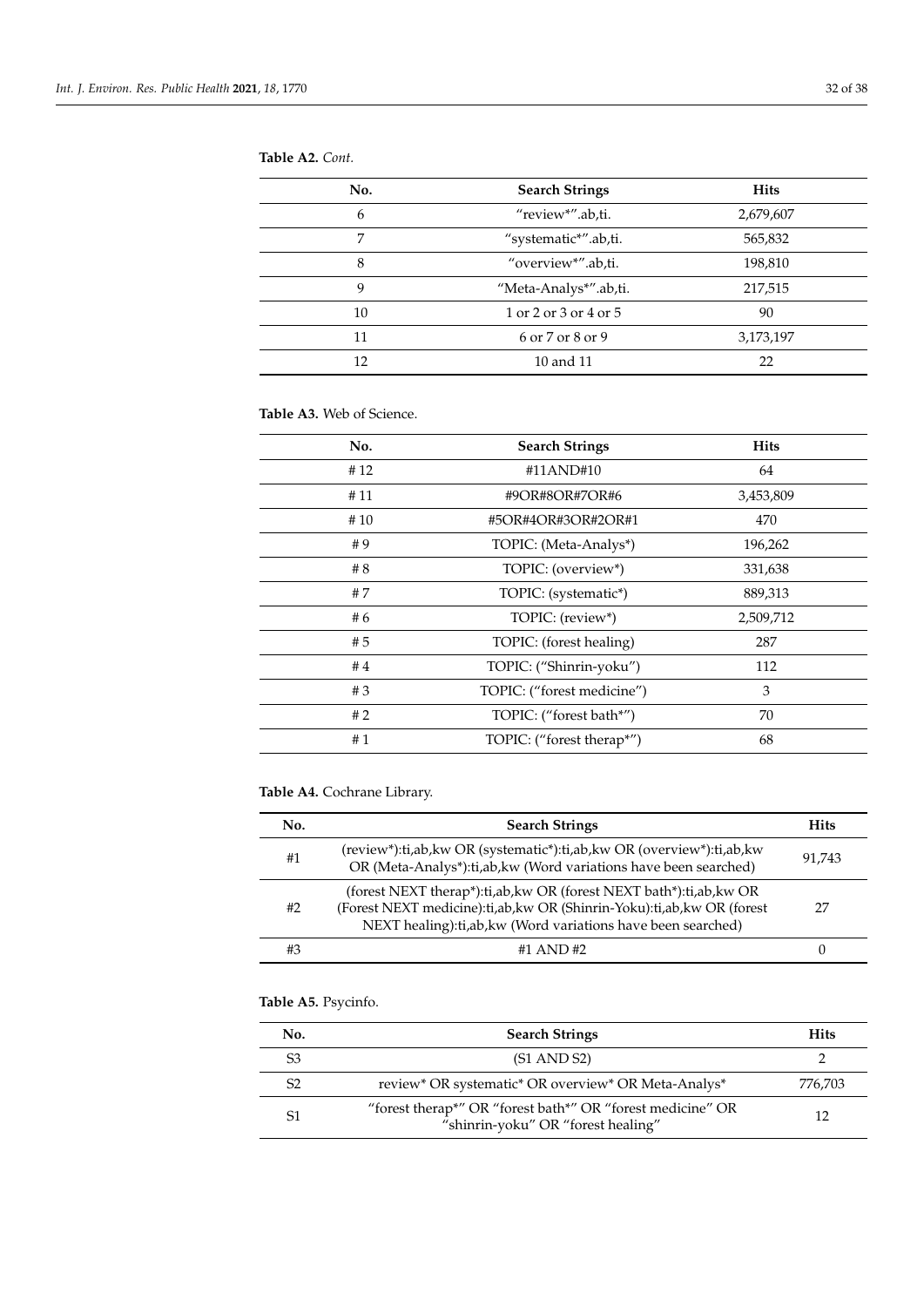### **Table A6.** EBSCO.

| No.            | <b>Search Strings</b>                                                                            | <b>Hits</b> |
|----------------|--------------------------------------------------------------------------------------------------|-------------|
| S3             | $(S1 \text{ AND } S2)$                                                                           |             |
| S <sub>2</sub> | review* OR systematic* OR overview* OR Meta-Analys*                                              | 776,703     |
| S1             | "forest therap*" OR "forest bath*" OR "forest medicine" OR<br>"shinrin-yoku" OR "forest healing" | 12          |

### **Table A7.** CiNii.

| No. | <b>Search Strings</b>                                                                                                                                 | <b>Hits</b> |
|-----|-------------------------------------------------------------------------------------------------------------------------------------------------------|-------------|
|     | (forest therap* OR forest bath* OR forest medicine OR Shinrin-Yoku OR<br>forest healing) AND (review* OR systematic* OR overview* OR<br>Meta-Analys*) |             |

### **Table A8.** Scopus.

| No. | <b>Search Strings</b>                                                                                                                                                                       | <b>Hits</b> |
|-----|---------------------------------------------------------------------------------------------------------------------------------------------------------------------------------------------|-------------|
|     | (TITLE-ABS-KEY("forest therap*" OR "forest bath*" OR "forest medicine"<br>OR "shinrin-yoku" OR "forest healing") AND TITLE-ABS-KEY(review* OR<br>systematic* OR overview* OR meta-analys*)) | -31         |

### **Table A9.** Google Scholar.

| No. | <b>Search Strings</b>                                                                                                | <b>Hits</b> |
|-----|----------------------------------------------------------------------------------------------------------------------|-------------|
|     | review AND ["forest therapy" OR "forest bathing" OR "forest medicine"<br>OR "shinrin-yoku" OR "forest healing" -doi] | 1090        |

#### **Table A10.** PROSPERO.

| No. | <b>Search Strings</b>                                                                                                                                            | <b>Hits</b> |
|-----|------------------------------------------------------------------------------------------------------------------------------------------------------------------|-------------|
|     | "forest therap*" or "forest bath*" or "forest medicine" or "shinrin-Yoku"<br>or "forest healing") AND (review* or systematic* or overview* or<br>"Meta-Analys*") |             |

### <span id="page-32-0"></span>**Appendix B.**

### **Table A11.** Excluded references after full text analysis.

| Reference                                                                                                                                                                                                                                                                                                                                    | <b>Reason for Exclusion</b> |
|----------------------------------------------------------------------------------------------------------------------------------------------------------------------------------------------------------------------------------------------------------------------------------------------------------------------------------------------|-----------------------------|
| Ambrose-Oji, B. Mindfulness Practice in Woods and Forests: An<br>Evidence Review. Research Report for The Mersey Forest, Forest<br>Research. Alice Holt Lodge Farnham, Surrey; 2013. Available from:<br>https://infta.net/files/references/Mindfulness%20and%20<br>Woods%20Evidence%20Review%20%202013.pdf [Access Date:<br>6 October 2020]. | No systematic review        |
| Cho, K. S.; Lim, Y. R.; Lee, K.; Lee, J.; Lee, J. H.; Lee, I. S. Terpenes<br>from Forests and Human Health. Toxicol. Res. 2017;33(2):97-106.                                                                                                                                                                                                 | No systematic review        |
| Cho, Y.-M.; Kim, D.-J.; Lee, K. H.; Lee, H. E.; Lee, Y. J. A Study on<br>Effect of Forest Related Programs based on the Meta-Analysis.<br>Journal of the Korean Institute of Forest Recreation, 2015. 19(1): 1–13.                                                                                                                           | No systematic review        |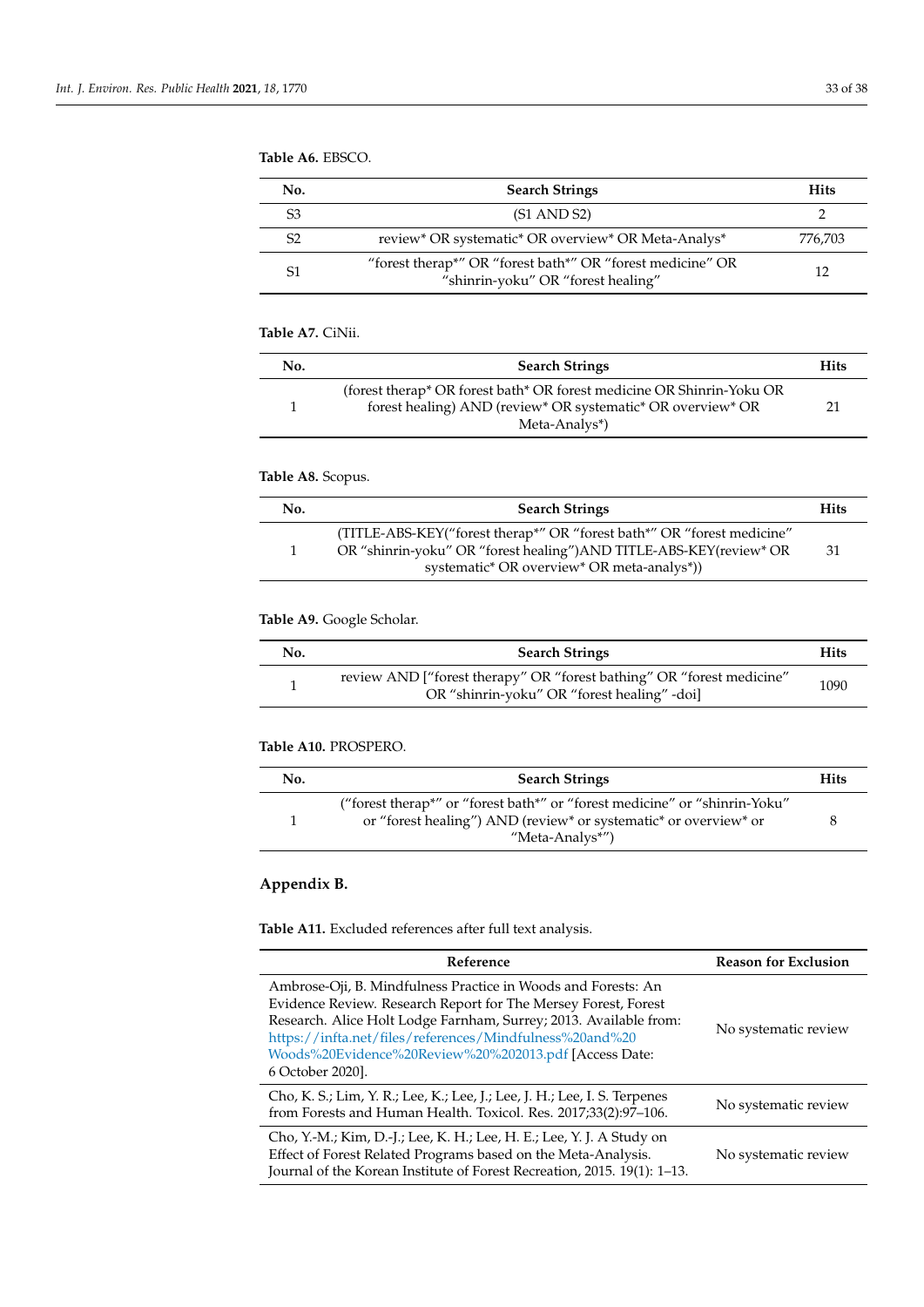**Table A11.** *Cont.*

| Reference                                                                                                                                                                                                                                                                                                   | <b>Reason for Exclusion</b>                        |
|-------------------------------------------------------------------------------------------------------------------------------------------------------------------------------------------------------------------------------------------------------------------------------------------------------------|----------------------------------------------------|
| Karjalainen, E., Sarjala, T. & Raitio, H. Promoting human health<br>through forests: overview and major challenges. Environ Health Prev<br>Med. 2010;15:1-8.                                                                                                                                                | No systematic review                               |
| Li, Q. Effect of forest bathing trips on human immune function.<br>Environ Health Prev Med. 2010;15:9-17.                                                                                                                                                                                                   | No systematic review                               |
| Li, Q. Effect of forest bathing (shinrin-yoku) on human health: A<br>review of the literature. Santé Publique. 2019;31:135-143.                                                                                                                                                                             | No systematic review                               |
| Li, Q.; Kawada, T. Possibility of Clinical Applications of Forest<br>Medicine. Japanese Journal of Hygiene. 2014;69(2):117-121.                                                                                                                                                                             | No systematic review                               |
| Meyer, K.; Burger-Arndt, R. How forests foster human<br>health-Present state of research-based knowledge (in the field of<br>Forests and Human Health). International Forestry Review.<br>2014;16(4):421-446.                                                                                               | No systematic review                               |
| Meyer-Schulz, K.; Burger-Arndt, R. Une revue de la littérature<br>scientifique Reviewing the psychological and physical health effects<br>of forests. Santé Publique. 2019; 31:115-134.                                                                                                                     | No systematic review                               |
| Miyazaki, Y.; Ikei, H.; Song, C. Forest medicine research in Japan.<br>Japanese Journal of Hygiene. 2014; 69(2):122-135.                                                                                                                                                                                    | No systematic review                               |
| Payne, M.; Delphinus, E. The most natural of natural therapies: A<br>review of the health benefits derived from Shinrin-Yoku (Forest<br>Bathing). The International Journal of Health, Wellness, and Society.<br>2019;9:19-30.                                                                              | No systematic review                               |
| Shin, W. S.; Yeoun, P. S.; Yoo, R. W.; Shin, C. S. Forest experience and<br>psychological health benefits: The state of the art and future prospect<br>in Korea. Environ Health Prev Med. 2010; 15:38-47.                                                                                                   | No systematic review                               |
| Zhang, Z. Y.; Wang, P.; Gao, Y.; Ye, B. Current Development Status of<br>Forest Therapy in China. Healthcare (Basel). 2020;8(1):61.                                                                                                                                                                         | No systematic review                               |
| Corazon, S. S.; Sidenius, U.; Poulsen, D. V.; Gramkow, M. C.;<br>Stigsdotter, U. K. Psycho-Physiological Stress Recovery in Outdoor<br>Nature-Based Interventions: A Systematic Review of the Past Eight<br>Years of Research. Int. J. Environ. Res. Public Health. 2019; 16, 1711.                         | Non-predominant forest<br>$(≥80%$ of the studies)  |
| Haluza, D.; Schonbauer, R.; Cervinka, R. Green Perspectives for<br>Public Health: A Narrative Review on the Physiological Effects of<br>Experiencing Outdoor Nature. Int. J. Environ. Res. Public Health.<br>2014;11,:5445–5461.                                                                            | Non-predominant forest<br>$(≥80%$ of the studies)  |
| Hansen, M. M.; Jones, R.; Tocchini, K. Shinrin-Yoku (Forest Bathing)<br>and Nature Therapy: A State-of-the-Art Review. Int. J. Environ. Res.<br>Public Health. 2017;14 (8):851.                                                                                                                             | Non-predominant forest<br>$(≥80%$ of the studies)  |
| Hossain, M., Sultana, A., Ma, P., Fan, Q., Sharma, R., Purohit, N., &<br>Sharmin, D. F. (2020, January 8). Effects of natural environment on<br>mental health: an umbrella review of systematic reviews and<br>meta-analyses. Available from: https://psyarxiv.com/4r3mh/<br>[Access Date: 6 October 2020]. | Non-predominant forest<br>$(≥80\%$ of the studies) |
| Kamioka H, Tsutani K, Mutoh Y, Honda T, Shiozawa N, Okada S,<br>Park SJ, Kitayuguchi J, Kamada M, Okuizumi H, Handa S. A<br>systematic review of randomized controlled trials on curative and<br>health enhancement effects of forest therapy. Psychol Res Behav<br>Manag. 2012;5:85-95.                    | Non-predominant forest<br>$(≥80%$ of the studies)  |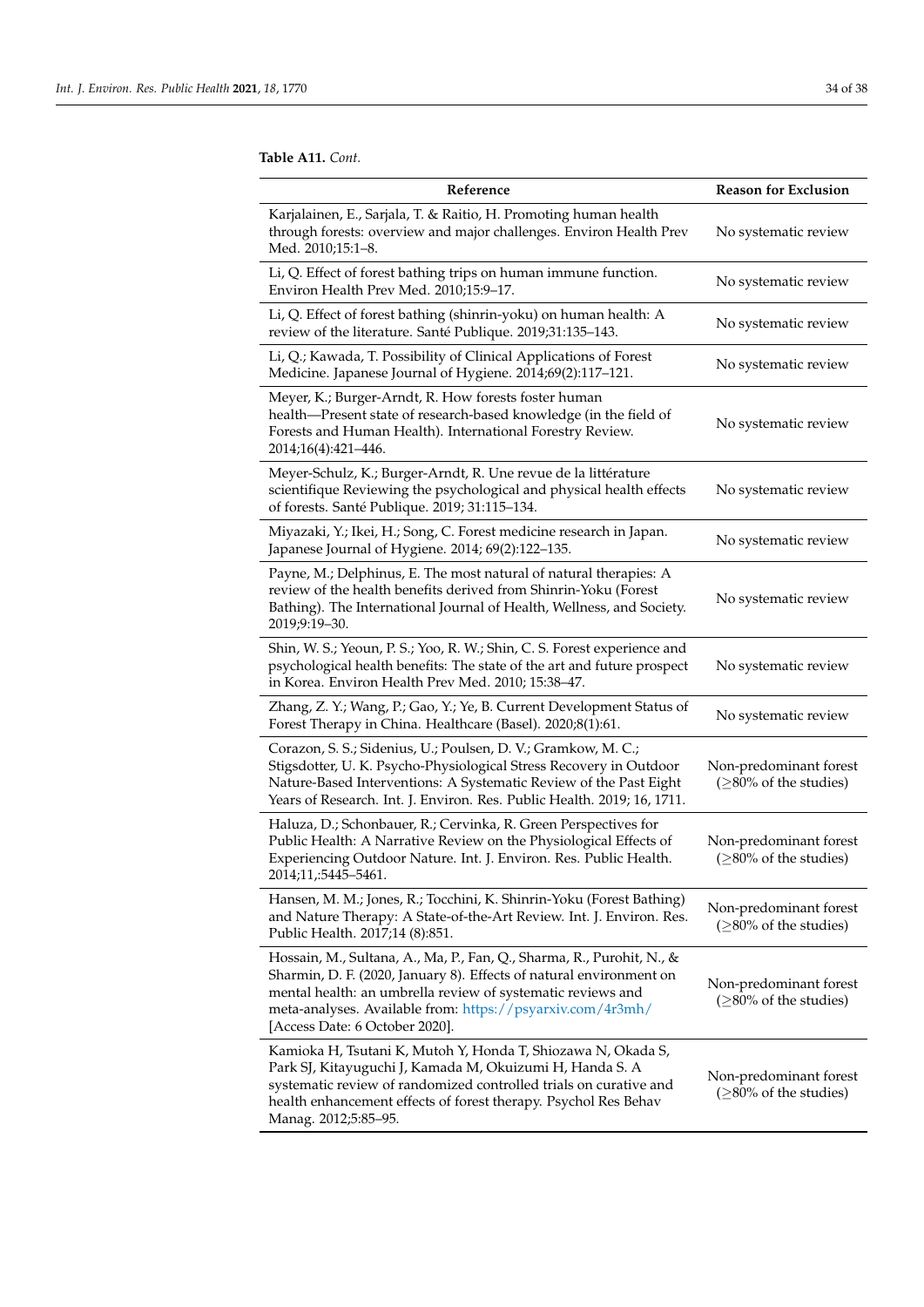**Table A11.** *Cont.*

| Reference                                                                                                                                                                                                                                                                                                                                                                                                      | <b>Reason for Exclusion</b>                        |
|----------------------------------------------------------------------------------------------------------------------------------------------------------------------------------------------------------------------------------------------------------------------------------------------------------------------------------------------------------------------------------------------------------------|----------------------------------------------------|
| Poulsen, D. V. (2015). How war veterans with post-traumatic stress<br>disorder experience nature-based therapy in a forest therapy garden.<br>Københavns Universitet: Department of Geosciences and Natural<br>Resource Management, Faculty of Science, University of Copenhagen.<br>Available from: https://ign.ku.dk/phd-forsvar/2015/phd-defence-<br>dorthe-varning-poulsen/ [Access Date: 6 October 2020]. | Non-predominant forest<br>$(≥80%$ of the studies)  |
| Kim T, Song B, Cho KS, Lee IS. Therapeutic Potential of Volatile<br>Terpenes and Terpenoids from Forests for Inflammatory Diseases. Int<br>J Mol Sci. 2020;21(6):2187.                                                                                                                                                                                                                                         | Non-predominant forest<br>$(≥80%$ of the studies)  |
| Mathias, S., Daigle, P., Dancause, K. N., & Gadais, T. (2019, December<br>5). Forest bathing: a narrative review of the effects on health for<br>outdoor and environmental education use in Canada. Available from:<br>https://doi.org/10.31236/osf.io/j6mq3 [Access Date:<br>6 October 2020].                                                                                                                 | Non-predominant forest<br>$(≥80%$ of the studies)  |
| McMahan, E. A.; Estes, D. The effect of contact with natural<br>environments on positive and negative affect: A meta-analysis. The<br>Journal of Positive Psychology. 2015;10(6): 507-519.                                                                                                                                                                                                                     | Non-predominant forest<br>$(≥80%$ of the studies)  |
| Meredith Genevive R., Rakow Donald A., Eldermire Erin R. B.,<br>Madsen Cecelia G., Shelley Steven P., Sachs Naomi A. Minimum<br>Time Dose in Nature to Positively Impact the Mental Health of<br>College-Aged Students, and How to Measure It: A Scoping Review.<br>2020;10:2942 Available from:<br>https://doi.org/10.3389/fpsyg.2019.02942 [Access Date:<br>6 October 2020].                                 | Non-predominant forest<br>$(≥80%$ of the studies)  |
| Muranen, Anni-Tuulia; Alihanka, Karoliina. Green Exercise in<br>Supportin the Mental Health of Cardiac patients. Thesis. 2019.<br>Available from: https://www.theseus.fi/bitstream/handle/10024/26<br>5719/Muranen_Anni-Tuulia%2C%20Alihanka_Karoliina.pdf?<br>sequence=2&isAllowed=y [Access Date: 6 October 2020].                                                                                           | Non-predominant forest<br>$(≥80%$ of the studies)  |
| Mygind L, Kjeldsted E, Hartmeyer R, et al Effects of Public Green<br>Space on Acute Psychophysiological Stress Response: A Systematic<br>Review and Meta-Analysis of the Experimental and<br>Quasi-Experimental Evidence. Environment and Behavior. 2019.                                                                                                                                                      | Non-predominant forest<br>$(≥80%$ of the studies)  |
| Mygind L, Kjeldsted E, Hartmeyer RD, Mygind E, Bølling M, Bentsen<br>P. Immersive Nature-Experiences as Health Promotion Interventions<br>for Healthy, Vulnerable, and Sick Populations? A Systematic Review<br>and Appraisal of Controlled Studies. Front Psychol. 2019;10:943.                                                                                                                               | Non-predominant forest<br>$(≥80%$ of the studies)  |
| Nilsson K, Bentsen P, Grahn P, Mygind L. De quelles preuves<br>scientifiques disposons-nous concernant les effets des forêts et des<br>arbres sur la santé et le bien-être humains ? [What is the scientific<br>evidence with regard to the effects of forests, trees on human health<br>and well-being?]. Sante Publique. 2019;S1(HS):219-240. French.                                                        | Non-predominant forest<br>$(≥80%$ of the studies)  |
| Roberts H, van Lissa C, Hagedoorn P, Kellar I, Helbich M. The effect<br>of short-term exposure to the natural environment on depressive<br>mood: A systematic review and meta-analysis. Environ Res.<br>2019;177:108606.                                                                                                                                                                                       | Non-predominant forest<br>$(≥80%$ of the studies)  |
| Roth, A.-S. (2011). Naturen—En resurs för stressåterhämtning: En<br>systematisk litteraturstudie (Dissertation). Available from:<br>http://urn.kb.se/resolve?urn=urn:nbn:se:his:diva-5342 [Access Date:<br>6 October 2020].                                                                                                                                                                                    | Non-predominant forest<br>$(≥80\%$ of the studies) |
| Sun, Seung-Ho; Lee, Seon-Goo. Systemic review on forest healing<br>journals. Korean J. Oriental Physiology & Pathology 2010; 24(4):<br>566–570.                                                                                                                                                                                                                                                                | Non-predominant forest<br>$(≥80%$ of the studies)  |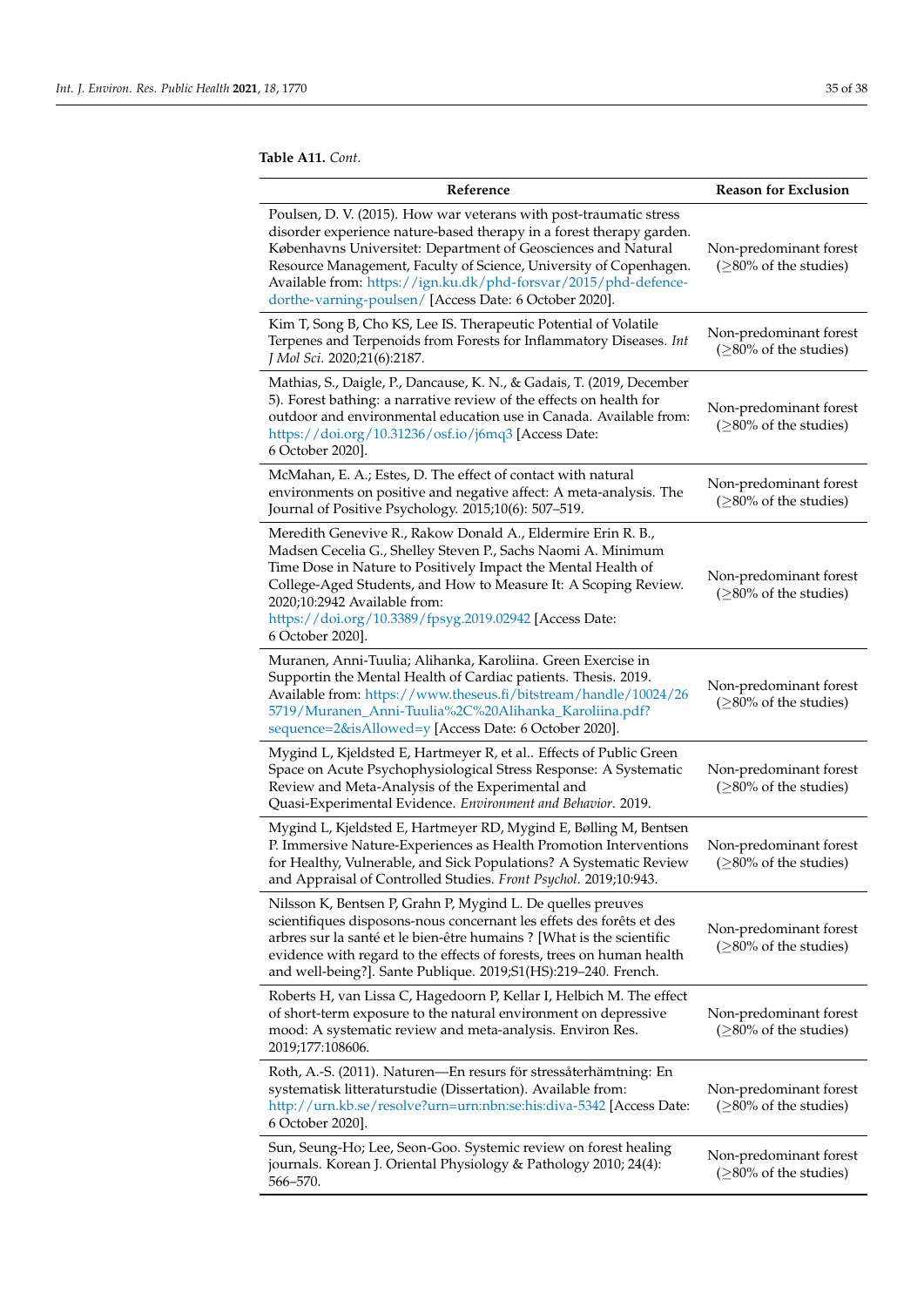**Table A11.** *Cont.*

| Reference                                                                                                                                                                                                                 | <b>Reason for Exclusion</b>                        |
|---------------------------------------------------------------------------------------------------------------------------------------------------------------------------------------------------------------------------|----------------------------------------------------|
| Twohig-Bennett, Caoimhe; Jones, Andy. The health benefits of the<br>great outdoors: A systematic review and meta-analysis of greenspace<br>exposure and health outcomes. Environmental Research. 2018,<br>166:628-637.    | Non-predominant forest<br>$($ >80% of the studies) |
| Vibholm, A. P.; Christensen, J. R.; Pallesen, H. Nature-based<br>rehabilitation for adults with acquired brain injury: a scoping review.<br>International Journal of Environmental Health Research, 30:6,<br>$661 - 676.$ | Non-predominant forest<br>$(≥80\%$ of the studies) |

#### <span id="page-35-10"></span>**Appendix C. Deviation from the AMSTAR-2 Guidance Document**

We have made the following adjustments for the quality assessment of the current SRs and MAs:

- 1. Many items in the AMSTAR-2 can be answered with "Partial Yes" or "Yes". Several criteria must usually be met for a "Partial Yes". The criteria for "Partial Yes" and several additional criteria must be met for a "Yes". This is usually formulated as "For Yes should also have..." or "For Yes must also have...". We have interpreted and applied these rules as follows: for a formulation with "should", at least one of the following criteria had to be met for a "Yes", and all the criteria listed had to be met for a formulation with "must".
- 2. Item 4: "Did the review authors use a comprehensive literature search strategy?" Three criteria must be met for a "Partial Yes" to this question. One of them is "justified publication restrictions (e.g., language)". Since the restrictions for the literature search are usually described, but only very rarely justified, we did not take this criterion into account in the evaluation.
- 3. Item 7: "Did the review authors provide a list of excluded studies and justify the exclusions?" For a "Yes" to this question, a list of the excluded studies must be available, and the exclusion of every potentially relevant study from the review must be justified. The evaluation was modified as follows: for a "Yes", it was sufficient if the number of excluded studies and information about how many studies had been excluded for what reasons in the paper (e.g., in PRISMA Flow Chart) were listed.

#### **References**

- <span id="page-35-0"></span>1. United Nations. Department of Economic and Social Affairs (UN/DESA): World Urbanization Prospects: The 2018 Revision. Available online: <https://population.un.org/wup/Publications/Files/WUP2018-KeyFacts.pdf> (accessed on 27 November 2020).
- <span id="page-35-1"></span>2. Corazon, S.S.; Sidenius, U.; Poulsen, D.V.; Gramkow, M.C.; Stigsdotter, U.K. Psycho-Physiological Stress Recovery in Outdoor Nature-Based Interventions: A Systematic Review of the Past Eight Years of Research. *Int. J. Environ. Res. Public Health* **2019**, *16*, 1711. [\[CrossRef\]](http://doi.org/10.3390/ijerph16101711)
- <span id="page-35-9"></span>3. Hansen, M.M.; Jones, R.; Tocchini, K. Shinrin-yoku (forest bathing) and nature therapy: A state of the art review. *Int. J. Environ. Res. Public Health* **2017**, *14*, 851. [\[CrossRef\]](http://doi.org/10.3390/ijerph14080851)
- 4. Twohig-Bennett, C.; Jones, A. The health benefits of the great outdoors: A systematic review and meta-analysis of greenspace exposure and health outcomes. *Environ. Res.* **2018**, *166*, 628–637. [\[CrossRef\]](http://doi.org/10.1016/j.envres.2018.06.030) [\[PubMed\]](http://www.ncbi.nlm.nih.gov/pubmed/29982151)
- <span id="page-35-2"></span>5. Bowler, D.E.; Buyung-Ali, L.M.; Knight, T.M.; Pullin, A.S. A systematic review of evidence for the added benefits to health of exposure to natural environments. *BMC Public Health* **2010**, *10*. [\[CrossRef\]](http://doi.org/10.1186/1471-2458-10-456)
- <span id="page-35-3"></span>6. Li, Q. Effect of forest bathing trips on human immune function. *Environ. Health Prev. Med.* **2010**, *15*, 9. [\[CrossRef\]](http://doi.org/10.1007/s12199-008-0068-3) [\[PubMed\]](http://www.ncbi.nlm.nih.gov/pubmed/19568839)
- <span id="page-35-4"></span>7. Markov, S.; Steckenbauer, G.C.; Pillmayer, M.; Herntrei, M. Austria: The Forest as a Touristic Landscape. In *International Handbook of Forest Therapy*; Kotte, D., Li, Q., Shin, W.S., Michalsen, A., Eds.; Cambridge Scholars Publishing: Newcastle, UK, 2019; pp. 337–355.
- <span id="page-35-5"></span>8. Li, Q. *Forest Medicine—Public Health in the 21st Century*; Nova Science Publisher: New York, NY, USA, 2012.
- <span id="page-35-6"></span>9. Kotte, D.; Li, Q.; Shin, W.S.; Michalsen, A. *International Handbook of Forest Therapy*; Cambridge Scholars Publishing: Newcastle, UK, 2019.
- <span id="page-35-7"></span>10. Li, Q. What is Forest Medicine? In *Forest Medicine*; Nova Science Publisher: New York, NY, USA, 2013.
- <span id="page-35-8"></span>11. Schuh, A.; Immich, G. *Waldtherapie—Das Potential des Waldes für Ihre Gesundheit*; Springer-Verlag: Berlin/Heidelberg, Germany, 2019.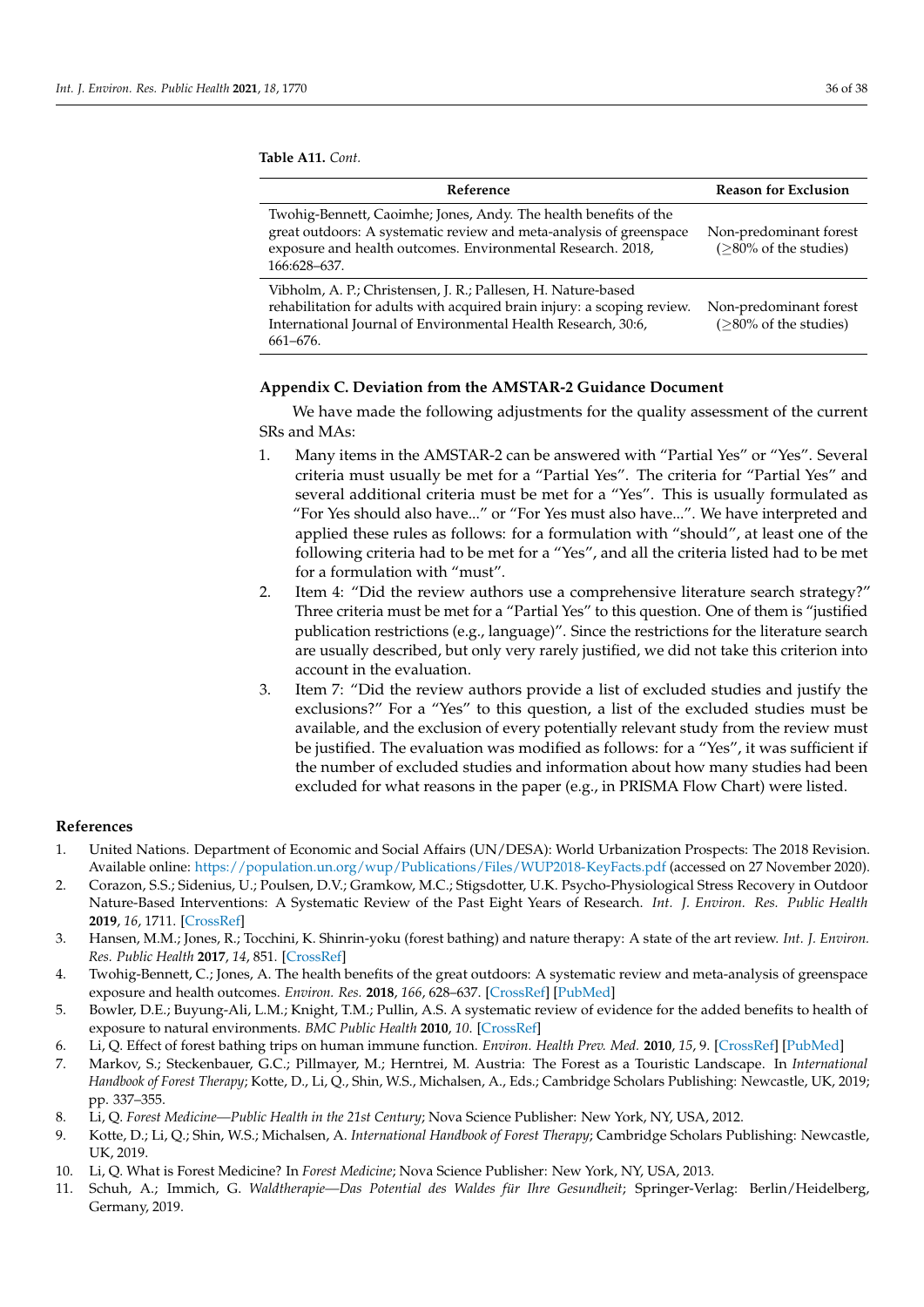- <span id="page-36-27"></span><span id="page-36-0"></span>12. Kaiserbaeder Usedom. Cure and Healing Forests. 2002. Available online: <https://www.kur-und-heilwald.de/?lang=en> (accessed on 12 December 2002).
- <span id="page-36-1"></span>13. Karim, A.; Khalil, R.; Schmitt, M. Wald reloaded—Die Neuentdeckung des Waldes aus gesundheitspsychologischer Sicht. *Z. Komplementärmedizin* **2020**, *2*, 24–30. [\[CrossRef\]](http://doi.org/10.1055/a-1140-1148)
- <span id="page-36-2"></span>14. Vukin, M.; Isailović, G. A Cure and Healing Foest of Goč Mountain—A New Approach to Health Tourism in Serbia. Available online: <https://de.calameo.com/read/00586528821d0b12eaa9b> (accessed on 22 November 2020).
- <span id="page-36-3"></span>15. Berman, M.G.; Jonides, J.; Kaplan, S. The cognitive benefits of interacting with nature. *Psychol. Sci.* **2008**, *19*, 1207–1212. [\[CrossRef\]](http://doi.org/10.1111/j.1467-9280.2008.02225.x)
- 16. Peen, J.; Schoevers, R.A.; Beekman, A.T.; Dekker, J. The current status of urban-rural differences in psychiatric disorders. *Acta Psychiatr. Scand.* **2010**, *121*, 84–93. [\[CrossRef\]](http://doi.org/10.1111/j.1600-0447.2009.01438.x)
- <span id="page-36-4"></span>17. Van Den Berg, A.E.; Maas, J.; Verheij, R.A.; Groenewegen, P.P. Green space as a buffer between stressful life events and health. *Soc. Sci. Med.* **2010**, *70*, 1203–1210. [\[CrossRef\]](http://doi.org/10.1016/j.socscimed.2010.01.002)
- <span id="page-36-31"></span><span id="page-36-5"></span>18. Müllner, M. Epidemiologie der Zivilisationskrankheiten. In *Bewegung als Therapie: Gezielte Schritte zum Wohlbefinden*; Zwick, H., Ed.; Springer Verlag: Wien, Austria, 2007; pp. 13–31.
- <span id="page-36-25"></span><span id="page-36-6"></span>19. Oh, B.; Lee, K.J.; Zaslawski, C.; Yeung, A.; Rosenthal, D.; Larkey, L.; Back, M. Health and well-being benefits of spending time in forests: Systematic review. *Environ. Health Prev. Med.* **2017**, *22*. [\[CrossRef\]](http://doi.org/10.1186/s12199-017-0677-9) [\[PubMed\]](http://www.ncbi.nlm.nih.gov/pubmed/29165173)
- <span id="page-36-34"></span><span id="page-36-7"></span>20. Vibholm, A.P.; Christensen, J.R.; Pallesen, H. Nature-based rehabilitation for adults with acquired brain injury: A scoping review. *Int. J. Environ. Health Res.* **2020**, *30*, 661–676. [\[CrossRef\]](http://doi.org/10.1080/09603123.2019.1620183)
- <span id="page-36-32"></span><span id="page-36-8"></span>21. Meyer, K.; Burger-Arndt, R. How forests foster human health—Present state of research-based knowledge (in the field of Forests and Human Health). *Int. For. Rev.* **2014**, *16*, 421–446. [\[CrossRef\]](http://doi.org/10.1505/146554814813484103)
- <span id="page-36-24"></span><span id="page-36-9"></span>22. Meyer-Schulz, K.; Burger-Arndt, R. Reviewing the Psychological and Physical Health Effects of Forests. *Santé Publique* **2019**, *31* (Suppl. S1), 115–134. [\[CrossRef\]](http://doi.org/10.3917/spub.190.0115)
- <span id="page-36-26"></span><span id="page-36-10"></span>23. Stier-Jarmer, M.; Throner, V.; Kirschneck, M.; Frisch, D.; Schuh, A. *Psychological and Physical Effects of Forests on Human Health—A Systematic Review of Systematic Reviews and Meta-Analyses*; 2020; Available online: [https://www.crd.york.ac.uk/prospero/display\\_](https://www.crd.york.ac.uk/prospero/display_record.php?ID=CRD42020190649) [record.php?ID=CRD42020190649](https://www.crd.york.ac.uk/prospero/display_record.php?ID=CRD42020190649) (accessed on 11 February 2021).
- <span id="page-36-30"></span><span id="page-36-11"></span>24. Stern, C.; Jordan, Z.; McArthur, A. Developing the Review Question and Inclusion Criteria. *Am. J. Nurs.* **2014**, *114*, 53–56. [\[CrossRef\]](http://doi.org/10.1097/01.NAJ.0000445689.67800.86)
- <span id="page-36-29"></span><span id="page-36-28"></span><span id="page-36-12"></span>25. Shea, B.J.; Reeves, B.C.; Wells, G.; Thuku, M.; Hamel, C.; Moran, J.; Moher, D.; Tugwell, P.; Welch, V.; Kristjansson, E.; et al. AMSTAR 2: A critical appraisal tool for systematic reviews that include randomised or non-randomised studies of healthcare interventions, or both. *BMJ* **2017**, *358*, j4008. [\[CrossRef\]](http://doi.org/10.1136/bmj.j4008) [\[PubMed\]](http://www.ncbi.nlm.nih.gov/pubmed/28935701)
- <span id="page-36-33"></span><span id="page-36-13"></span>26. Cochrane Deutschland Stiftung, Institut für Evidenz in der Medizin, Institut für Medizinische Biometrie und Statistik, Freiburg, Arbeitsgemeinschaft der Wissenschaftlichen Medizinischen Fachgesellschaften, Institut für Medizinisches Wissensmanagement, Ärztliches Zentrum für Qualität in der Medizin. Manual Systematische Recherche für Evidenzsynthesen und Leitlinien. 2019. Available online: <https://freidok.uni-freiburg.de/data/149324> (accessed on 20 November 2020). [\[CrossRef\]](http://doi.org/10.6094/UNIFR/149324)
- <span id="page-36-14"></span>27. Antonelli, M.; Barbieri, G.; Donelli, D. Effects of forest bathing (shinrin-yoku) on levels of cortisol as a stress biomarker: A systematic review and meta-analysis. *Int. J. Biometeorol.* **2019**, *63*, 1117–1134. [\[CrossRef\]](http://doi.org/10.1007/s00484-019-01717-x) [\[PubMed\]](http://www.ncbi.nlm.nih.gov/pubmed/31001682)
- <span id="page-36-21"></span>28. Ideno, Y.; Hayashi, K.; Abe, Y.; Ueda, K.; Iso, H.; Noda, M.; Lee, J.S.; Suzuki, S. Blood pressure-lowering effect of Shinrin-yoku (Forest bathing): A systematic review and meta-analysis. *BMC Complement. Altern. Med.* **2017**, *17*, 409. [\[CrossRef\]](http://doi.org/10.1186/s12906-017-1912-z) [\[PubMed\]](http://www.ncbi.nlm.nih.gov/pubmed/28814305)
- <span id="page-36-15"></span>29. Kotera, Y.; Richardson, M.; Sheffield, D. Effects of Shinrin-Yoku (Forest Bathing) and Nature Therapy on Mental Health: A Systematic Review and Meta-Analysis. *Int. J. Ment. Health Addict.* **2020**. [\[CrossRef\]](http://doi.org/10.1007/s11469-020-00363-4)
- <span id="page-36-22"></span>30. Farrow, M.R.; Washburn, K.A. Review of Field Experiments on the Effect of Forest Bathing on Anxiety and Heart Rate Variability. *Glob. Adv. Health Med.* **2019**, *8*. [\[CrossRef\]](http://doi.org/10.1177/2164956119848654)
- <span id="page-36-20"></span>31. Lee, I.; Bang, K.S.; Kim, S.; Choi, H.; Lee, B.; Song, M. Effect of Forest Program on Atopic Dermatitis in Children—A Systematic Review. *J. Korean Inst. For. Recreat.* **2016**, *20*, 1–13. [\[CrossRef\]](http://doi.org/10.7842/kigas.2016.20.2.1)
- <span id="page-36-19"></span>32. Lee, I.; Choi, H.; Bang, K.S.; Kim, S.; Song, M.; Lee, B. Effects of forest therapy on depressive symptoms among adults: A systematic review. *Int. J. Environ. Res. Public Health* **2017**, *14*, 321. [\[CrossRef\]](http://doi.org/10.3390/ijerph14030321)
- <span id="page-36-23"></span>33. Putra, R.R.F.A.; Veridianti, D.D.; Nathalia, E.; Brilliant, D.; Rosellinny, G.; Suarez, C.G.; Sumarpo, A. Immunostimulant Effect from Phytoncide of Forest Bathing to Prevent the Development of Cancer. *Adv. Sci. Lett.* **2018**, *24*, 6653–6659. [\[CrossRef\]](http://doi.org/10.1166/asl.2018.12804)
- <span id="page-36-16"></span>34. Song, M.K.; Bang, K.-S. A systematic review of forest therapy programs for elementary school students. *Child Health Nurs. Res.* **2017**, *23*, 300–311. [\[CrossRef\]](http://doi.org/10.4094/chnr.2017.23.3.300)
- <span id="page-36-17"></span>35. Chae, Y.R.; Kim, J.H.; Kang, H. Literature Review of Forest Healing Therapy on Korean Adults. *J. Korean Biol. Nurs. Sci.* **2018**, *20*, 122–131. [\[CrossRef\]](http://doi.org/10.7586/jkbns.2018.20.2.122)
- <span id="page-36-18"></span>36. Wen, Y.; Yan, Q.; Pan, Y.; Gu, X.; Liu, Y. Medical empirical research on forest bathing (Shinrin-yoku): A systematic review. *Environ. Health Prev. Med.* **2019**, *24*, 70. [\[CrossRef\]](http://doi.org/10.1186/s12199-019-0822-8) [\[PubMed\]](http://www.ncbi.nlm.nih.gov/pubmed/31787069)
- <span id="page-36-35"></span>37. Moher, D.; Liberati, A.; Tetzlaff, J.; Altman, D.G. The PRISMA Group. Preferred Reporting Items for Systematic Reviews and Meta-Analyses: The PRISMA Statement. *PLoS Med.* **2009**, *6*, e1000097. [\[CrossRef\]](http://doi.org/10.1371/journal.pmed.1000097) [\[PubMed\]](http://www.ncbi.nlm.nih.gov/pubmed/19621072)
- <span id="page-36-36"></span>38. Pieper, D.; Antoine, S.-L.; Mathes, T.; Neugebauer, E.A.M.; Eikermann, M. Systematic review finds overlapping reviews were not mentioned in every other overview. *J. Clin. Epidemiol.* **2014**, *67*, 368–375. [\[CrossRef\]](http://doi.org/10.1016/j.jclinepi.2013.11.007) [\[PubMed\]](http://www.ncbi.nlm.nih.gov/pubmed/24581293)
- <span id="page-36-37"></span>39. Yau, K.K.-Y.; Loke, A.Y. Effects of forest bathing on pre-hypertensive and hypertensive adults: A review of the literature. *Environ. Health Prev. Med.* **2020**, *25*, 23. [\[CrossRef\]](http://doi.org/10.1186/s12199-020-00856-7) [\[PubMed\]](http://www.ncbi.nlm.nih.gov/pubmed/32571202)